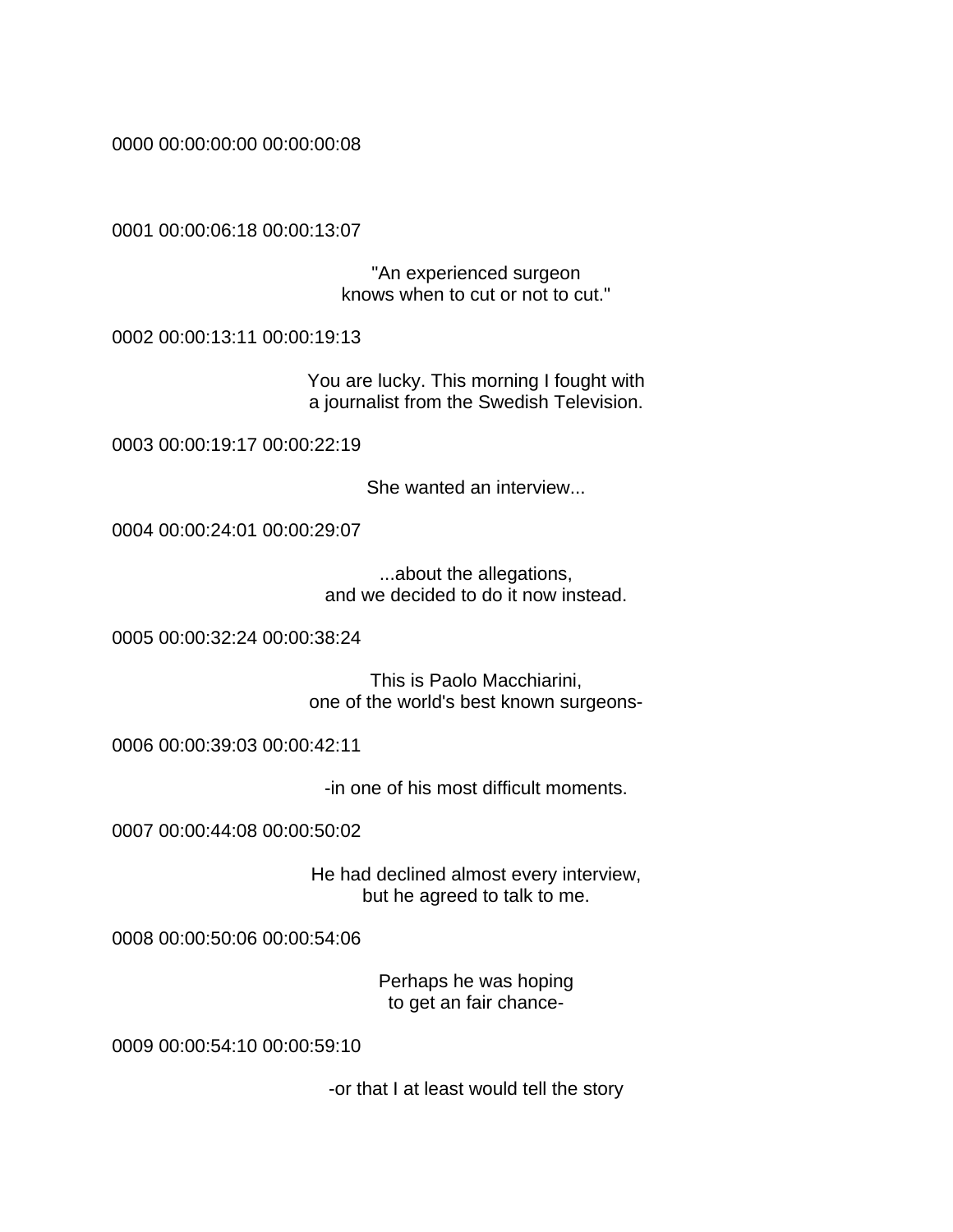with all its complexities.

0010 00:00:59:14 00:01:05:14

He has gained attention around the world using artificial windpipes in his transplants.

0011 00:01:06:02 00:01:10:24

Surgeons in Sweden have carried out the world's first transplant of a synthetic organ.

0012 00:01:11:03 00:01:15:09

An 11-year-old boy has had pioneering treatment to rebuild his windpipe...

0013 00:01:15:11 00:01:20:13

Macchiarini is trying come up with a solution to our lack of spare parts-

0014 00:01:20:15 00:01:23:14

-when something breaks inside our bodies.

0015 00:01:23:18 00:01:28:24

He has already tried to create the world's first windpipe out of plastic.

0016 00:01:29:04 00:01:31:20

In what seems like the plot from a science fiction novel-

0017 00:01:31:22 00:01:33:18

-researchers built a new windpipe...

0018 00:01:33:22 00:01:37:10

Soon all the organs can be built in a lab.

0019 00:01:38:19 00:01:44:21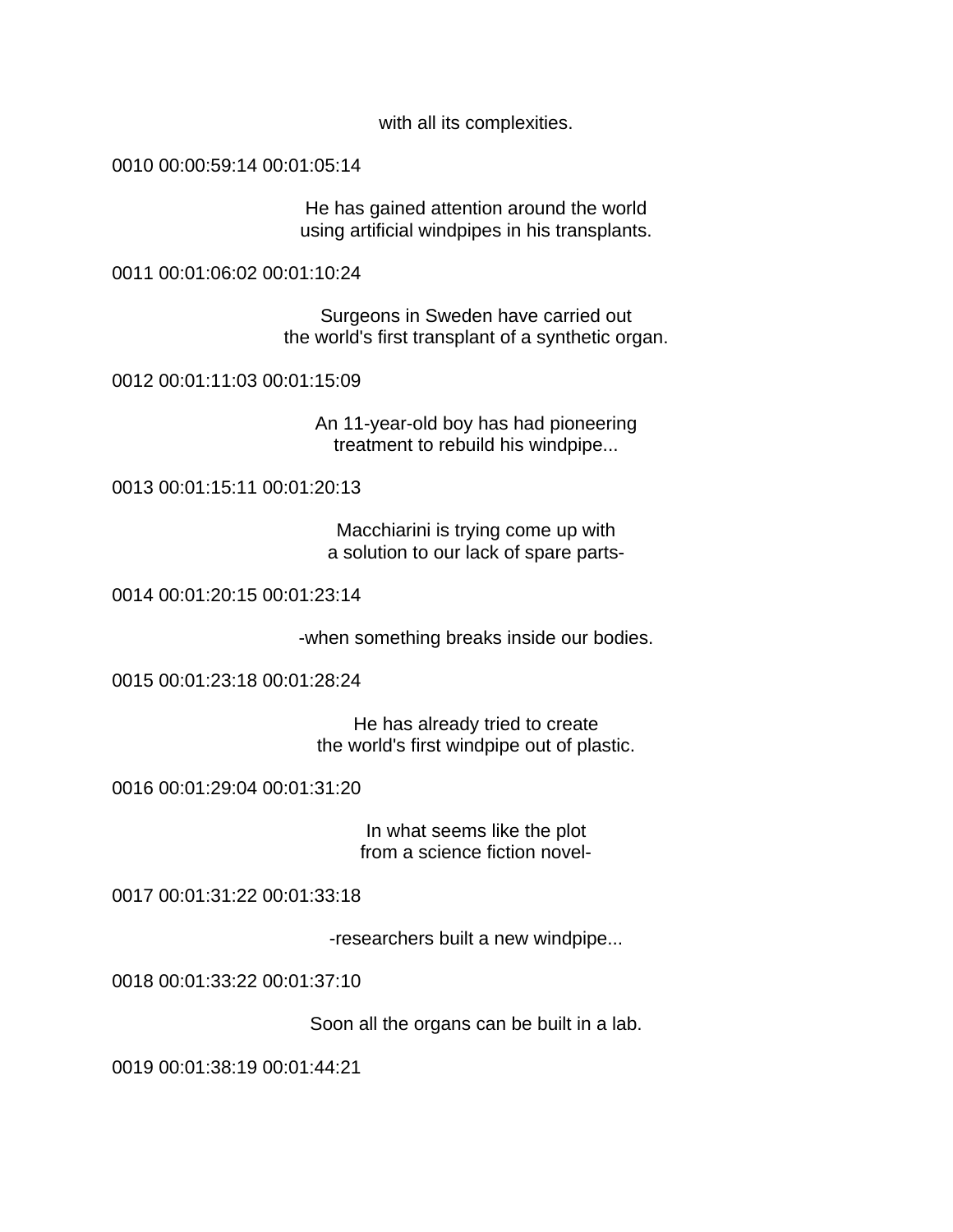So far 17 people around the world have received one of Macchiarini's windpipes.

0020 00:01:45:00 00:01:48:07

Soon you'll be able to live a normal life again.

0021 00:01:48:09 00:01:53:09

But many of them have died as a result.

0022 00:01:58:05 00:02:01:13

-Is it one of the biggest medical scandals? -Yeah.

0023 00:02:01:17 00:02:08:02

If you do experimental surgery on humans, and you know beforehand that it's a disaster...

0024 00:02:09:03 00:02:15:06

He has been accused of falsifying results and of experimenting on humans.

0025 00:02:15:10 00:02:19:01

Some of his operations are under police investigation-

0026 00:02:19:03 00:02:22:06

-for causing bodily harm, and for manslaughter.

0027 00:02:22:10 00:02:25:23

And yet he has got the support of the medical establishment.

0028 00:02:26:02 00:02:32:02

Paolo Macchiarini is not guilty of misconduct in his research.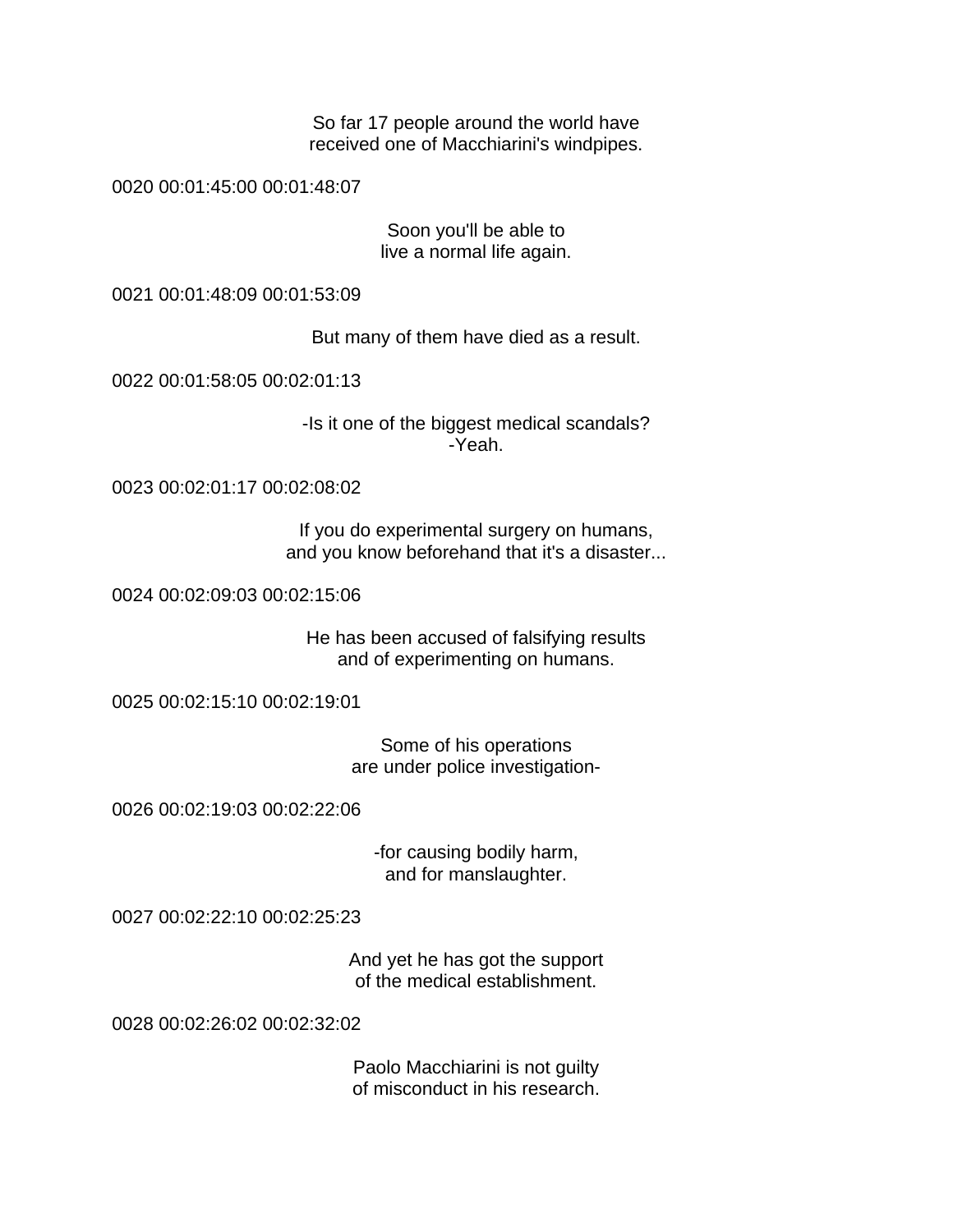0029 00:02:32:06 00:02:36:09

This means he is trusted by Karolinska institutet.

0030 00:02:36:18 00:02:42:20

So who is Paolo Macchiarini? Is he a genius, or is he a fraud?

0031 00:02:42:24 00:02:49:02

And how important is a human life at the cutting edge of medicine?

0032 00:02:49:06 00:02:53:19

The road towards the answers proves harder than expected.

0033 00:02:54:01 00:02:57:03

Can you switch off?

0034 00:02:58:13 00:03:02:04

This is really important to me also.

0035 00:03:04:05 00:03:07:13

Can you switch off this as well?

0036 00:03:07:17 00:03:11:02

This is the last time.

0037 00:03:11:06 00:03:17:24

-I didn't expect any of that from you. -But these questions must be asked.

0038 00:03:18:03 00:03:23:18

-The way you do it is very harsh. -But it's the only way...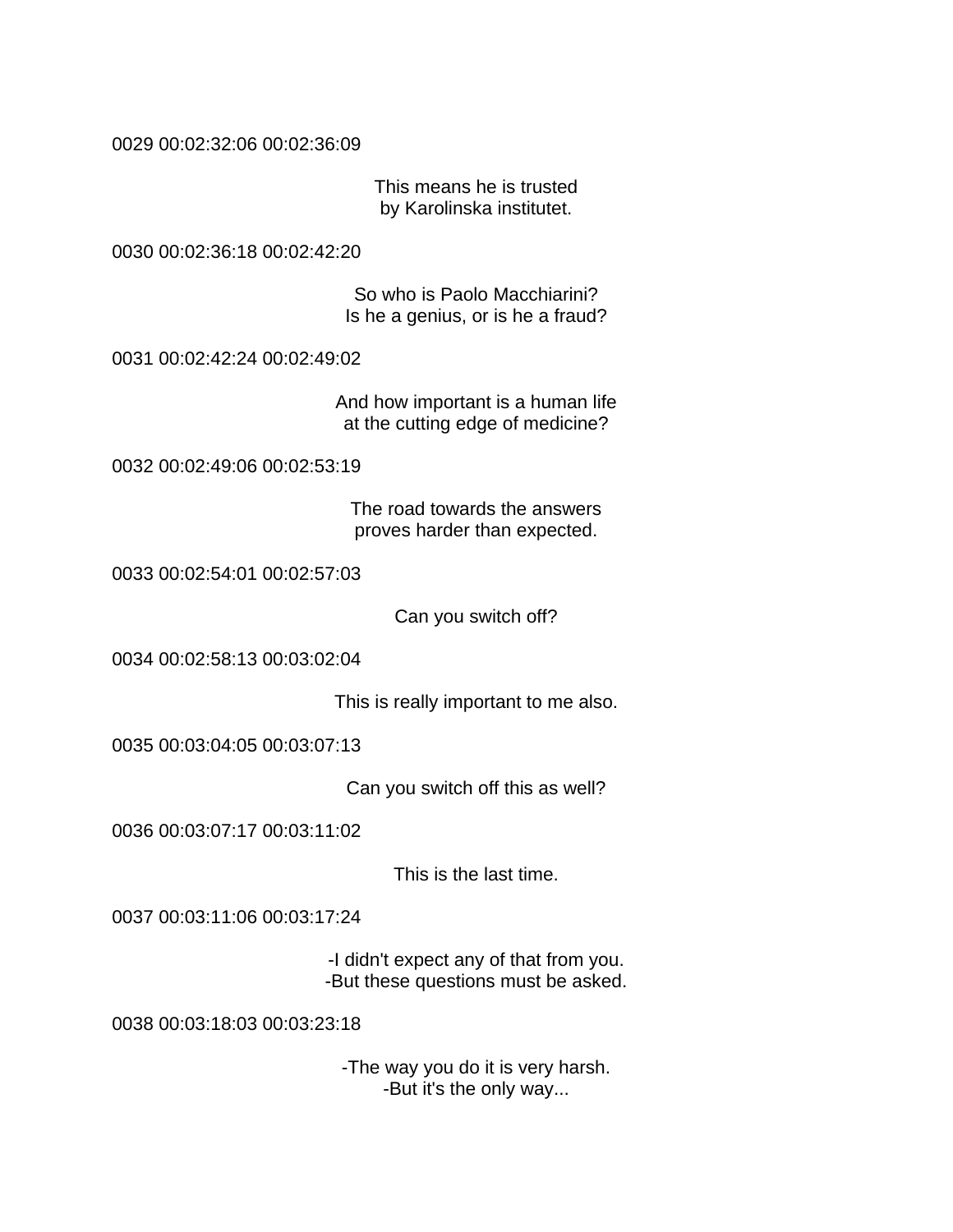## 0039 00:03:23:22 00:03:28:00

No, there are more gentle ways to ask things.

0040 00:03:28:04 00:03:33:12

-But you're not replying. -I'm not? Good luck.

0041 00:04:30:01 00:04:34:04

THE EXPERIMENTS

0042 00:04:40:07 00:04:44:21

## PART 1: THE STAR SURGEON

0043 00:04:44:23 00:04:49:23

For me it all started at the end of 2014, when Macchiarini was accused-

0044 00:04:50:02 00:04:55:02

-of falsifying research results, and of gross misconduct.

0045 00:04:55:06 00:05:02:13

Could this really be true? At Karolinska, the home of the Nobel Prize?

0046 00:05:03:13 00:05:09:15

These were serious allegations. What if it was true?

0047 00:05:09:19 00:05:12:24

I decided to find out what had happened.

0048 00:05:16:01 00:05:22:04

Soon I got to meet Paolo Macchiarini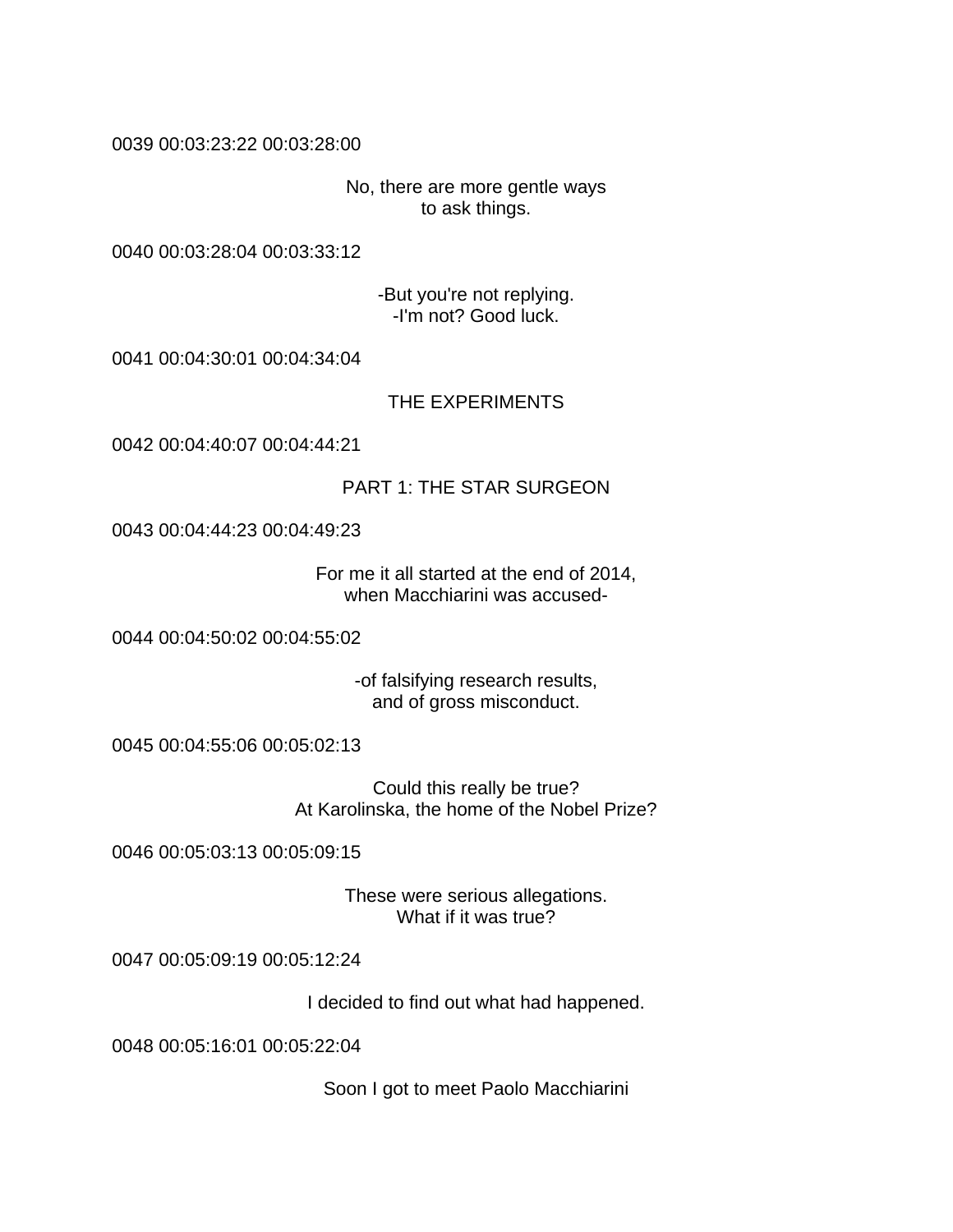at his lab in Karolinska institutet, KI.

0049 00:05:28:00 00:05:30:15

So this...

0050 00:05:41:01 00:05:47:17

The tissue renewal lab is 2525? It doesn't work with my 2525.

0051 00:05:48:15 00:05:51:15

I got my first surprise right away.

0052 00:05:51:19 00:05:56:04

Macchiarini's base at KI seemed very small and modest.

0053 00:05:56:06 00:05:57:11

Thank you.

0054 00:05:57:13 00:06:02:04

But according to Macchiarini, big things were happening in this ordinary setting.

0055 00:06:02:06 00:06:09:16

This is, I think, the most advanced lab that we do have here-

0056 00:06:09:20 00:06:16:21

-in regenerative medicine, probably one of the most advanced in the world.

0057 00:06:17:00 00:06:21:09

We have a series of devices and tools-

0058 00:06:21:13 00:06:27:09

-to evaluate ex vivo, the organs,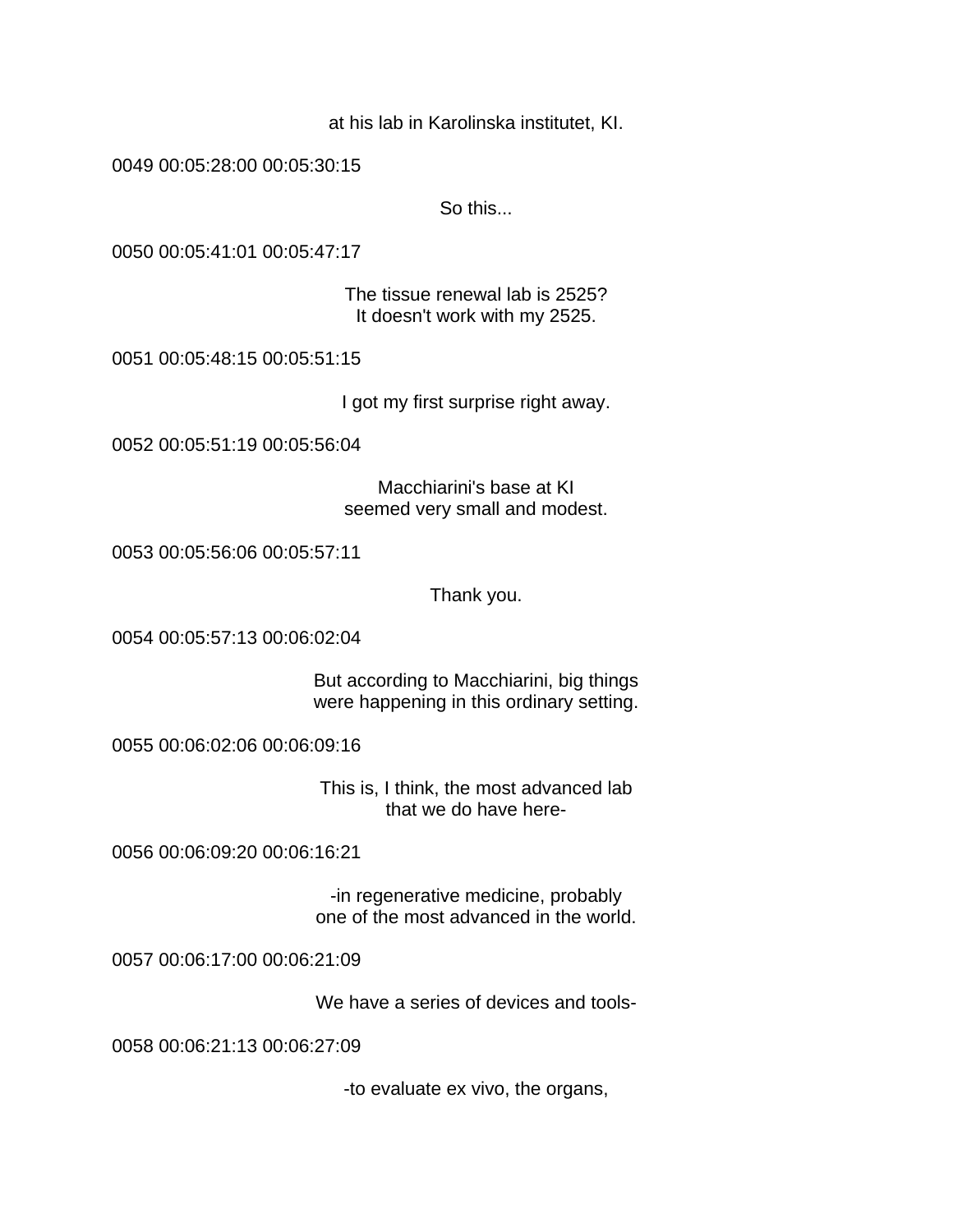whether biological or artificial.

0059 00:06:27:13 00:06:34:09

Here we do everything from the brain to the heart, lungs, kidneys, intestine-

0060 00:06:34:13 00:06:39:00

-to the urethra, and other... investigations.

0061 00:06:42:17 00:06:48:19

Untold numbers of people die each year when their organs cease to work.

0062 00:06:48:23 00:06:53:23

The lack of new organs is one of the biggest problems in the medical world.

0063 00:06:54:02 00:06:59:09

It is this riddle that Macchiarini is trying to solve.

0064 00:06:59:13 00:07:03:16

These containers hold organs from rats.

0065 00:07:03:20 00:07:08:09

Hearts, kidneys, oesophagi, and tracheas.

0066 00:07:08:13 00:07:11:16

Organs that will bathe in stem cells-

0067 00:07:11:20 00:07:18:19

-and, perhaps one day in the future, become new artificial organs.

0068 00:07:18:23 00:07:25:00

Macchiarini will revolutionise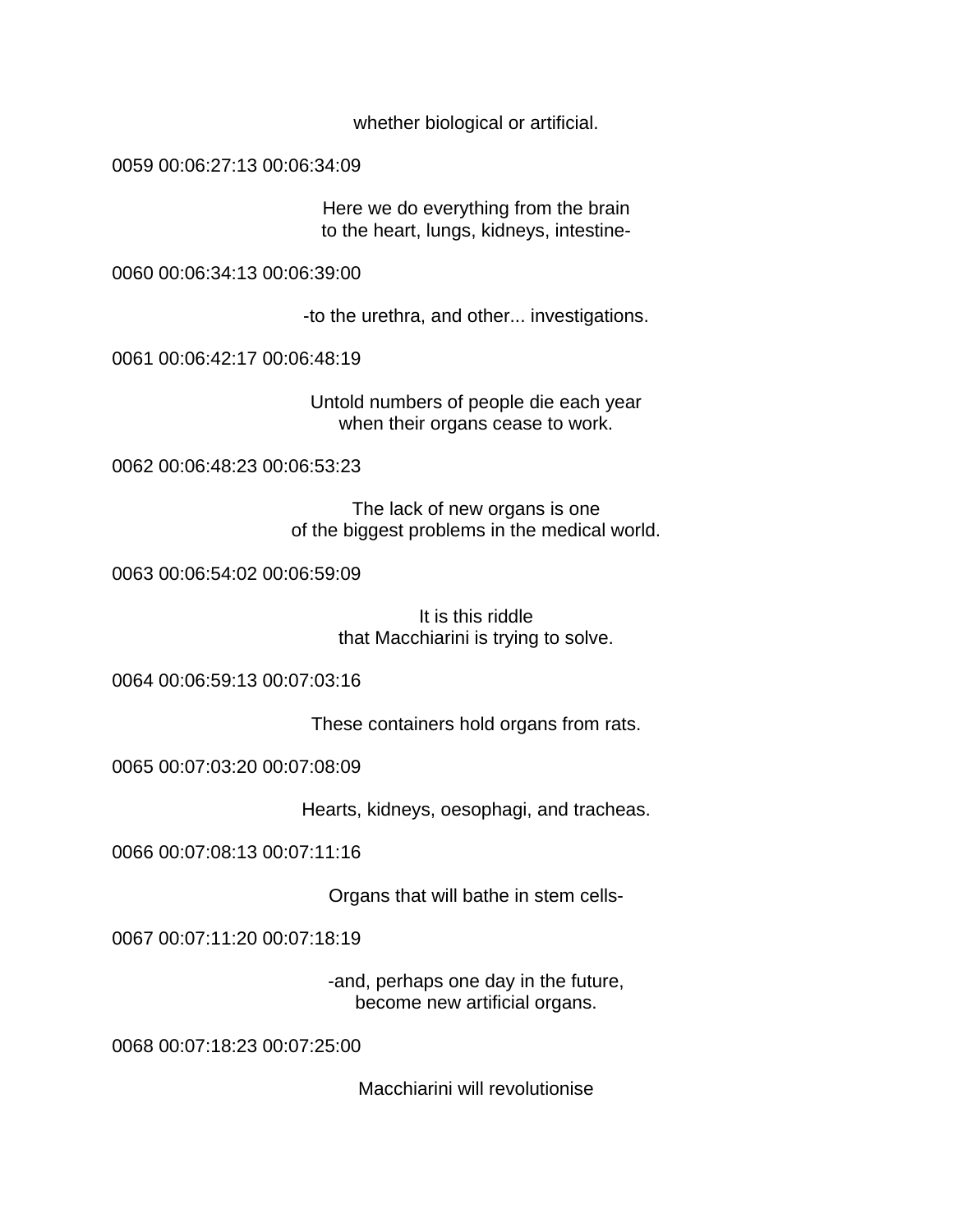the medical world if he succeeds.

0069 00:07:26:07 00:07:31:07

The lab may be small, but it is still Macchiarini's main base in the world.

0070 00:07:31:11 00:07:37:11

He travels constantly and collaborates with other scientists, especially in Russia.

0071 00:07:37:17 00:07:42:08

The findings here you may apply perhaps in Russia?

0072 00:07:42:12 00:07:48:00

The findings here will be available to everyone, because they will be published.

0073 00:07:48:04 00:07:53:10

But by sharing the information we can move...

0074 00:07:54:10 00:07:58:08

...at a higher speed and knowledge.

0075 00:07:58:10 00:08:04:17

But the reason behind the current pressure is his work in Stockholm.

0076 00:08:04:19 00:08:07:06

Attorney Chases Those Responsible for Deadly Windpipes

0077 00:08:07:08 00:08:08:06

Leading Surgeon Is Accused of Misconduct

0078 00:08:08:08 00:08:14:07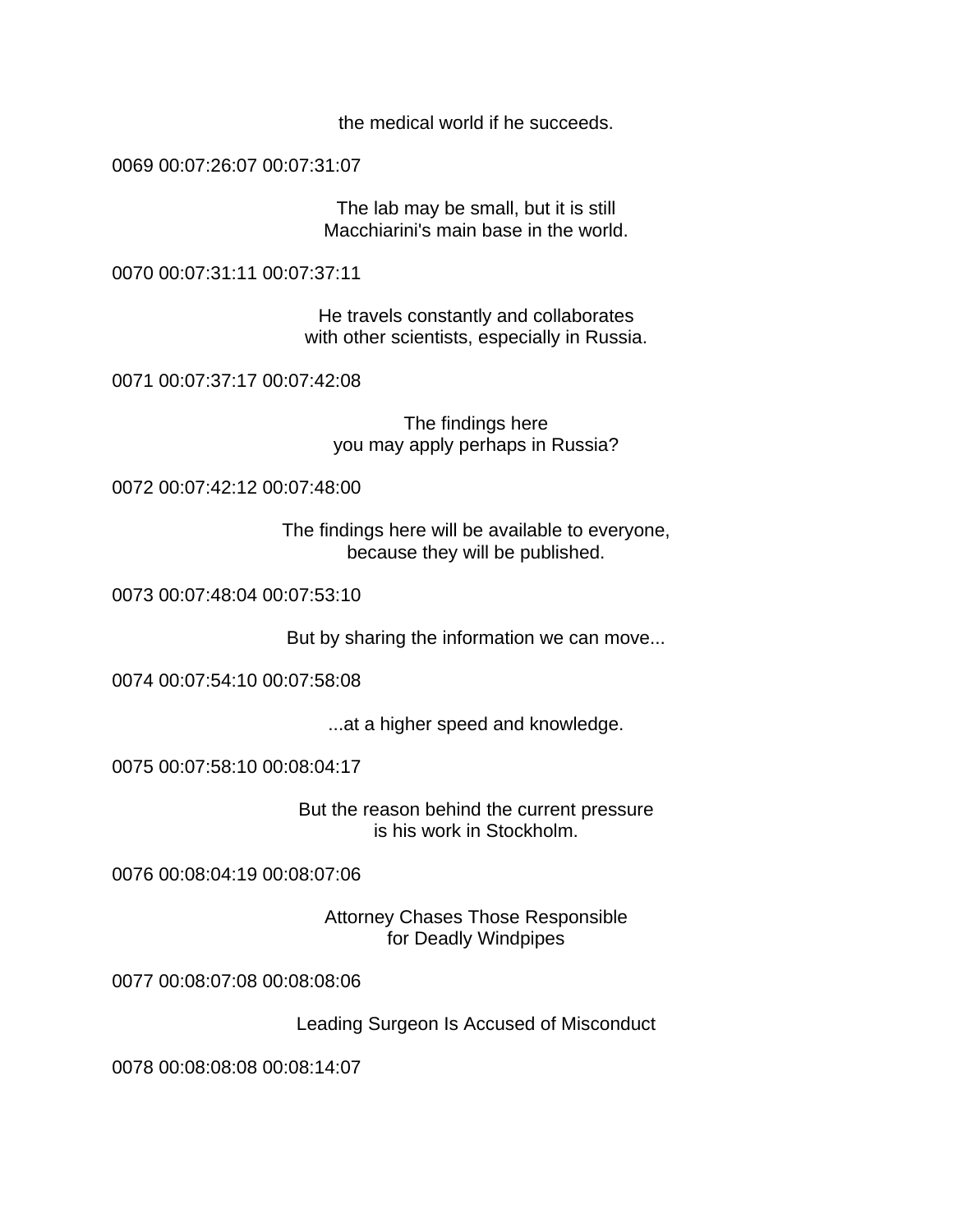The Swedish Research Council is stopping all payments to Macchiarini.

0079 00:08:14:11 00:08:17:11

He is under investigation for falsifying research results.

0080 00:08:17:15 00:08:23:04

..illegal operations, and may be charged with manslaughter.

0081 00:08:25:17 00:08:27:19

Explain to me, what is my interest in...

0082 00:08:28:18 00:08:32:01

...doing illegal surgery or...

0083 00:08:32:05 00:08:38:10

...fabricating or manipulating data. That would be foolish.

0084 00:08:43:17 00:08:50:23

Being what the media calls me, a superstar, I am always Black Peter, the bad boy.

0085 00:08:52:08 00:08:56:19

Being famous, you're very easy to attack...

0086 00:08:56:23 00:09:00:16

...before even the final judgement has come.

0087 00:09:00:20 00:09:06:09

I think it's quite unfair, and it has destroyed my reputation.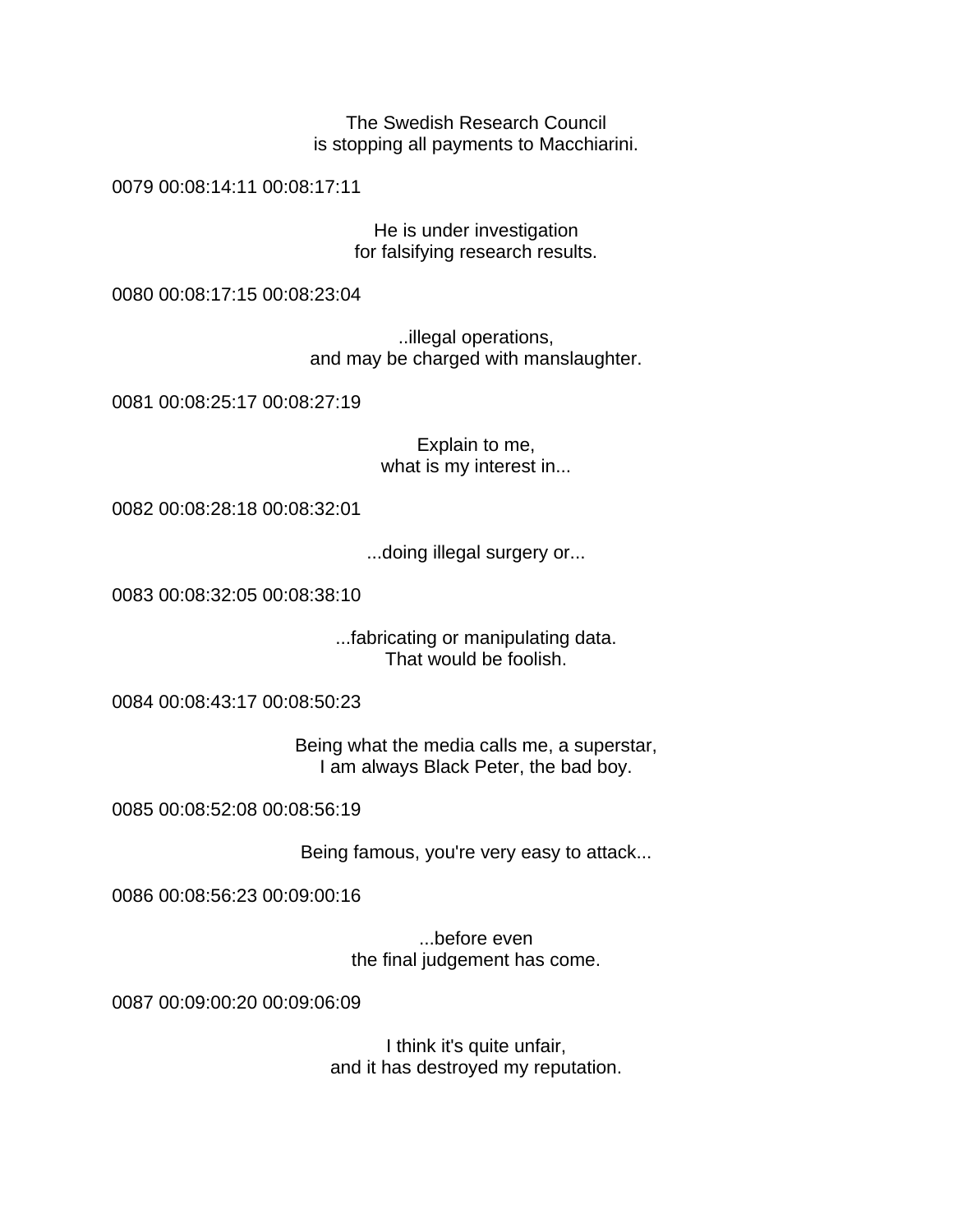0088 00:09:06:13 00:09:09:05

And my honourability.

0089 00:09:10:12 00:09:15:05

And you know exactly that media don't come back-

0090 00:09:15:09 00:09:20:02

-and they highlight the bad things, but not the good things.

0091 00:09:28:06 00:09:33:10

Macchiarini was headhunted to Karolinska in 2010-

0092 00:09:33:14 00:09:38:21

-to start up a centre for research and transplantation with new organs.

0093 00:09:38:23 00:09:41:08

Please welcome Professor Macchiarini.

0094 00:09:41:10 00:09:47:14

The world of academia competes over famous scientists like Macchiarini.

0095 00:09:49:09 00:09:56:03

Through top scientists, a university can hope to get bigger discoveries and bigger grants.

0096 00:09:58:02 00:10:01:01

The very best are recruited from all over the world.

0097 00:10:01:03 00:10:03:13

The local time is 5:55 pm...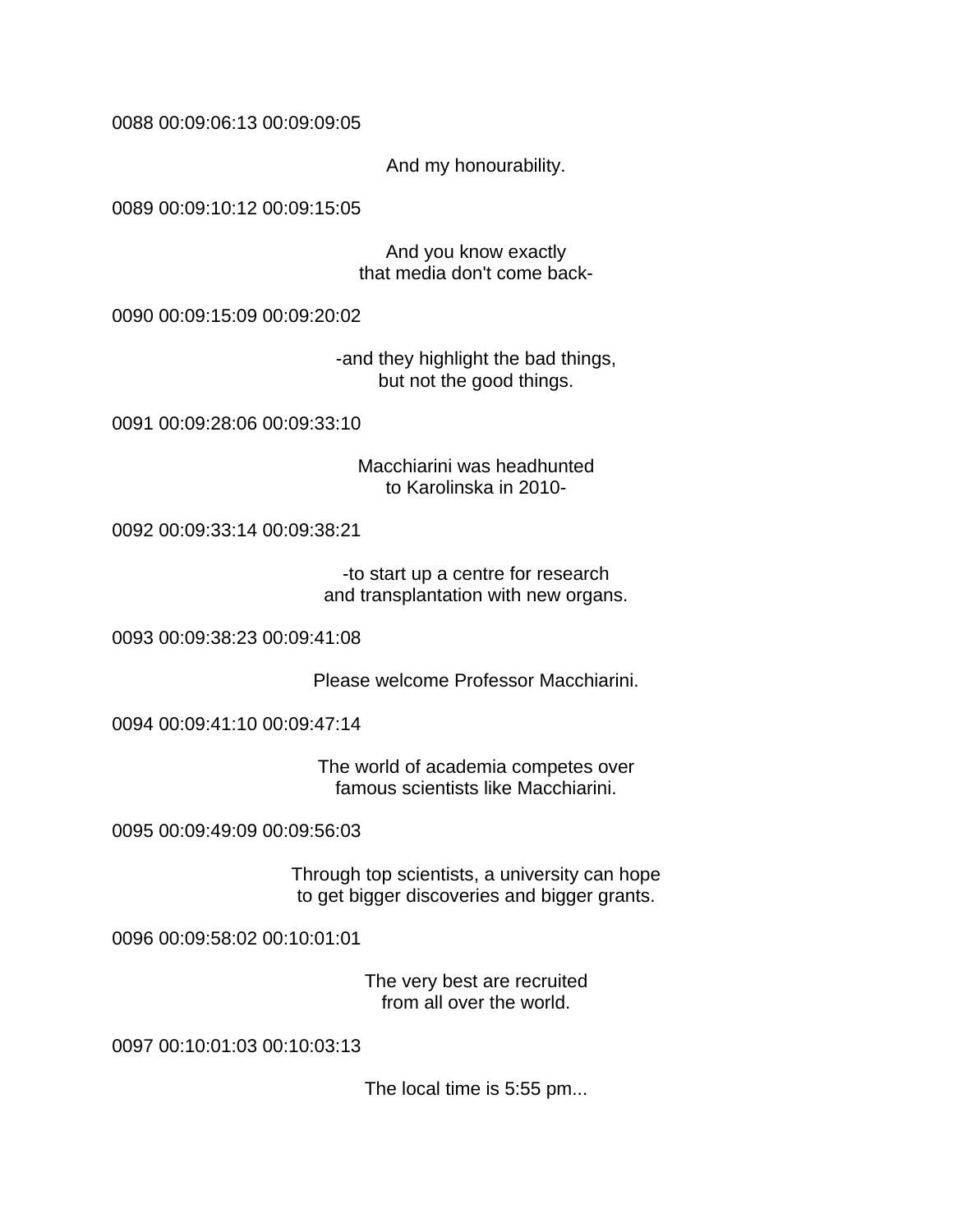0098 00:10:03:15 00:10:08:17

Russia has also invited Macchiarini.

0099 00:10:21:08 00:10:27:11

I travelled with Paolo to Krasnodar, his second base.

0100 00:10:30:09 00:10:34:00

It was the first of many journeys-

0101 00:10:34:04 00:10:40:12

-as Macchiarini's story was bigger and stranger than I had expected.

0102 00:10:40:21 00:10:42:13

-Hello! -Hello.

0103 00:10:42:17 00:10:46:09

-How are you? -I'm fine.

0104 00:10:48:09 00:10:51:09

-Like usually? -Like usually.

0105 00:11:00:04 00:11:04:22

-What are you working on, Paolo? -I'm working for the university.

0106 00:11:06:13 00:11:10:04

We are trying to create new organs.

0107 00:11:11:04 00:11:14:00

Like Frankenstein.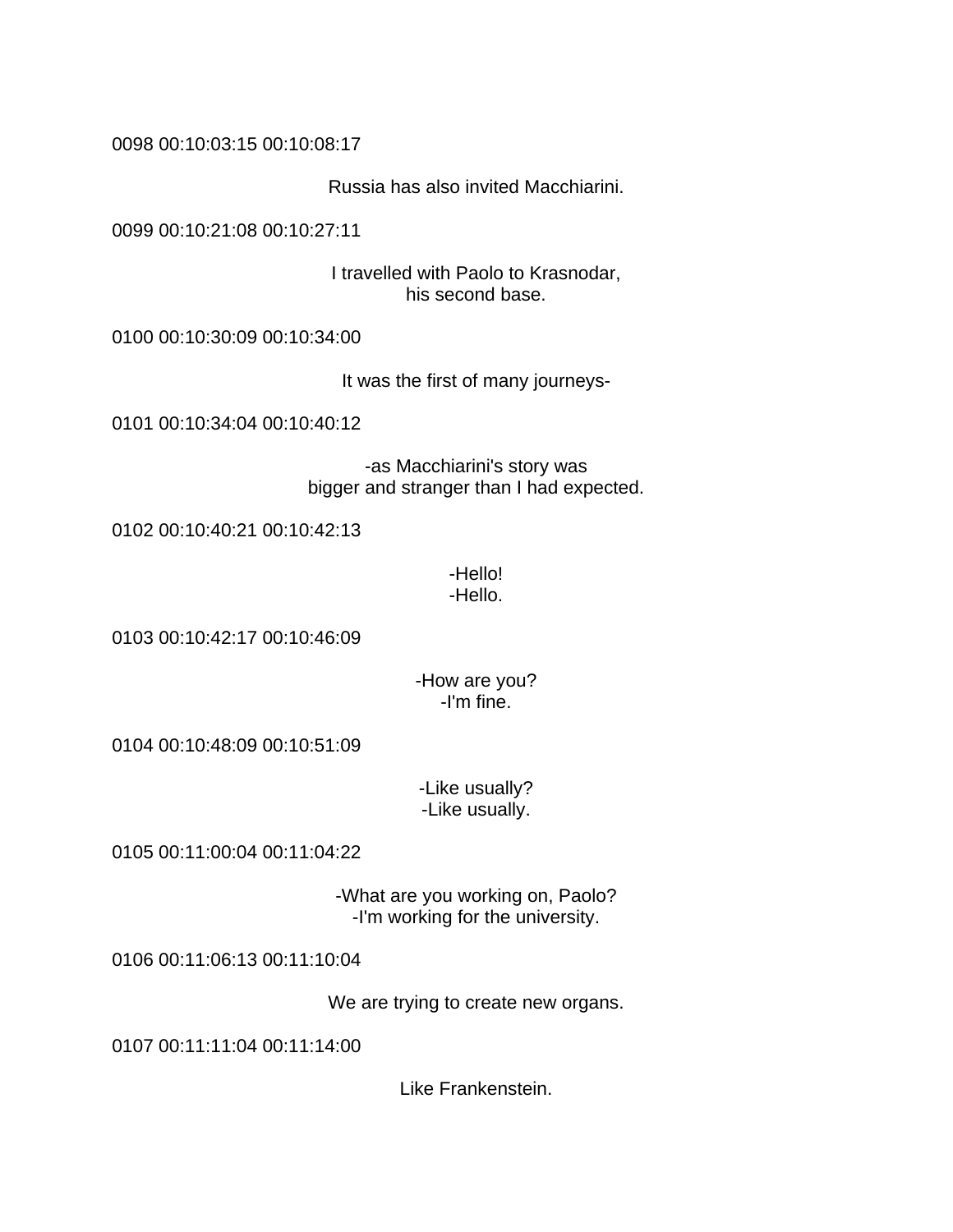## 0108 00:11:18:02 00:11:24:09

It hit me how untouched Paolo seemed by the allegations.

0109 00:11:24:13 00:11:28:13

It was as if it was just a minor glitch.

0110 00:11:28:17 00:11:33:09

Macchiarini had his sights on something much bigger.

0111 00:11:33:24 00:11:39:20

My dream would be, as I was saying... to avoid the surgery.

0112 00:11:39:24 00:11:43:23

That's crazy, right, for a surgeon to be saying that, but...

0113 00:11:44:02 00:11:48:24

...to, for instance, use the cells to restore the function of an organ, that would be perfect.

0114 00:11:51:04 00:11:55:09

So cell therapy is, in my eyes, the future.

0115 00:11:57:10 00:12:03:13

Paolo was hoping to change the very foundations of modern medical care.

0116 00:12:04:22 00:12:09:23

-It's been a long fight for you to do this. -Oh yes.

0117 00:12:10:09 00:12:16:00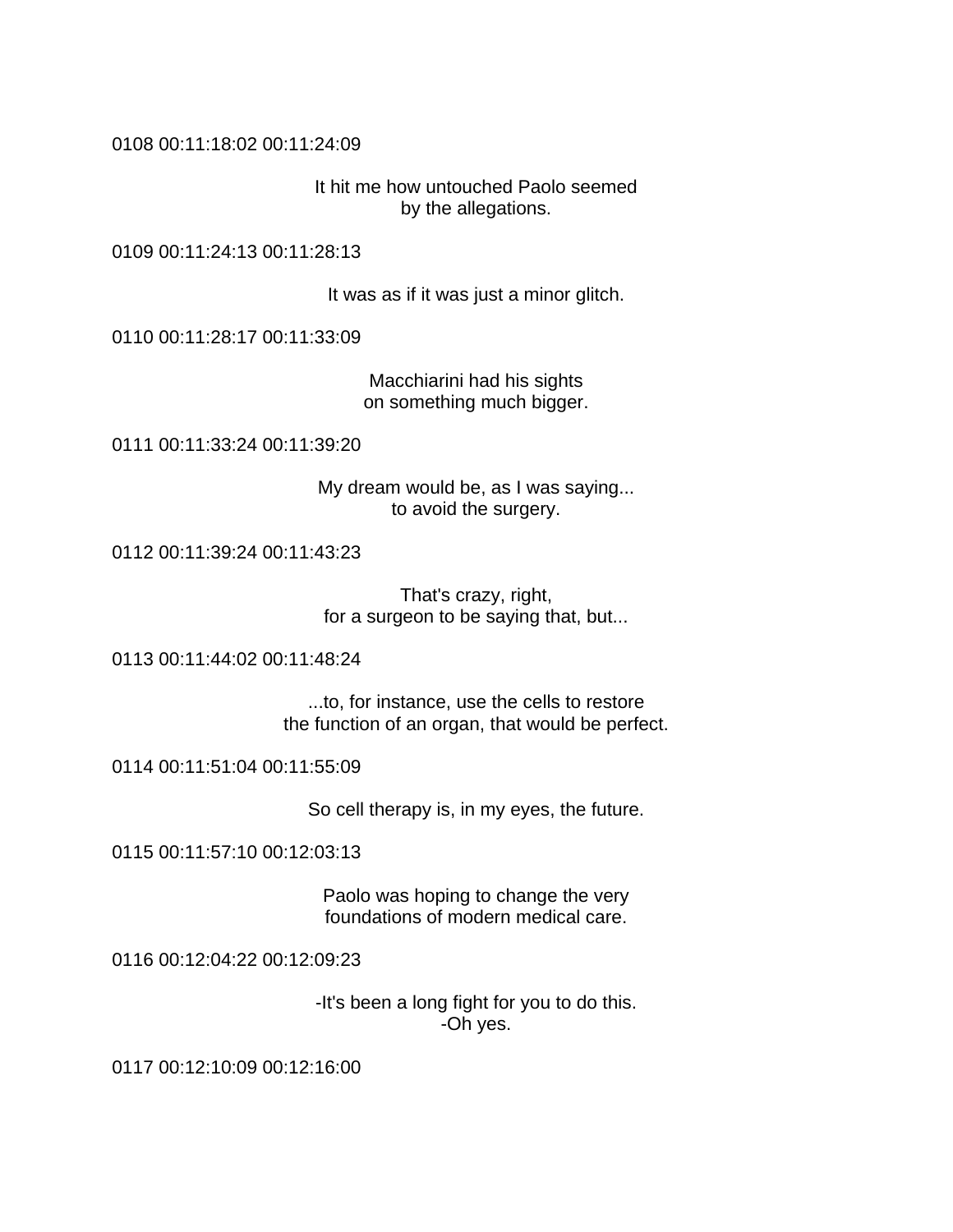Do you feel that you're closer to succeeding now, than you've been before?

0118 00:12:17:00 00:12:24:11

If I had more time to delegate to science without dealing with all these other issues-

0119 00:12:24:15 00:12:29:21

-and complaints, and allegations, and attacks, and so forth, then yes.

0120 00:12:32:08 00:12:38:24

So the allegations and the complaints, they hinder your work, they take up a lot of time?

0121 00:12:39:03 00:12:42:05

Right now I'm doing almost only that-

0122 00:12:42:09 00:12:48:19

-so clearly I cannot have a relaxed and creative mind... right now.

0123 00:12:48:23 00:12:52:02

It's been going on for six months.

0124 00:12:52:23 00:12:56:04

Interesting. Something you can talk about?

0125 00:12:56:08 00:13:02:18

No, because the deal was that we would not talk about this. Do you remember that?

0126 00:13:02:20 00:13:08:20

Of course I remembered. Macchiarini let me into his world on one condition.

0127 00:13:08:24 00:13:13:24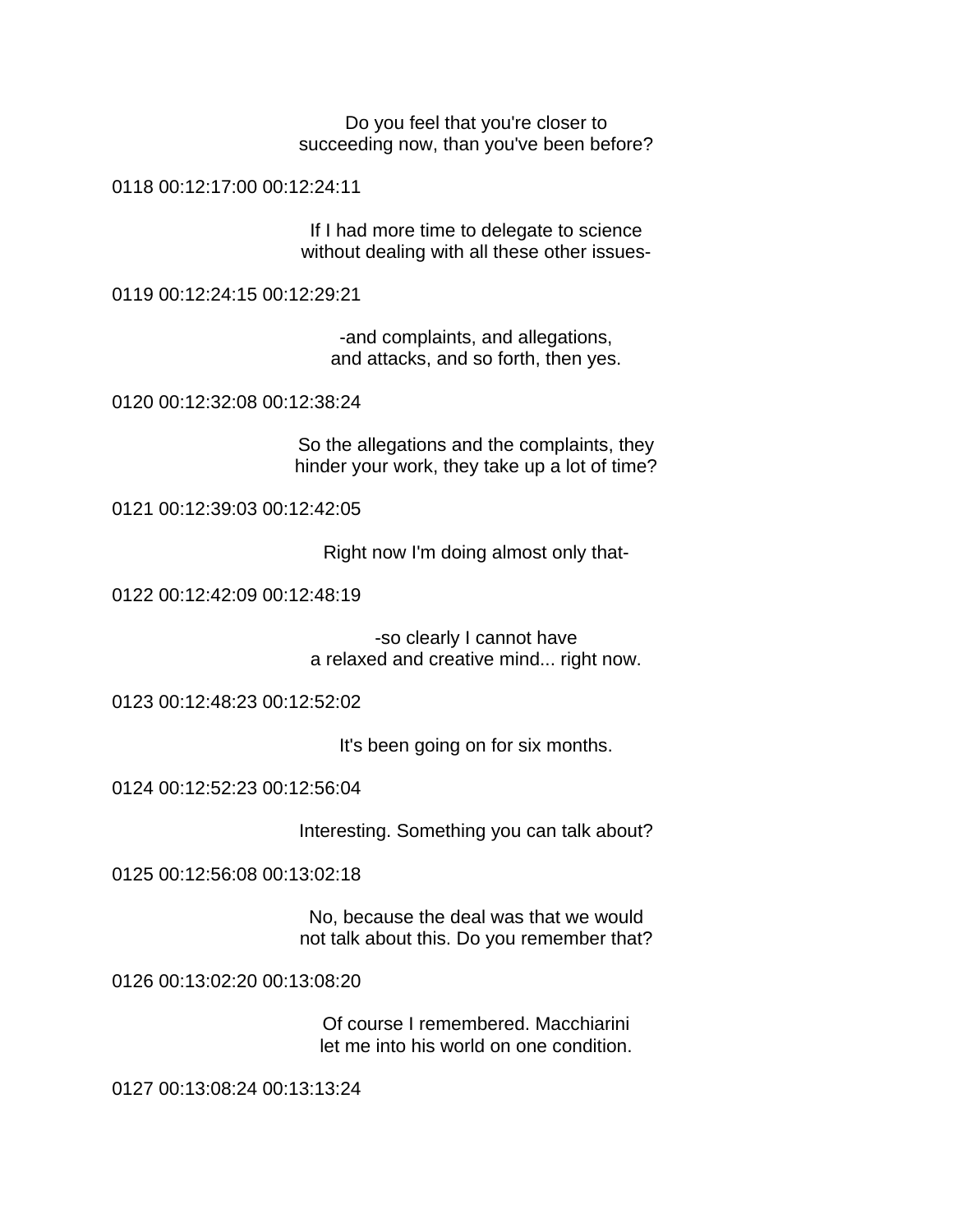He wanted to wait before commenting on the allegations.

0128 00:13:14:03 00:13:18:07

His Swedish employer, Karolinska institutet, was still investigating the case.

0129 00:13:18:11 00:13:21:11

And we had to let the process run its course.

0130 00:13:22:01 00:13:22:19

Perfect.

0131 00:13:22:21 00:13:25:24

Later he would give me all the answers.

0132 00:13:35:06 00:13:38:13

I like it. Changes...

0133 00:13:40:19 00:13:46:16

-See you later, or tomorrow morning. -Later or tomorrow morning at 6... 6:20.

0134 00:13:46:20 00:13:50:21

See you. Cheers, Paolo, it was really nice.

0135 00:14:14:15 00:14:17:18

Here in Southern Russia-

0136 00:14:17:22 00:14:22:24

-Paolo is creating a centre for transplantation and research.

0137 00:14:23:03 00:14:26:12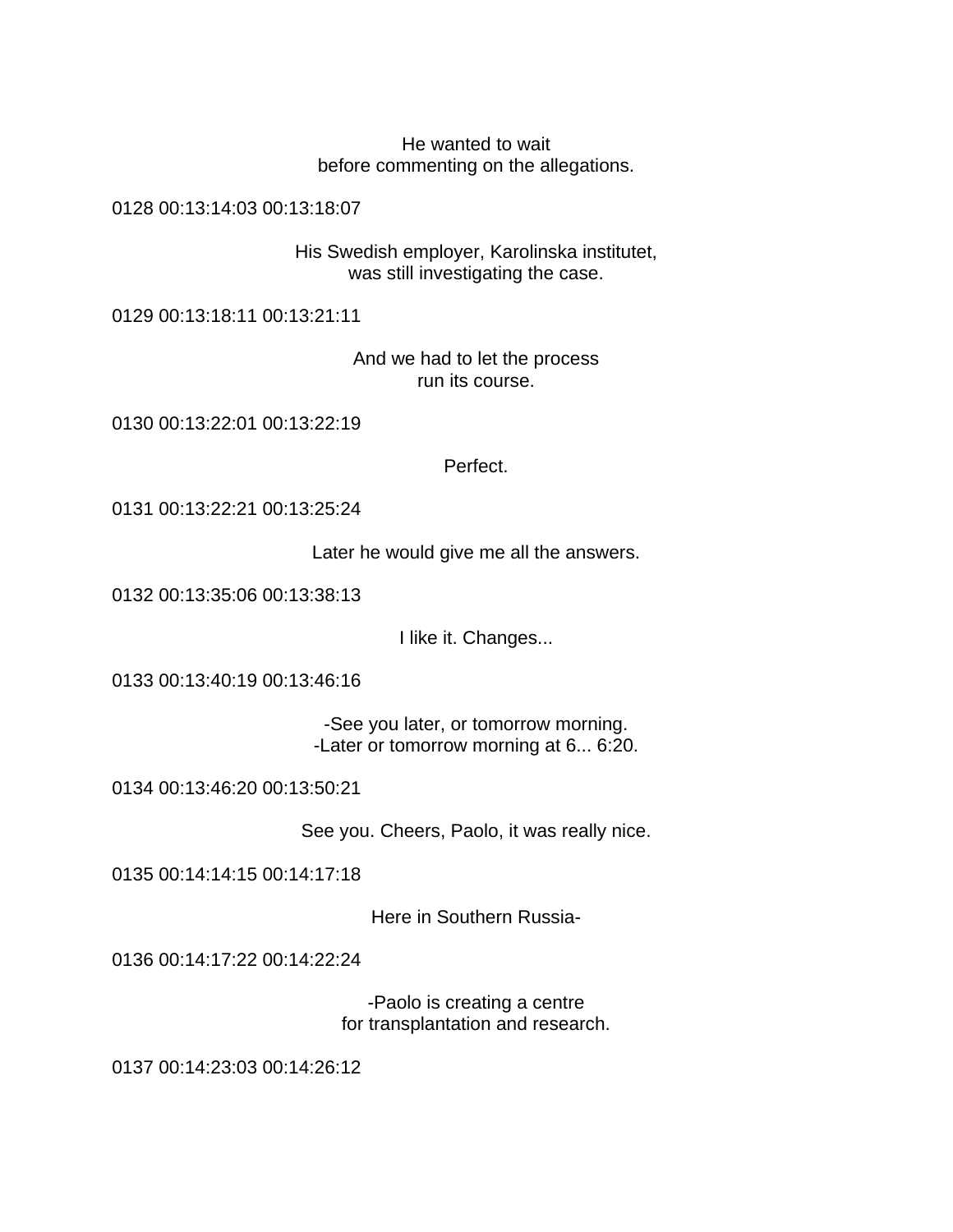Completely Russian and also world-leading.

0138 00:14:30:04 00:14:35:14

The base of the project is Paolo's lab at the University of Krasnodar.

0139 00:14:49:20 00:14:54:08

Hello, how are you? Wait! Elena... Oh, I'm sorry.

0140 00:14:54:12 00:14:58:20

-We should come, because of... -Now? OK, then you...

0141 00:14:58:22 00:15:04:22

Elena Gubareva is the research director, and she has created an artificial diaphragm-

0142 00:15:05:01 00:15:08:01

-which is one of the muscles we use when we breathe.

0143 00:15:08:06 00:15:12:05

What she has done-

0144 00:15:13:01 00:15:18:10

-is transplanting the entire diaphragm on the left side, which is... incredible.

0145 00:15:18:14 00:15:22:00

Nobody has done that with that success rate.

0146 00:15:22:04 00:15:25:08

But... nobody believes it.

0147 00:15:26:07 00:15:30:07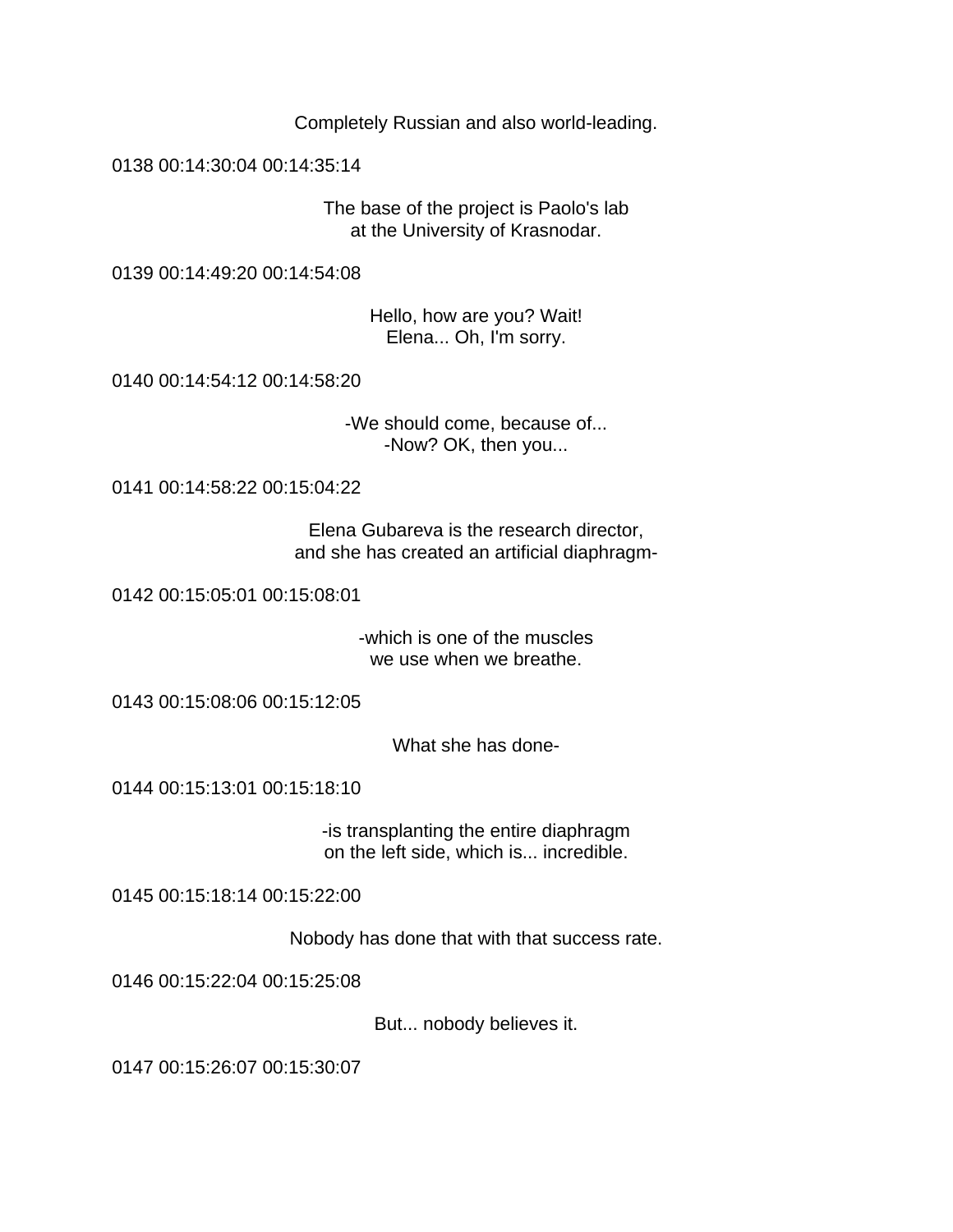## Whether it is because it is coming from Russia-

0148 00:15:30:11 00:15:36:14

-whether it is because I'm under investigation of these... allegations-

0149 00:15:36:18 00:15:44:24

-whether it is because it's too incredible... So we're having problems publishing it.

0150 00:15:45:03 00:15:49:10

But you will see how it works, and so forth, and so forth...

0151 00:15:49:14 00:15:51:16

So that's...

0152 00:15:53:02 00:15:59:08

...part of the challenge of this new field, this high technology-

0153 00:15:59:12 00:16:06:06

-this new advanced field. Well, everything that's new scares us.

0154 00:16:06:10 00:16:08:20

It's like Mahatma Gandhi.

0155 00:16:08:24 00:16:13:15

First they don't believe you, then they criticise you, then they start to...

0156 00:16:13:19 00:16:19:18

And when you die... "Oh, maybe he was right." Or she.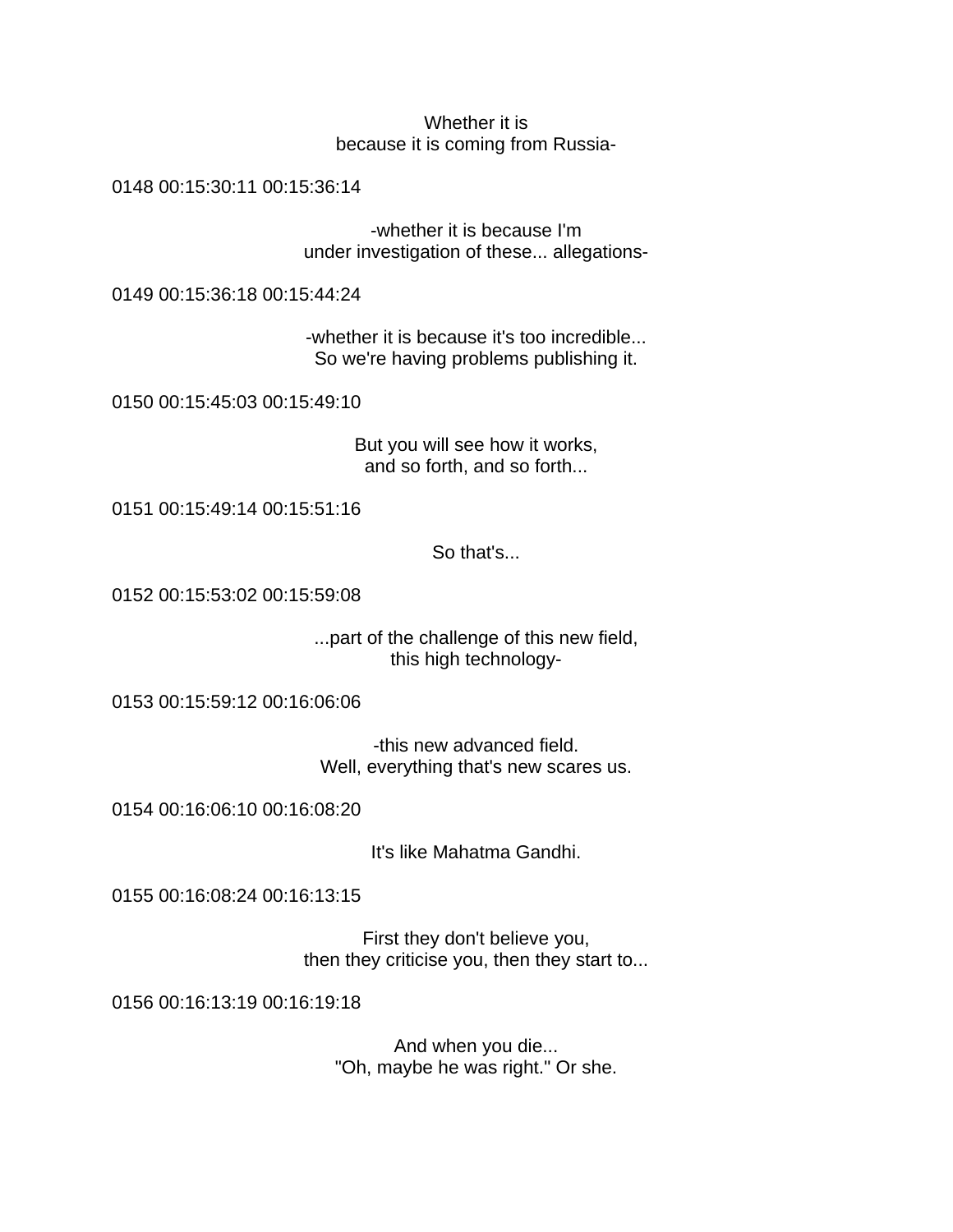0157 00:16:19:22 00:16:23:13

But I'm not Mahatma Gandhi.

0158 00:16:23:17 00:16:29:07

OK, I think you should take your coat now.

0159 00:16:30:18 00:16:33:11

Elena shows me the rest of the lab.

0160 00:16:33:13 00:16:37:17

This is a controversial part of medical research, and few are allowed in.

0161 00:16:38:01 00:16:41:10

OK, we should go to the animals.

0162 00:16:47:07 00:16:54:10

These are cages for big animals, for pigs, which will come here in the future.

0163 00:16:54:14 00:16:59:15

And these cages are for rabbits and rats. They live here.

0164 00:16:59:19 00:17:03:20

This is for different types of investigations.

0165 00:17:09:14 00:17:14:18

-Vasia. Are you ready? -Just a minute.

0166 00:17:14:22 00:17:22:13

OK. We will go to the surgical room to do all the steps of operation.

0167 00:17:22:17 00:17:26:01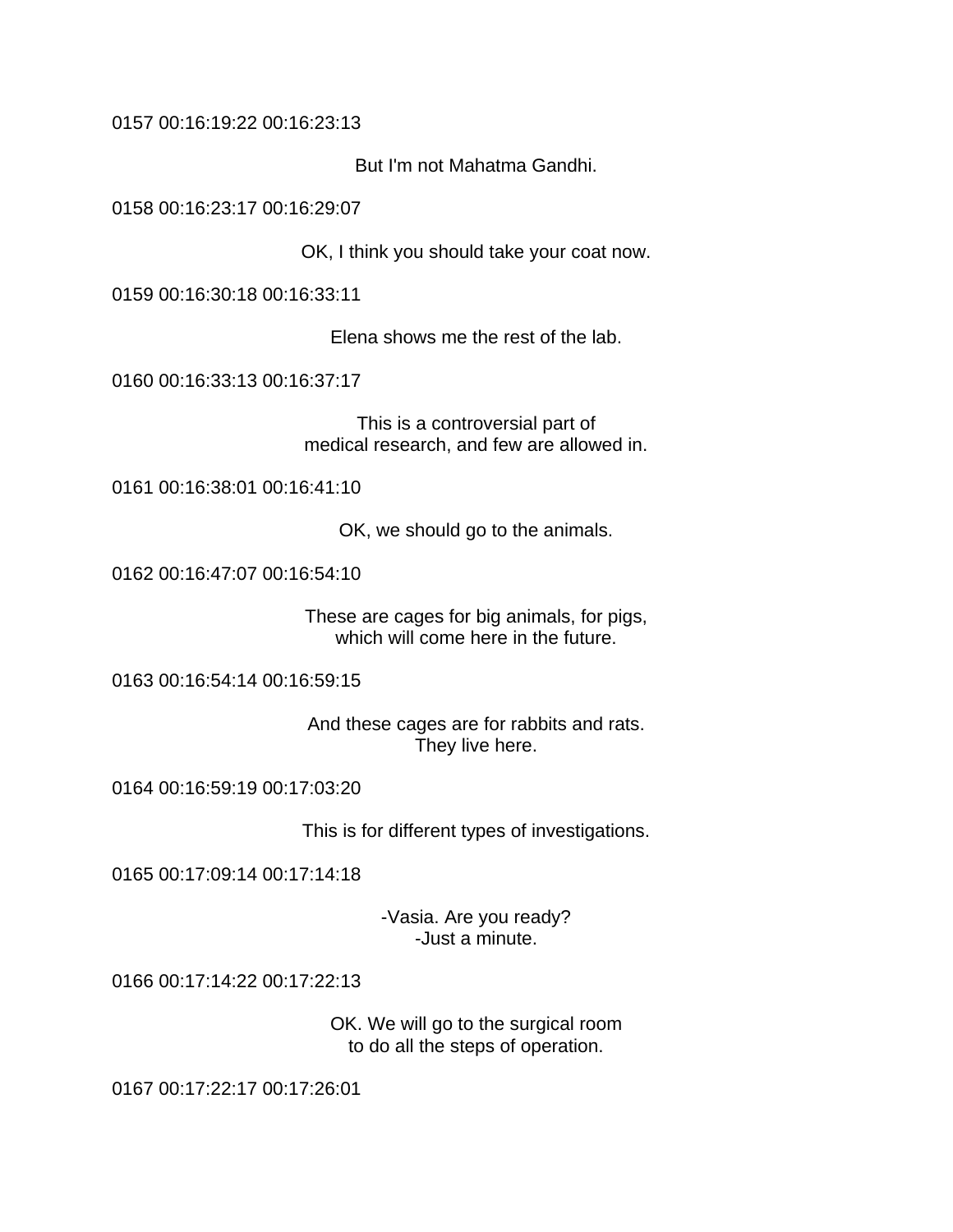-Did you anesthetise them? -Yes.

0168 00:17:26:05 00:17:32:17

Are they asleep? They anesthetise rats. Now one of them is asleep.

0169 00:17:32:21 00:17:38:11

You can see... Now we will bring it to the surgical room.

0170 00:17:41:11 00:17:45:24

-Is it asleep? Will it work now? OK... -Yes.

0171 00:17:57:10 00:18:00:11

Experiments on cells alone are often not enough-

0172 00:18:00:15 00:18:05:16

-to gain knowledge of whether a treatment method will work in the human body.

0173 00:18:05:20 00:18:12:13

But if the experiments aren't performed on a person, you may need something else.

0174 00:18:14:14 00:18:19:14

It might seem cruel, and at times it really is.

0175 00:18:24:11 00:18:29:11

First you remove the diaphragm from the donor rat.

0176 00:18:31:03 00:18:38:15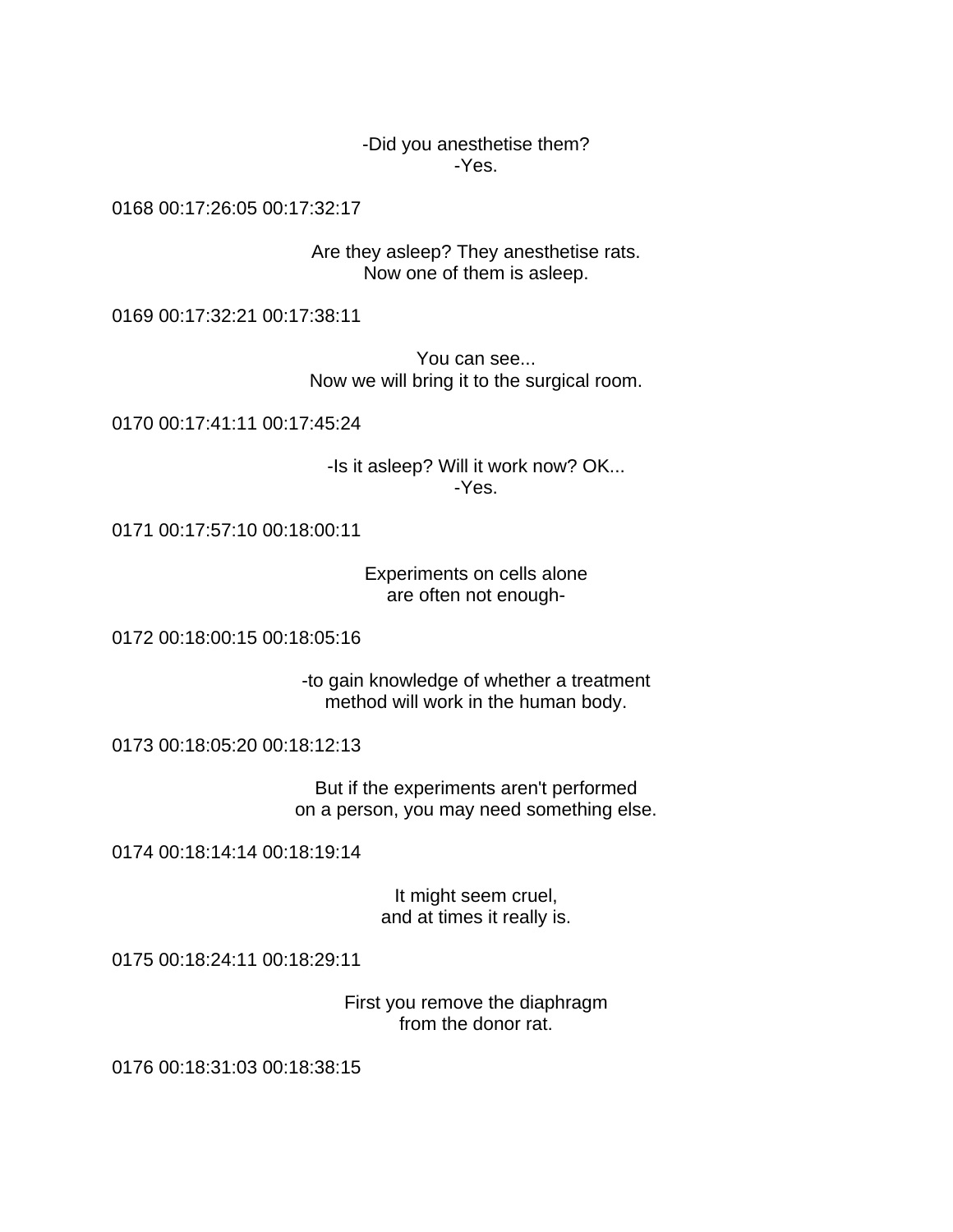The muscle is then washed in strong chemicals until all the donor cells are gone.

0177 00:18:38:19 00:18:43:04

You are then left with a dead scaffold of a diaphragm.

0178 00:18:46:10 00:18:51:15

The scaffold is submerged in a solution of stem cells-

0179 00:18:51:19 00:18:54:23

-from the rat that will receive the muscle.

0180 00:18:56:01 00:19:02:04

The receiver rat is then opened up, and the old diaphragm is removed.

0181 00:19:03:11 00:19:09:20

The new muscle scaffold is taken out of the bath and put into the receiver rat.

0182 00:19:11:20 00:19:17:21

The idea is that the stem cells will trigger the body to create a new organ.

0183 00:19:22:07 00:19:25:00

This is animals after treatment, and these two rats-

0184 00:19:25:04 00:19:31:04

-are rats after orthotopical transplant of the diaphragm after six months.

0185 00:19:31:08 00:19:38:13

They are absolutely healthy. They have no problem with their health.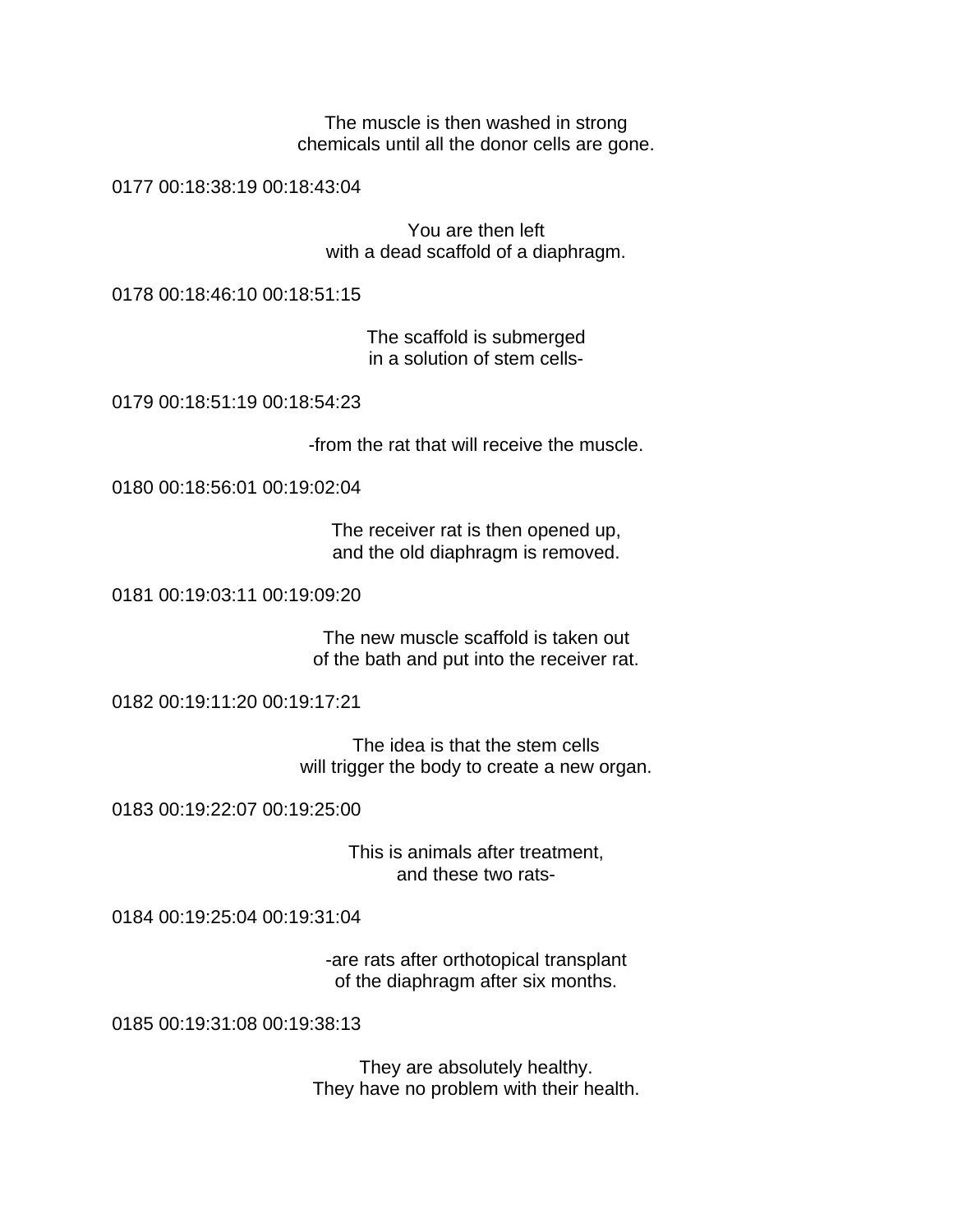0186 00:19:38:18 00:19:42:23

-These two are basically world unique? -Yes.

0187 00:19:43:02 00:19:45:07

-The first... -The first.

0188 00:19:45:09 00:19:52:24

These two rats are supposedly the first animals to breathe with an artificial muscle.

0189 00:19:53:05 00:19:59:09

A hundred years ago, everybody said that a heart transplant was impossible.

0190 00:19:59:13 00:20:02:13

But now we can see that heart transplants...

0191 00:20:02:17 00:20:07:07

...are not routine, but everybody knows that it's possible to do.

0192 00:20:07:11 00:20:12:14

It's very important never to stop, but to try to do everything that you can.

0193 00:20:12:18 00:20:15:12

-Bye. -Goodbye.

0194 00:20:15:14 00:20:19:14

The more I saw, the harder it was not to be impressed.

0195 00:20:19:18 00:20:25:18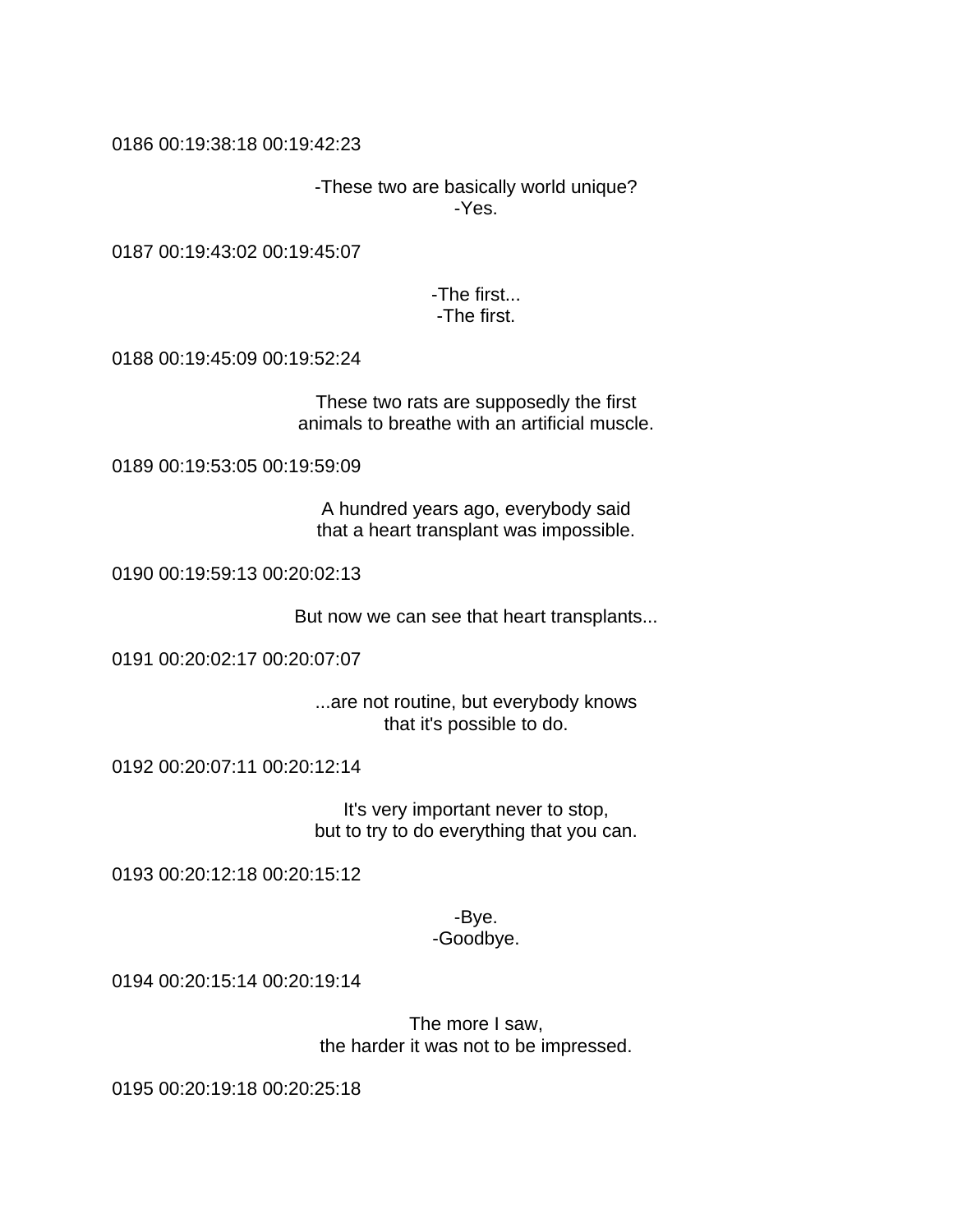What they tried to achieve was simply great. To Gubareva and Macchiarini-

0196 00:20:25:22 00:20:31:22

-it didn't seem to be a question of IF their new method would ever become reality-

0197 00:20:32:01 00:20:35:01

-but rather of WHEN the breakthrough would come.

0198 00:20:35:18 00:20:40:13

We started with the trachea, and now we are at the higher level of complexity-

0199 00:20:40:17 00:20:46:13

-because the oesophagus needs to contract, the diaphragm needs to contract-

0200 00:20:46:17 00:20:52:08

-so all these functional capacities need to be preserved.

0201 00:20:53:14 00:20:58:22

We do hope that, possibly, in the middle of next year-

0202 00:20:59:01 00:21:04:08

-we could think to, after having the Ethics Commission's clearance-

0203 00:21:04:12 00:21:07:20

-to have the green light to do it on humans.

0204 00:21:15:05 00:21:21:08

Paolo intends to go from rat to human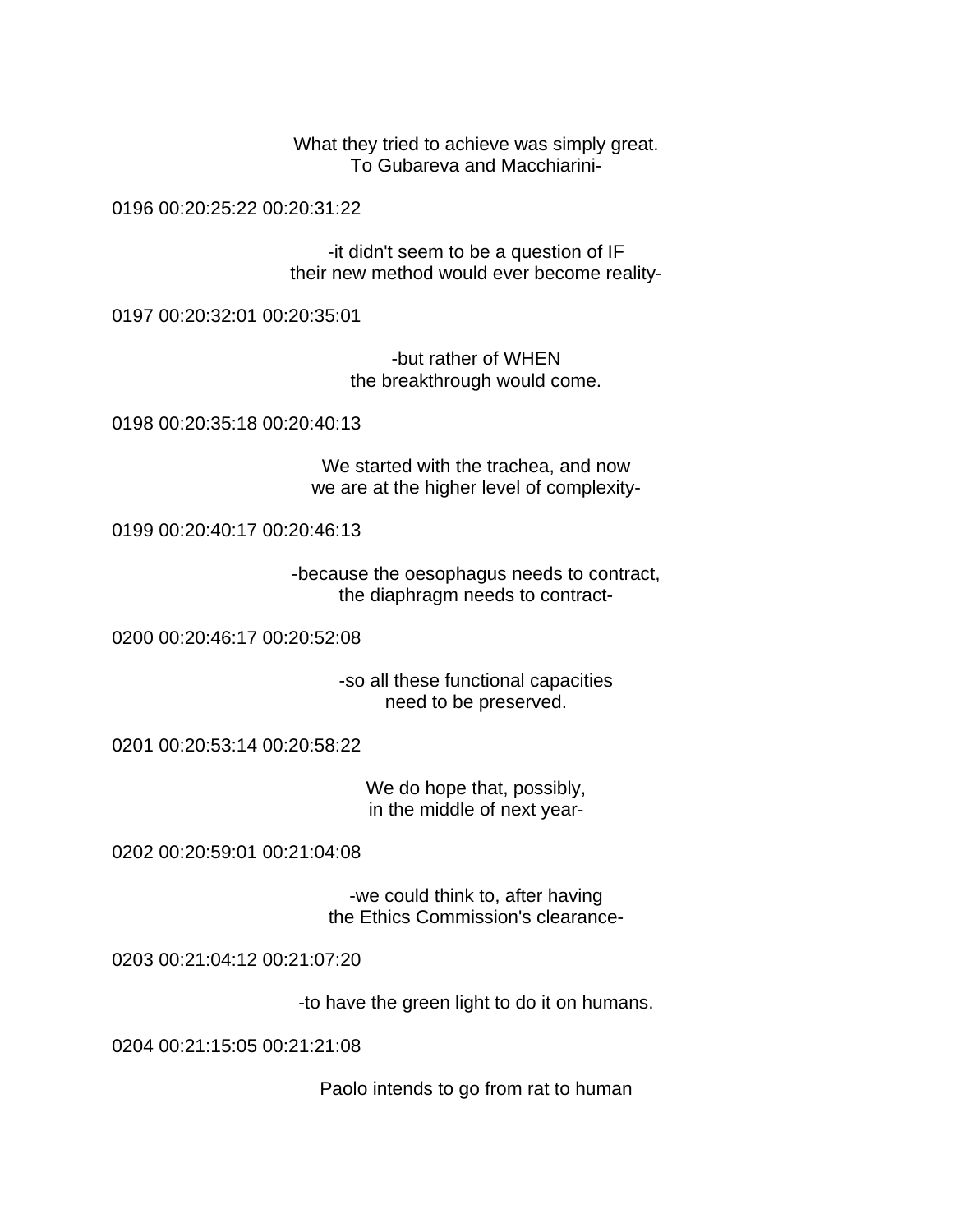in just one year, which is very fast.

0205 00:21:23:15 00:21:30:03

During this time he will also need to test his new artificial muscles on other animals.

0206 00:21:35:20 00:21:43:10

In Sochi there is one of the world's largest facilities for experiments on monkeys.

0207 00:21:44:13 00:21:50:17

Previously secret departments of the Soviet defence were located here.

0208 00:21:50:21 00:21:56:21

Civilian scientists are now able to experiment on the thousands of monkeys that live here.

0209 00:21:58:23 00:22:04:05

But the preparations for Paolo's work here in Sochi had been delayed.

0210 00:22:04:09 00:22:08:06

Paolo seems stressed, and he urges them on.

0211 00:22:11:10 00:22:14:16

-Hello, how are you? -Nice to meet you.

0212 00:22:16:03 00:22:20:11

It's such a pleasure to meet you.

0213 00:22:20:15 00:22:24:00

We are about four months...

0214 00:22:24:04 00:22:27:21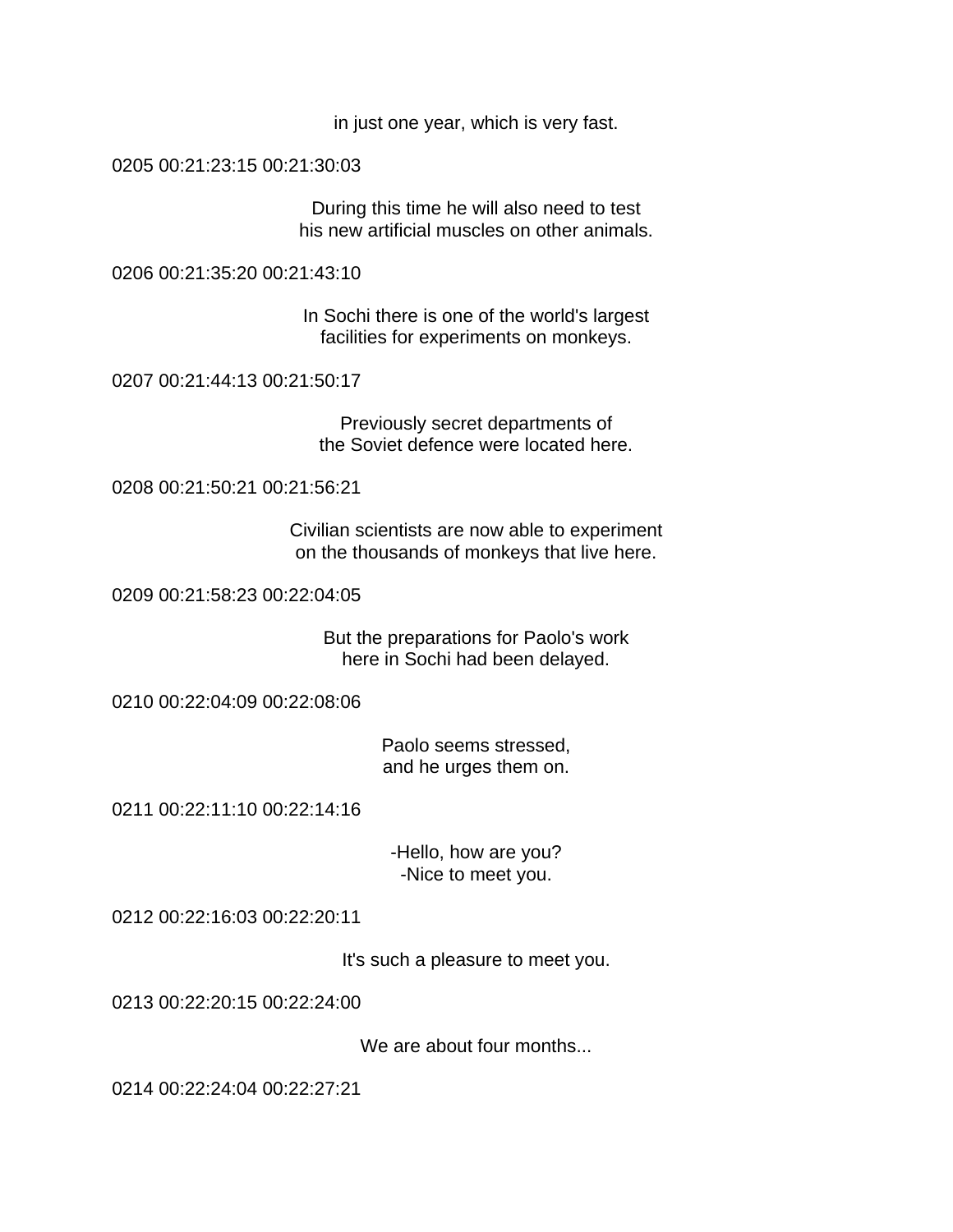We have a four months' delay in the time schedule.

0215 00:22:28:11 00:22:33:05

Because we haven't done that much progress since we started.

0216 00:22:33:09 00:22:38:16

And these research grants are so strict-

0217 00:22:38:20 00:22:44:07

-that if we don't provide results, we will not be able to continue.

0218 00:22:44:11 00:22:51:02

-It's probably... -It only lasts until the end of the year.

0219 00:22:51:06 00:22:55:06

She wanted to know what time it concerns.

0220 00:22:55:10 00:22:57:18

Yesterday.

0221 00:22:57:22 00:23:02:07

My problem is that nothing happens, and I hate that.

0222 00:23:02:11 00:23:05:24

It makes no sense, we talk and we talk, but nothing happens.

0223 00:23:07:08 00:23:13:20

Last time we met in December. Now we are almost in April, and nothing has been done.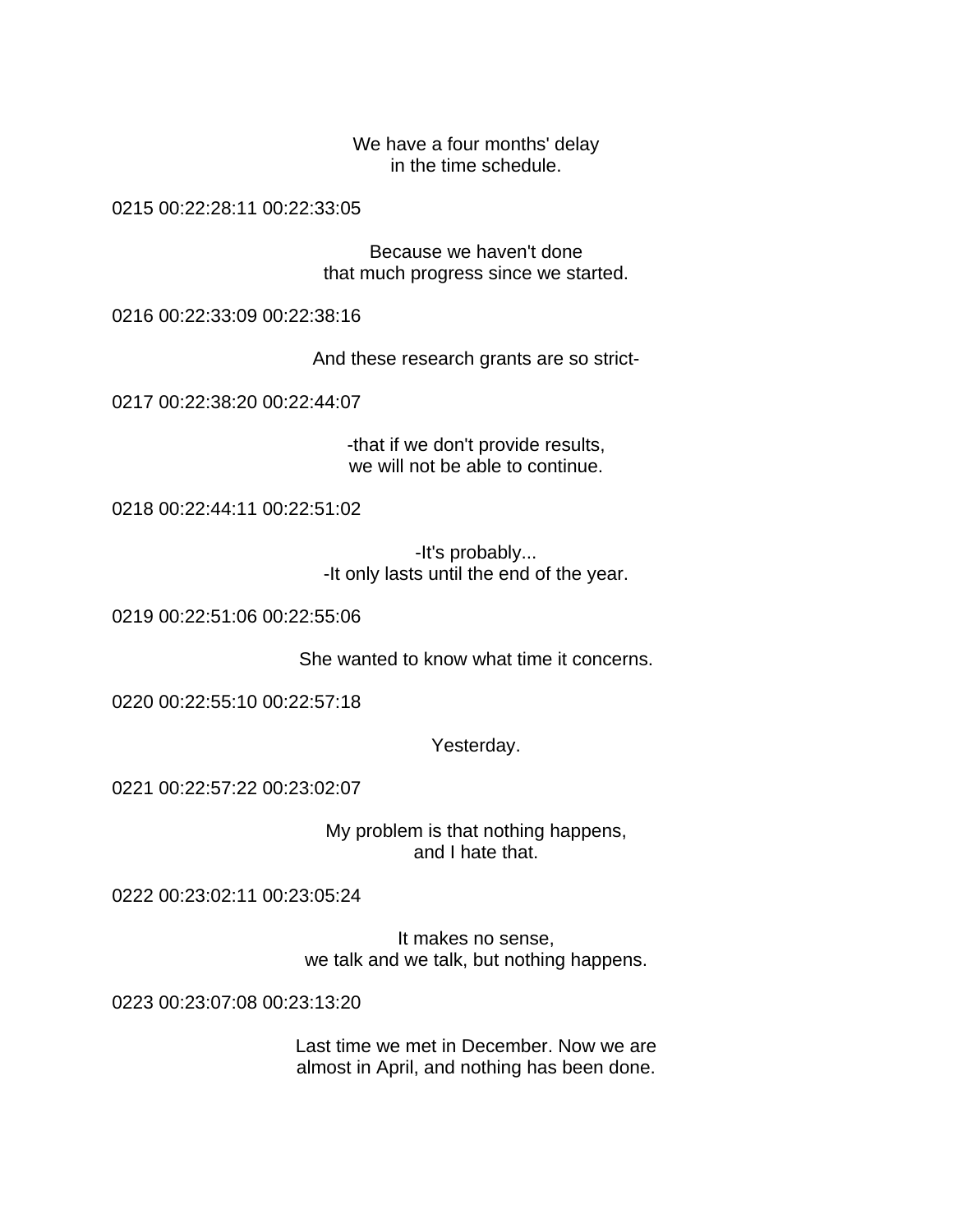0224 00:23:13:24 00:23:17:22

And clearly we cannot continue this way-

0225 00:23:18:01 00:23:23:08

-because otherwise we need to take in the report of the project and say: "Njet."

0226 00:23:23:12 00:23:27:16

"Njet" and "njet". Then it's very bad.

0227 00:23:32:14 00:23:36:13

Unfortunately things need to be done.

0228 00:23:38:03 00:23:40:08

Ladies!

0229 00:23:48:10 00:23:54:13

Starting by doing tests in test tubes, followed by experiments on rats-

0230 00:23:54:17 00:23:59:22

-moving on to bigger animals, and after that you start performing tests on humans-

0231 00:24:00:01 00:24:07:07

-that's usually how medical science works, to avoid the risks getting out of hand.

0232 00:24:07:11 00:24:13:08

If Paolo had always worked in this way, this film may never have happened.

0233 00:24:13:12 00:24:16:12

But that's not the case.

0234 00:24:21:12 00:24:28:03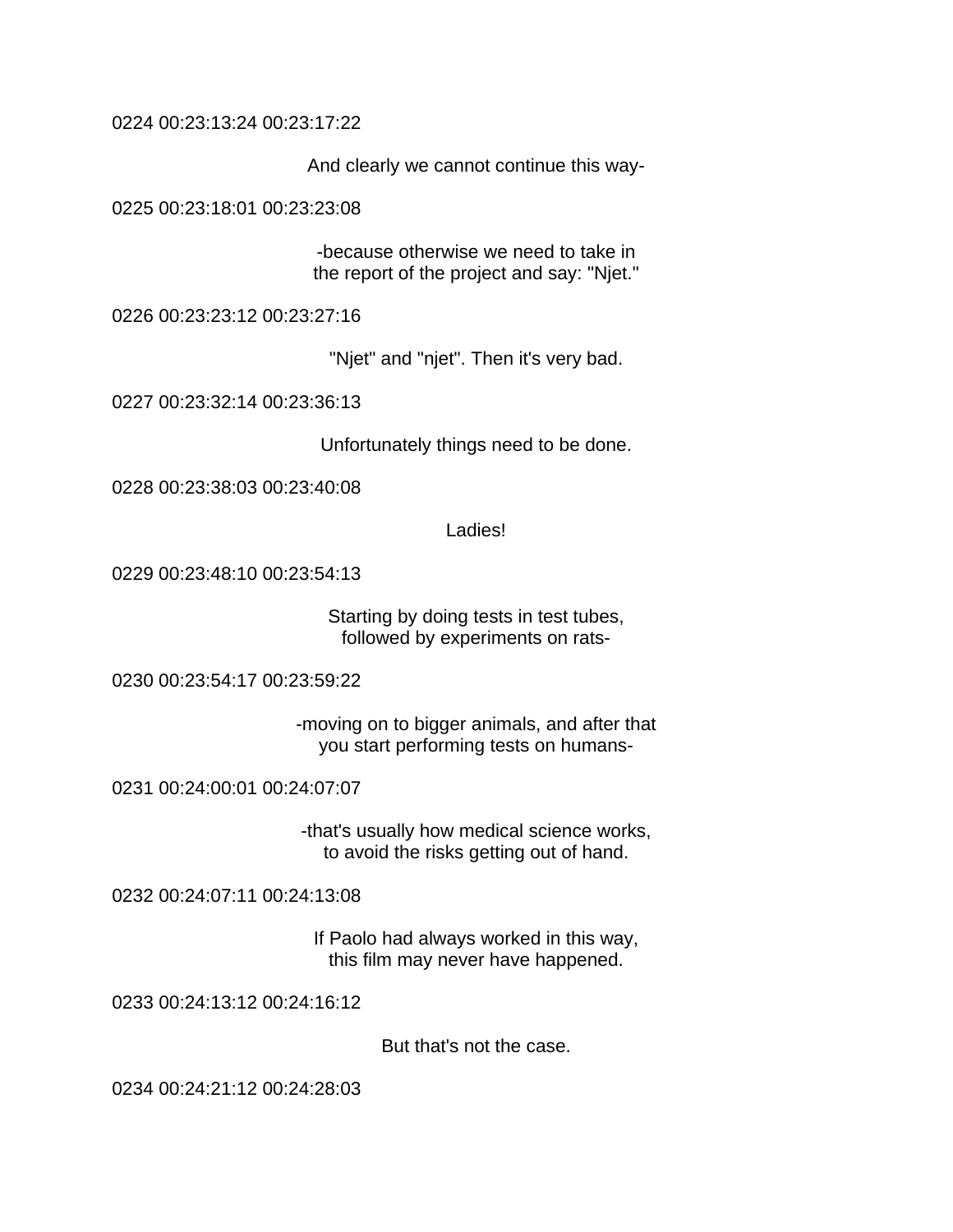A method similar to the one Paolo tests here, he has previously used on humans.

0235 00:24:29:02 00:24:34:03

In 2008 he took that controversial step.

0236 00:24:35:24 00:24:38:24

This is Claudia Castillo.

0237 00:24:39:03 00:24:45:03

She sought Macchiarini's help after one of her tracheas had closed up.

0238 00:24:45:07 00:24:48:07

A defect which couldn't be corrected at this particular time.

0239 00:24:48:20 00:24:55:24

We are simply removing the damaged windpipe-

0240 00:24:56:03 00:25:01:08

-and substituting it for a donated windpipe without its own stem cells.

0241 00:25:02:02 00:25:07:02

This was something completely new, tracheas and stem cells.

0242 00:25:07:06 00:25:10:07

This is how it was explained to the world...

0243 00:25:11:04 00:25:16:04

Paolo cut out a piece of the windpipe from a dead donor.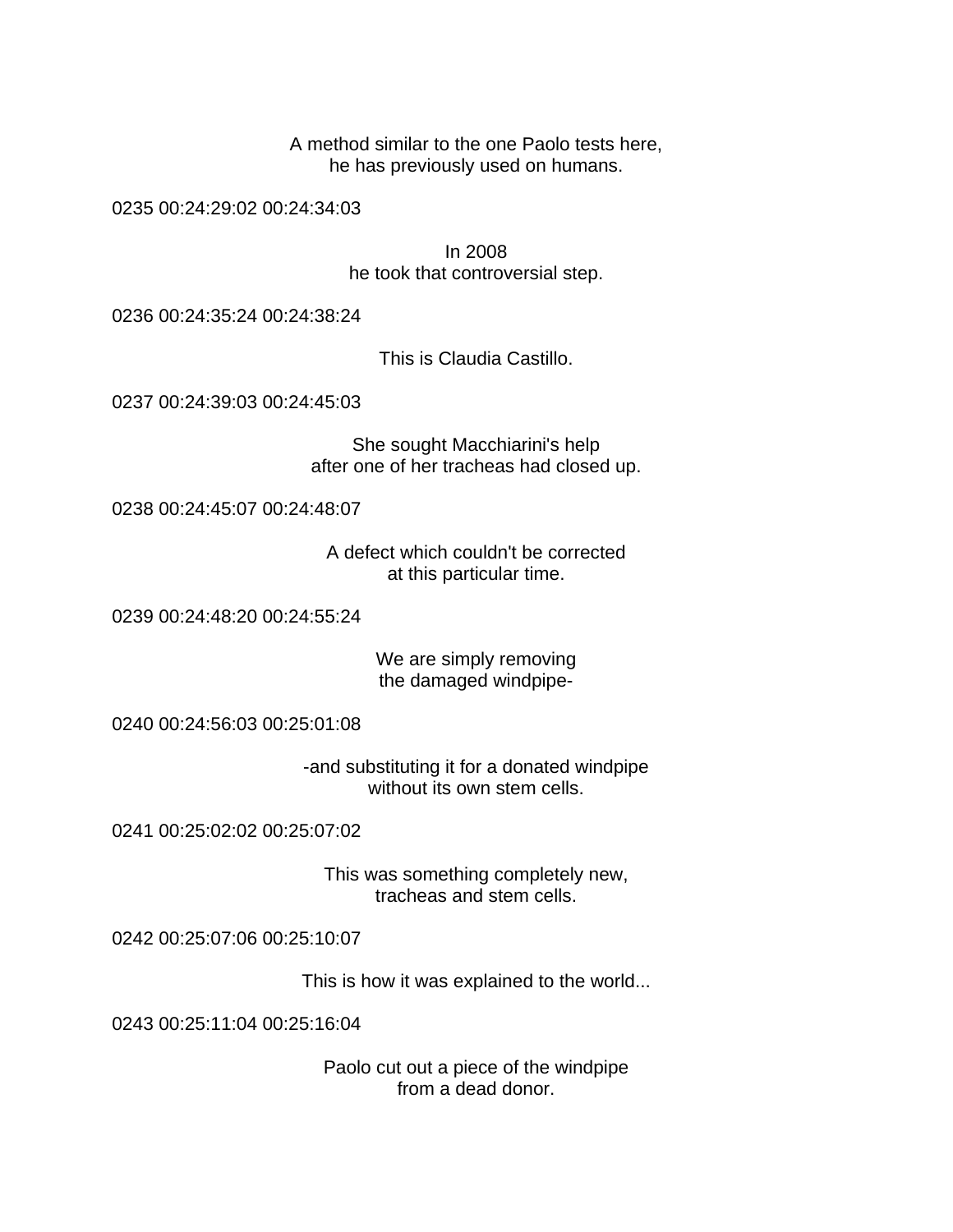0244 00:25:18:04 00:25:21:14

The piece was then washed clean from donor cells.

0245 00:25:24:06 00:25:29:06

Then Claudia's cells were taken from her bone marrow.

0246 00:25:32:01 00:25:37:01

The cleansed windpipe was submerged in Claudia's cell solution-

0247 00:25:37:05 00:25:40:12

-and a piece of it was inserted into Claudia.

0248 00:25:42:24 00:25:49:04

Because they are able to grow stem cells, she is first to receive a new trachea.

0249 00:25:49:19 00:25:56:07

Claudia Castillo, aged 30 and a mother of two, has plenty to be happy about.

0250 00:25:59:03 00:26:05:07

Even if Macchiarini had gambled heavily, it all seemed to have worked out.

0251 00:26:05:19 00:26:11:10

The scientists believe that the technique can help up to 3000 more across Europe-

0252 00:26:11:14 00:26:16:07

-and eventually tens of thousands more with diseases like cancer of the larynx.

0253 00:26:16:19 00:26:22:14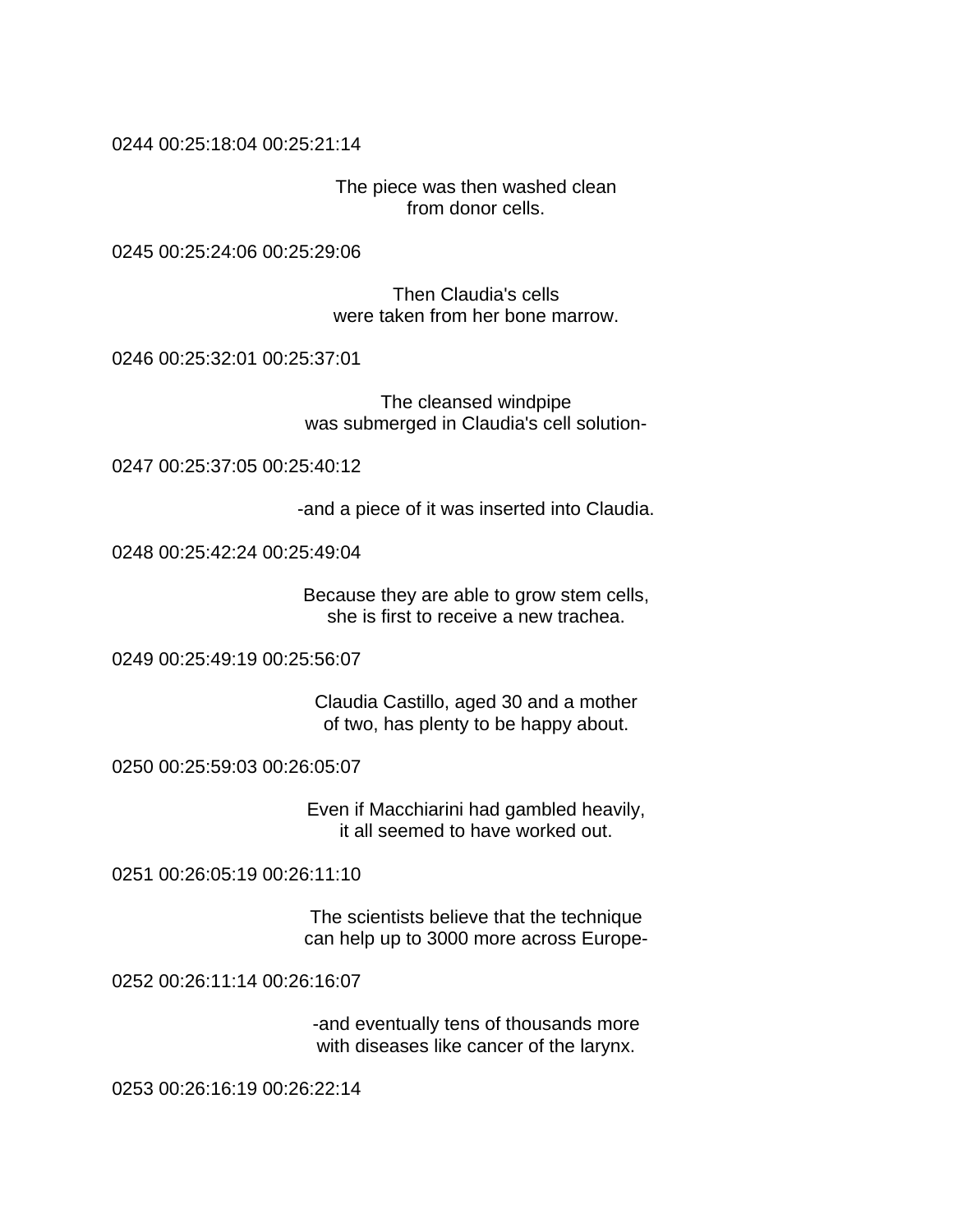Macchiarini's method became world news. The well-respected journal The Lancet-

0254 00:26:22:18 00:26:28:22

-ranked his research study among that year's ten most important.

0255 00:26:29:13 00:26:34:04

In this case it's not just a promise, we've achieved what we set out to do.

0256 00:26:34:08 00:26:38:01

It's a major achievement in the history of medicine.

0257 00:26:40:18 00:26:45:18

In a short space of time, Macchiarini goes on to transplant several tracheas.

0258 00:26:52:20 00:26:57:06

In London he operates on a ten-year-old who was born with a trachea too small.

0259 00:26:57:16 00:27:02:12

It saved his life and has been described as a kind of miracle.

0260 00:27:02:14 00:27:06:05

And in Moscow, on a woman from Kazakhstan.

0261 00:27:06:09 00:27:11:12

And in Florence, on a young British woman with cancer.

0262 00:27:15:06 00:27:19:08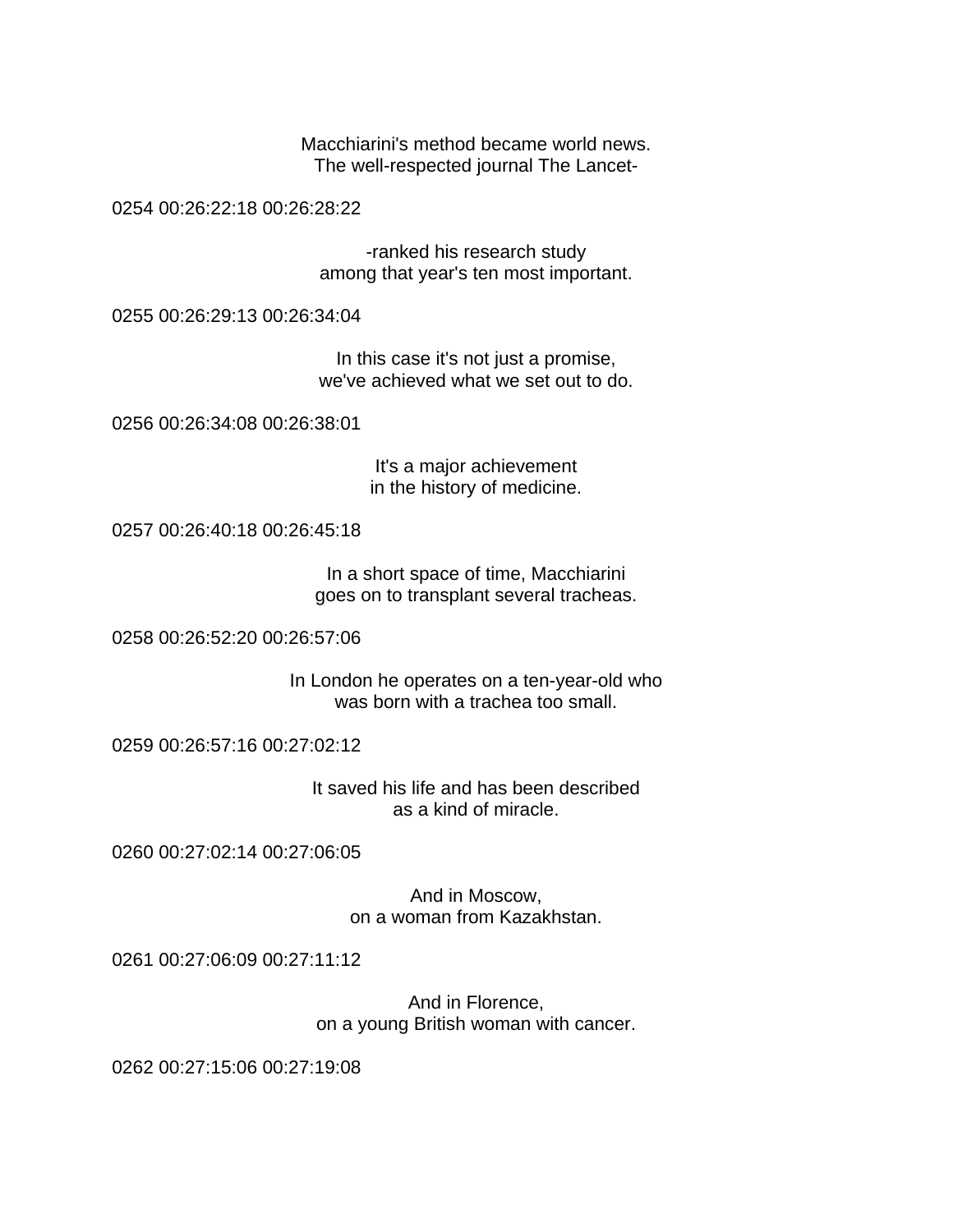Macchiarini's status as a star was now at its peak.

0263 00:27:36:13 00:27:42:16

He was desirable prey for universities and hospitals around the globe.

0264 00:27:43:20 00:27:48:15

In the end, he was hired in Russia and in Sweden.

0265 00:27:48:19 00:27:54:24

Karolinska was overjoyed with him, and he was considered fantastic among surgeons.

0266 00:27:55:03 00:27:58:03

Not only was he an extremely competent surgeon-

0267 00:27:58:07 00:28:04:16

-he also seemed to be revolutionising the entire science.

0268 00:28:04:20 00:28:10:24

I remember the first time I met him, in the beginning of 2011.

0269 00:28:12:00 00:28:18:11

He was a very powerful and colourful person in many ways...

0270 00:28:19:12 00:28:23:12

...and surrounded by a huge aura.

0271 00:28:24:19 00:28:27:04

This is the future.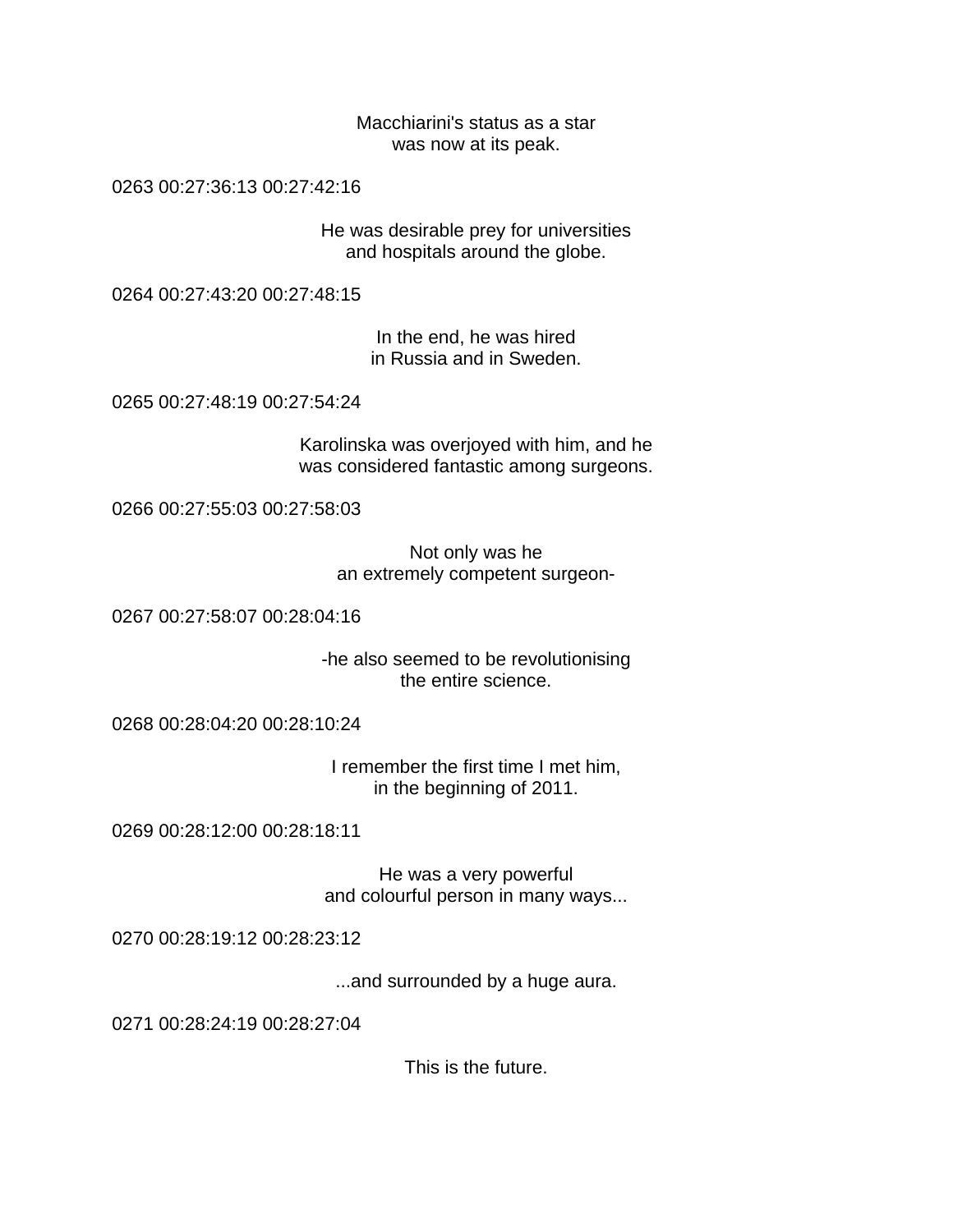0272 00:28:27:06 00:28:31:04

You were in awe of him, and you just absorbed it all.

0273 00:28:31:08 00:28:34:17

"What an amazing person we have here!"

0274 00:28:34:21 00:28:38:21

Karl-Henrik Grinnemo is a surgeon and researcher.

0275 00:28:39:00 00:28:45:02

Together with Matthias Corbascio he was asked to help Macchiarini set it all up.

0276 00:28:45:06 00:28:50:06

We helped him with the most basic of things-

0277 00:28:50:10 00:28:56:02

-like establishing a facility, and showing him how to pay the bills...

0278 00:28:56:06 00:29:01:20

We collaborated and applied for different grants together-

0279 00:29:01:24 00:29:05:08

-like you normally do in a research environment.

0280 00:29:05:12 00:29:08:12

Macchiarini was now commissioned to start up-

0281 00:29:08:16 00:29:14:02

-an international centre for transplantation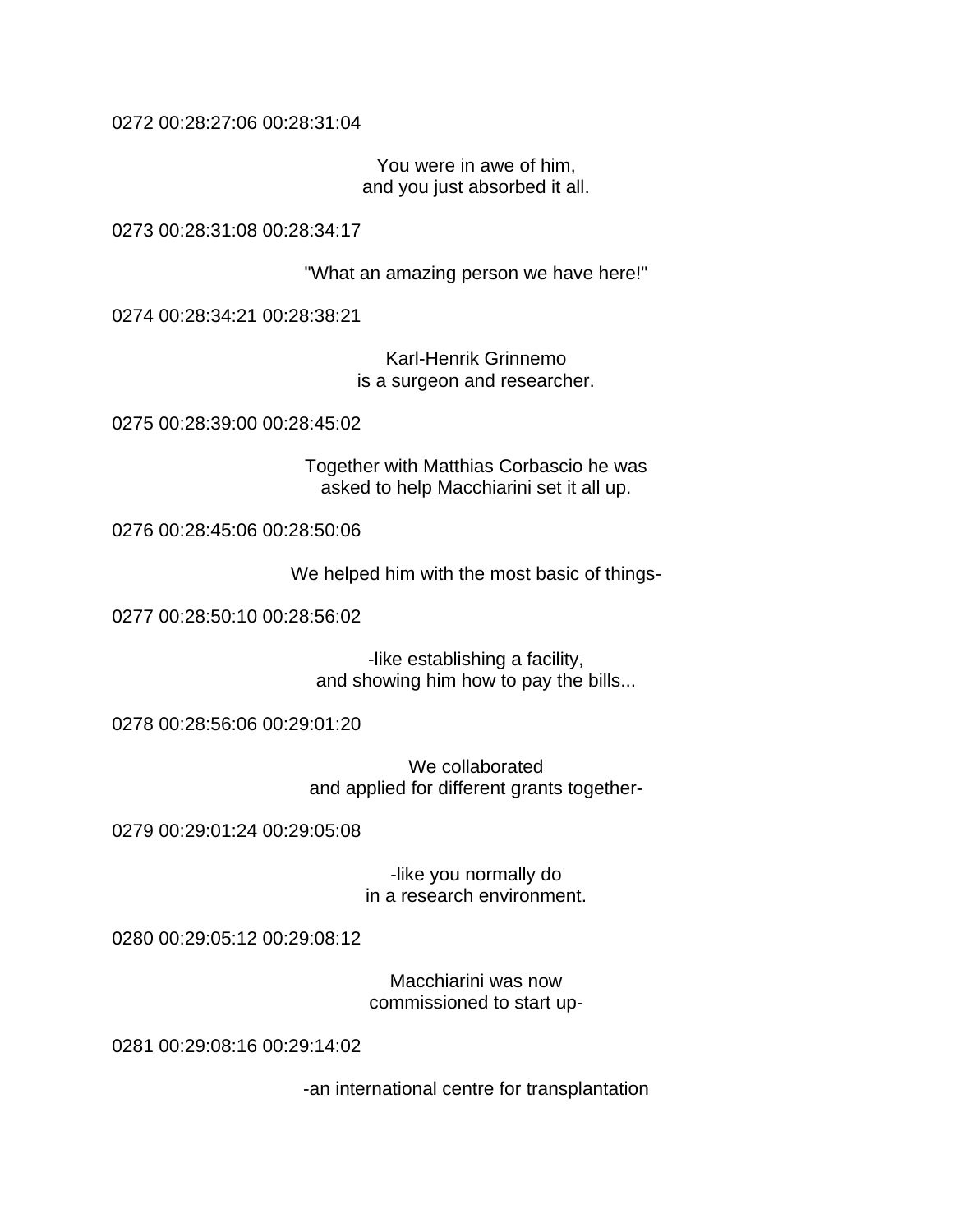and surgery at Karolinska.

0282 00:29:14:06 00:29:19:16

He was meant to do research at the institute and also perform experimental surgery.

0283 00:29:19:20 00:29:24:20

I saw great advantages with the entire concept.

0284 00:29:24:24 00:29:31:11

I also felt that Paolo would get involved in a completely different context at Karolinska.

0285 00:29:31:15 00:29:37:18

That we would finally be able to build a general thoracic surgical unit-

0286 00:29:37:22 00:29:41:12

-with Macchiarini as its star.

0287 00:29:42:19 00:29:48:22

Paolo had also been asked to do research on other vital organs.

0288 00:29:49:01 00:29:54:03

I think you take for granted that things will just work.

0289 00:29:54:07 00:29:57:07

I can't say I understood how it all worked-

0290 00:29:57:11 00:30:03:12

-but I completely trusted that what they did was correct.

0291 00:30:03:16 00:30:06:16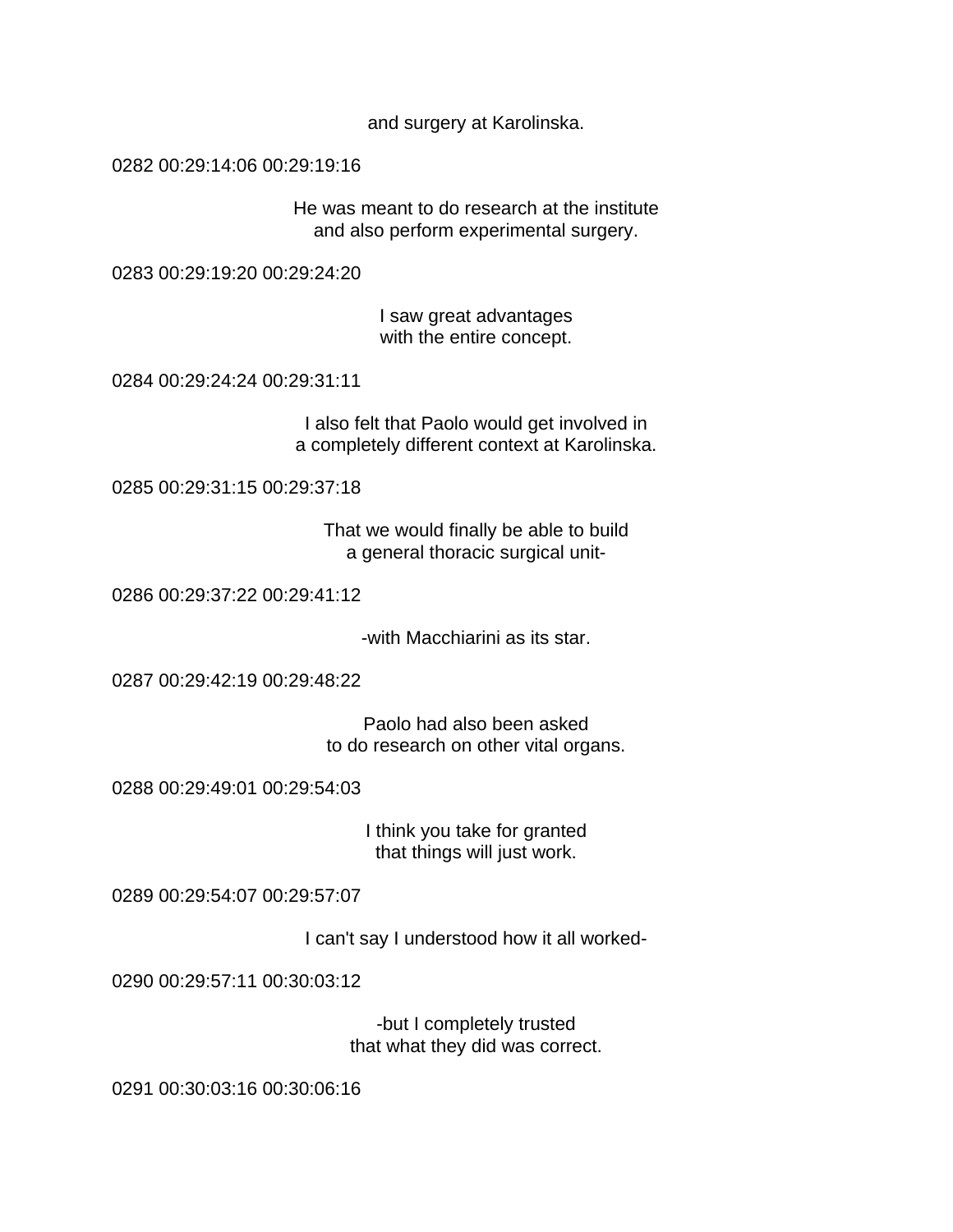I thought it was incredibly exciting.

0292 00:30:06:20 00:30:12:15

I was meant to focus on heart and lungs-

0293 00:30:12:19 00:30:19:08

-while Paolo's team would focus more on the airways.

0294 00:30:19:12 00:30:24:13

They would create kidneys and oesophagi.

0295 00:30:24:17 00:30:30:16

You would be part of a large team creating new organs.

0296 00:30:30:20 00:30:34:10

That was the feeling I got.

0297 00:30:37:20 00:30:40:23

But the pressure was hard.

0298 00:30:41:02 00:30:47:03

Paolo was expected to have started ground-breaking operations within 3 months.

0299 00:30:49:20 00:30:55:22

Months went by without Paolo performing a single transplant.

0300 00:30:57:03 00:31:01:01

And he was also facing other problems.

0301 00:31:01:05 00:31:06:12

Paolo had carried out transplants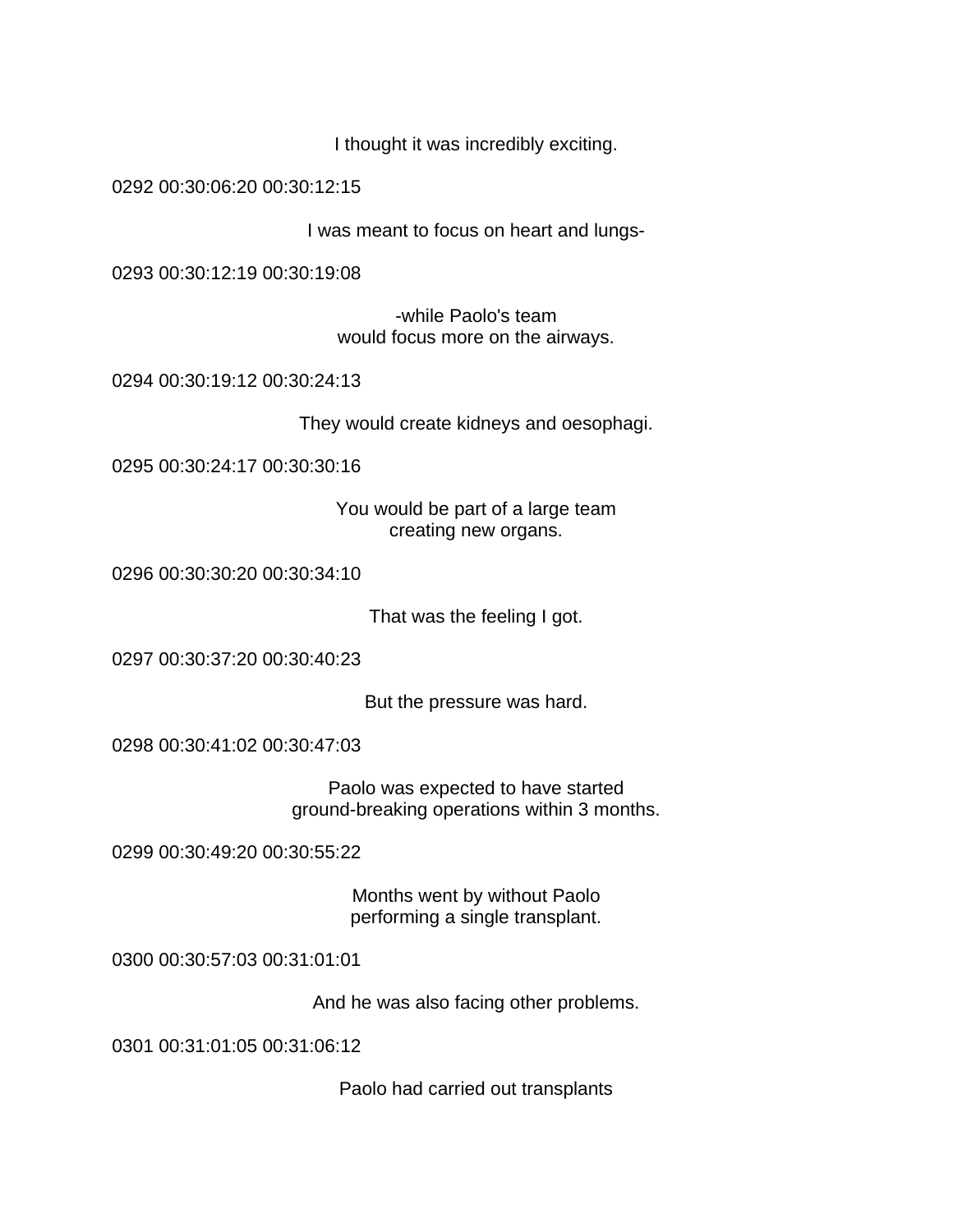on nearly ten patients using his new method.

0302 00:31:06:16 00:31:13:16

But several tracheas had started to collapse. How was this going to be solved?

0303 00:31:13:20 00:31:17:02

Paolo had a new idea.

0304 00:31:18:16 00:31:22:16

He would stop the transplants using donated windpipes-

0305 00:31:22:20 00:31:28:14

-and instead manufacture artificial ones, out of plastic.

0306 00:31:28:18 00:31:32:01

But who would be the experimental subject?

0307 00:31:36:21 00:31:41:05

He came across a patient in Iceland:

0308 00:31:41:09 00:31:46:17

An Eritrean guest student by the name of Andemariam Beyene.

0309 00:31:46:21 00:31:51:22

Andemariam was studying geothermal energy.

0310 00:31:52:01 00:31:56:08

He was finding it hard to breathe.

0311 00:31:56:12 00:32:02:12

For a while he thought it was asthma,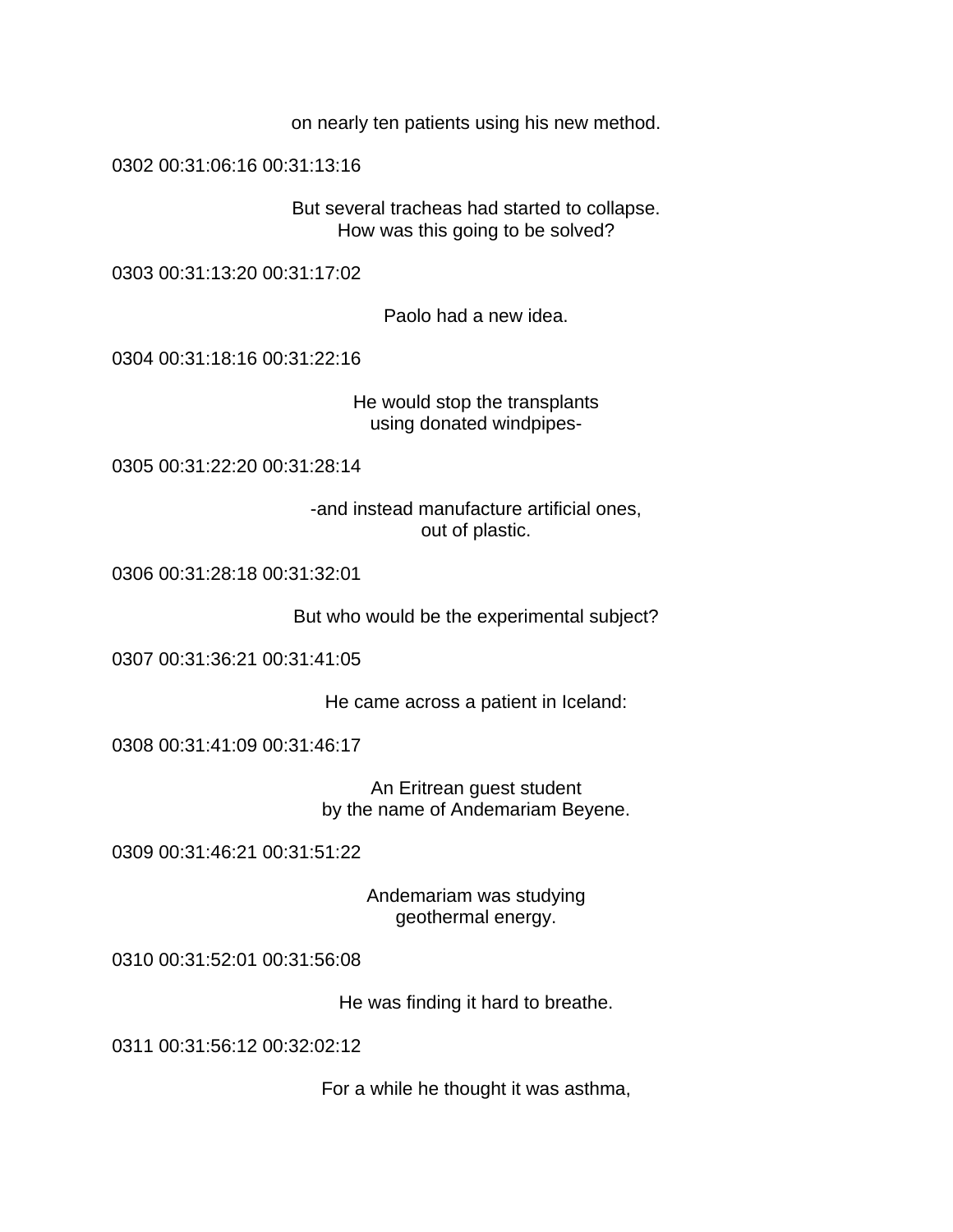but the drugs didn't help.

0312 00:32:02:16 00:32:05:18

It was then discovered that he had cancer of the trachea.

0313 00:32:06:12 00:32:09:22

In the beginning, he responded well to the treatment.

0314 00:32:10:01 00:32:16:03

The tumour receded. This type of cancer is fairly unusual in the trachea.

0315 00:32:16:07 00:32:21:11

The treatment seemed to work, but then the tumour began to grow again.

0316 00:32:21:21 00:32:26:00

In 2011, Andemariam's ability to breathe worsened.

0317 00:32:26:04 00:32:33:14

His doctor began to look abroad, and Karolinska suggested Macchiarini.

0318 00:32:34:10 00:32:37:11

A patient was referred from Iceland-

0319 00:32:37:15 00:32:43:10

-that was given, in Harvard, Boston, a life expectancy of six months-

0320 00:32:43:14 00:32:48:11

-because he had already been operated on. He had a shortness of breath.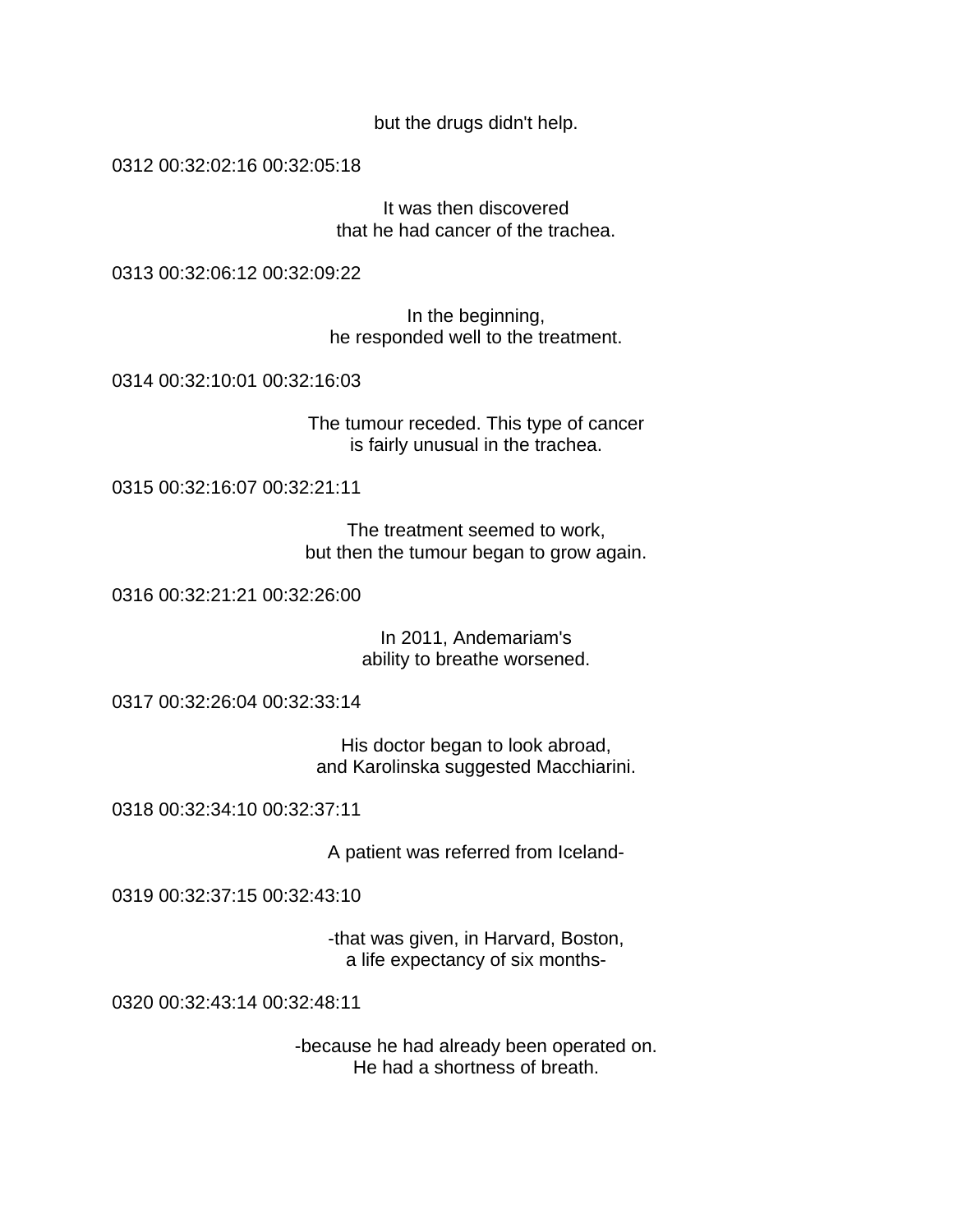0321 00:32:48:15 00:32:54:05

The case was discussed here, multidisciplinary-

0322 00:32:54:09 00:32:58:01

-and we decided that there was a risk of suffocation.

0323 00:32:58:05 00:33:01:23

We were in need of something now, and not tomorrow.

0324 00:33:02:16 00:33:08:09

Paolo decided to try his new idea with plastic tracheas on Andemariam.

0325 00:33:08:11 00:33:15:22

Compared to the old procedure, since 2008 we have a completely new approach-

0326 00:33:16:01 00:33:22:13

-where we don't use natural windpipes that are decellularised-

0327 00:33:22:17 00:33:29:07

-but synthetic polymers to build a custom-made individual windpipe.

0328 00:33:32:17 00:33:38:17

The operation was performed at Karolinska University Hospital in June 2011.

0329 00:33:43:12 00:33:50:00

Grinnemo was one of several assisting surgeons during the surgery.

0330 00:33:50:04 00:33:56:11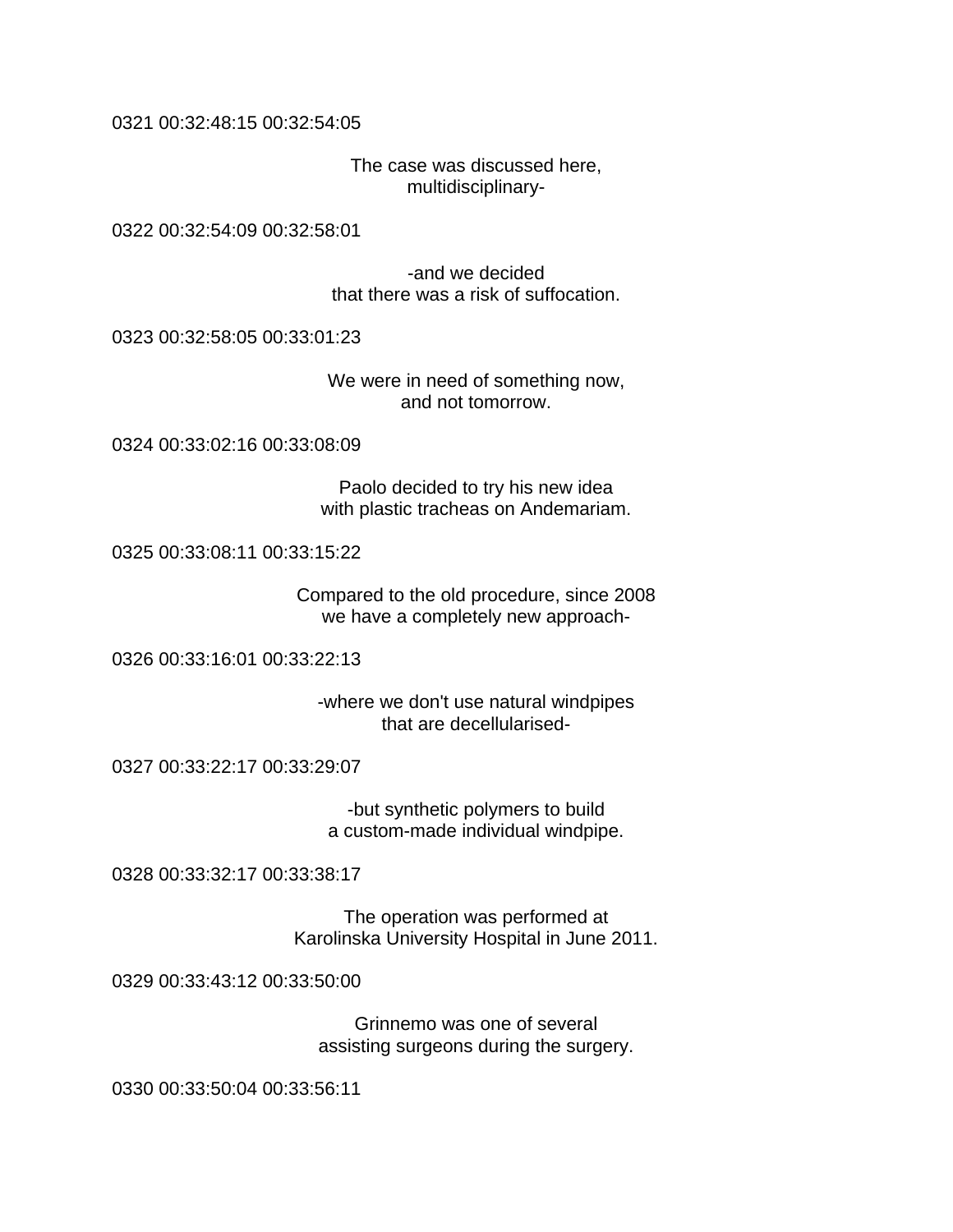It was almost like being in a bubble while you were in there.

0331 00:33:59:21 00:34:05:11

You didn't really hear what people said, because you were so focused.

0332 00:34:05:15 00:34:10:15

Everybody involved was completely focused on a successful operation.

0333 00:34:12:13 00:34:15:08

Apply it to the surface here...

0334 00:34:15:21 00:34:19:03

I was convinced that it would work. Of course I was.

0335 00:34:19:07 00:34:24:17

It didn't even cross my mind that it might not work.

0336 00:34:34:20 00:34:40:22

The surgery was very difficult. We were three experienced surgeons at the operating table.

0337 00:34:41:01 00:34:44:10

It was one of the most difficult surgeries we did.

0338 00:34:44:14 00:34:49:05

And clearly, it was the first time that we used this material, which wasn't optimal-

0339 00:34:49:09 00:34:53:03

-because it was done in a hurry, and so forth.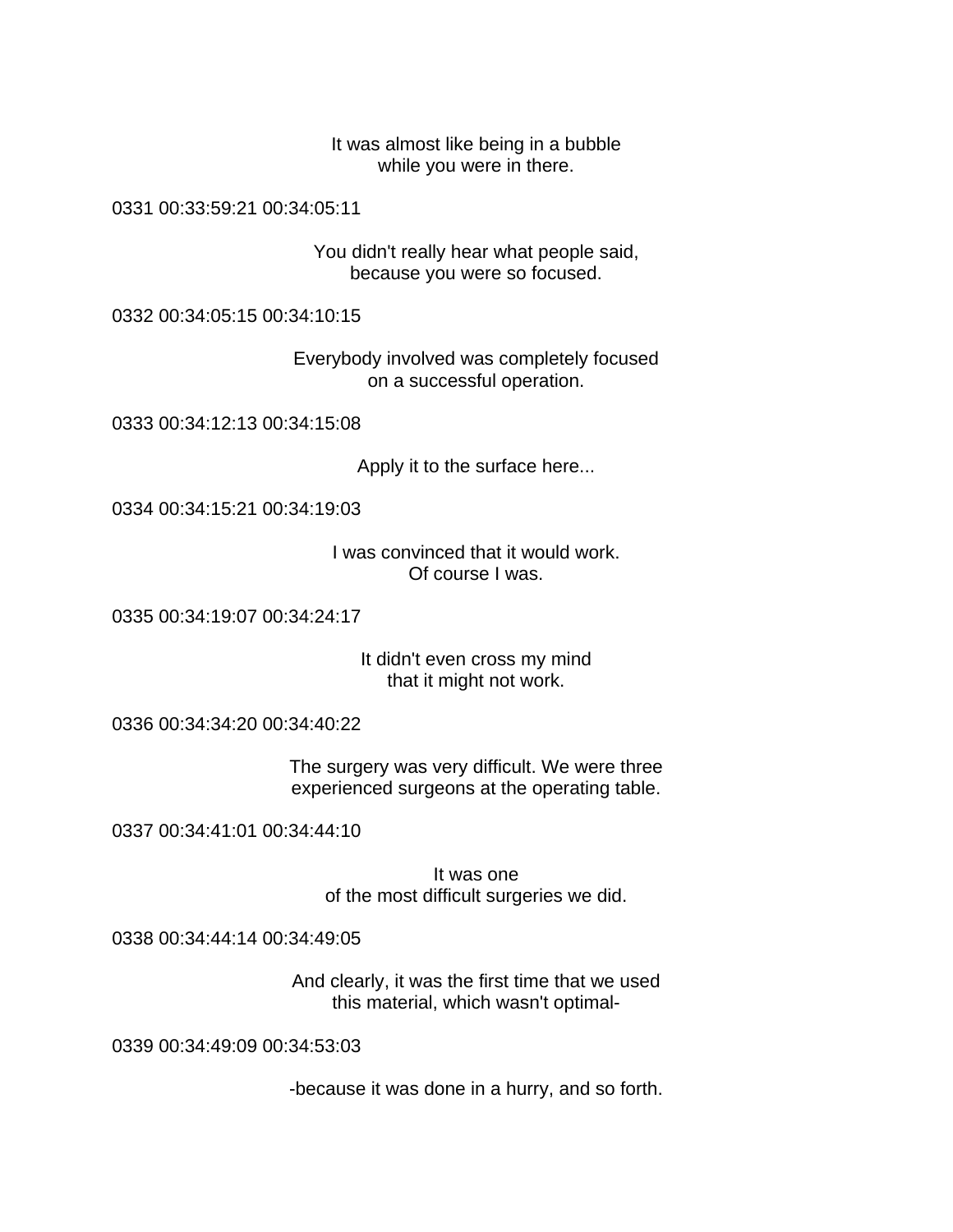0340 00:34:57:22 00:35:03:16

You believed that the synthetic trachea would be populated with cells-

0341 00:35:03:20 00:35:08:23

-and then grow to become a real windpipe?

0342 00:35:09:02 00:35:12:05

Absolutely. I was convinced of it.

0343 00:35:12:09 00:35:18:13

-Everybody in the room felt the same way? -Yes, they did. And so...

0344 00:35:20:01 00:35:27:02

The only thought we had was that it would be successful.

0345 00:35:38:14 00:35:43:17

And when it was all over we were all on a high.

0346 00:35:43:21 00:35:50:01

You were both tired and happy, and of course hungry.

0347 00:35:50:05 00:35:55:05

I remember we all got into a car-

0348 00:35:55:09 00:36:00:09

-and drove off to Max and bought hamburgers for everybody.

0349 00:36:00:13 00:36:05:04

We stuffed our faces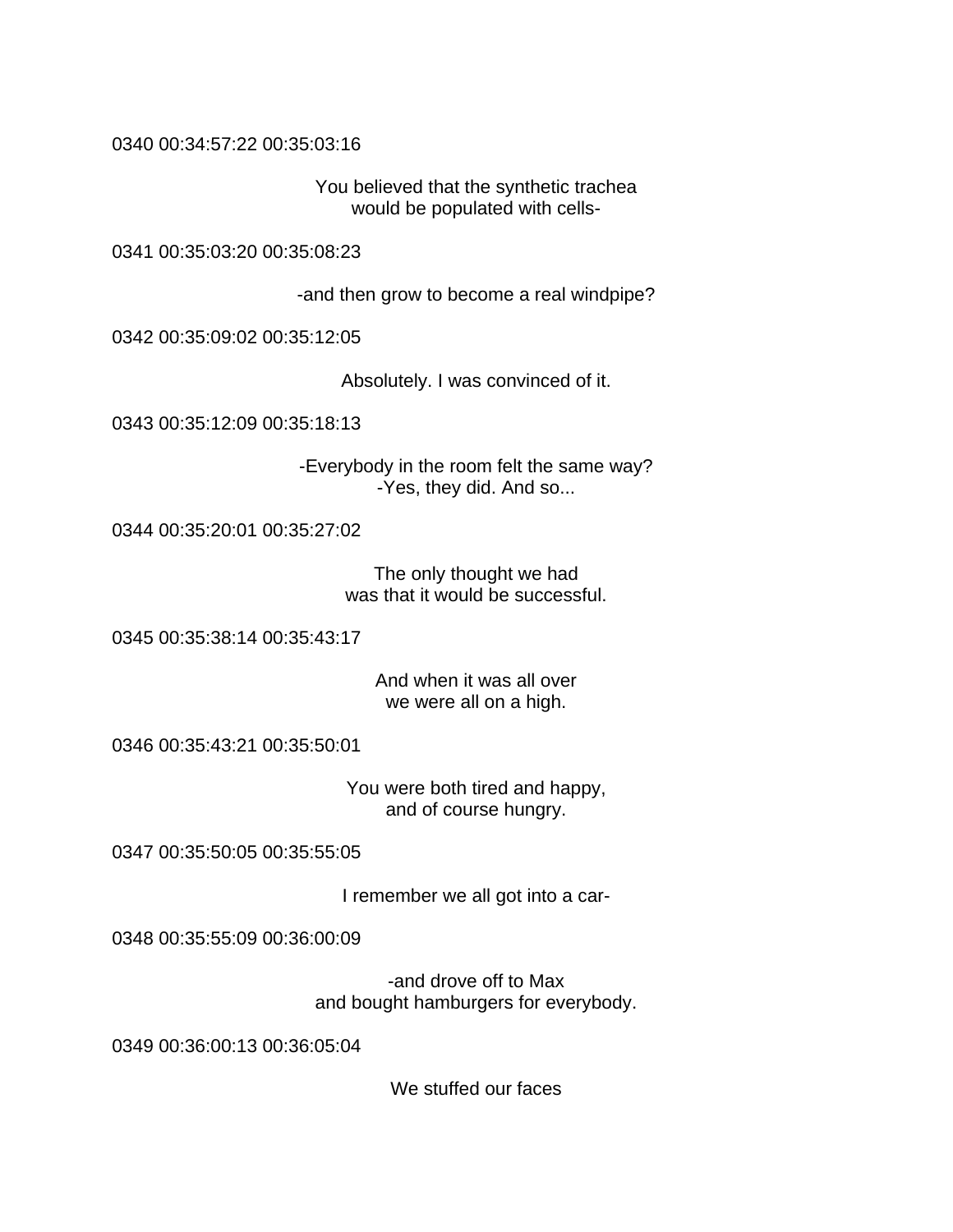and celebrated the successful surgery.

0350 00:36:05:08 00:36:11:08

It was something of a "hallelujah moment". We felt that we had made history.

0351 00:36:13:13 00:36:19:07

A ground-breaking surgery gave a man back his trachea and his life...

0352 00:36:19:09 00:36:25:15

Just as they had hoped, Macchiarini and Karolinska got the world's attention.

0353 00:36:26:00 00:36:29:21

It's his tissue and his cells, but they have differentiated from bone marrow cells-

0354 00:36:29:23 00:36:32:05

-and become all the different cell types.

0355 00:36:32:14 00:36:34:21

So it's a living, breathing organ at this point.

0356 00:36:35:05 00:36:39:22

Over a month later, Beyene started breathing and is on the road to recovery.

0357 00:36:40:01 00:36:43:23

He is soon to be discharged from the hospital and heading home to his family...

0358 00:36:44:24 00:36:51:08

But things didn't look quite as good for Macchiarini's patient Keziah Shorten-

0359 00:36:52:21 00:36:59:13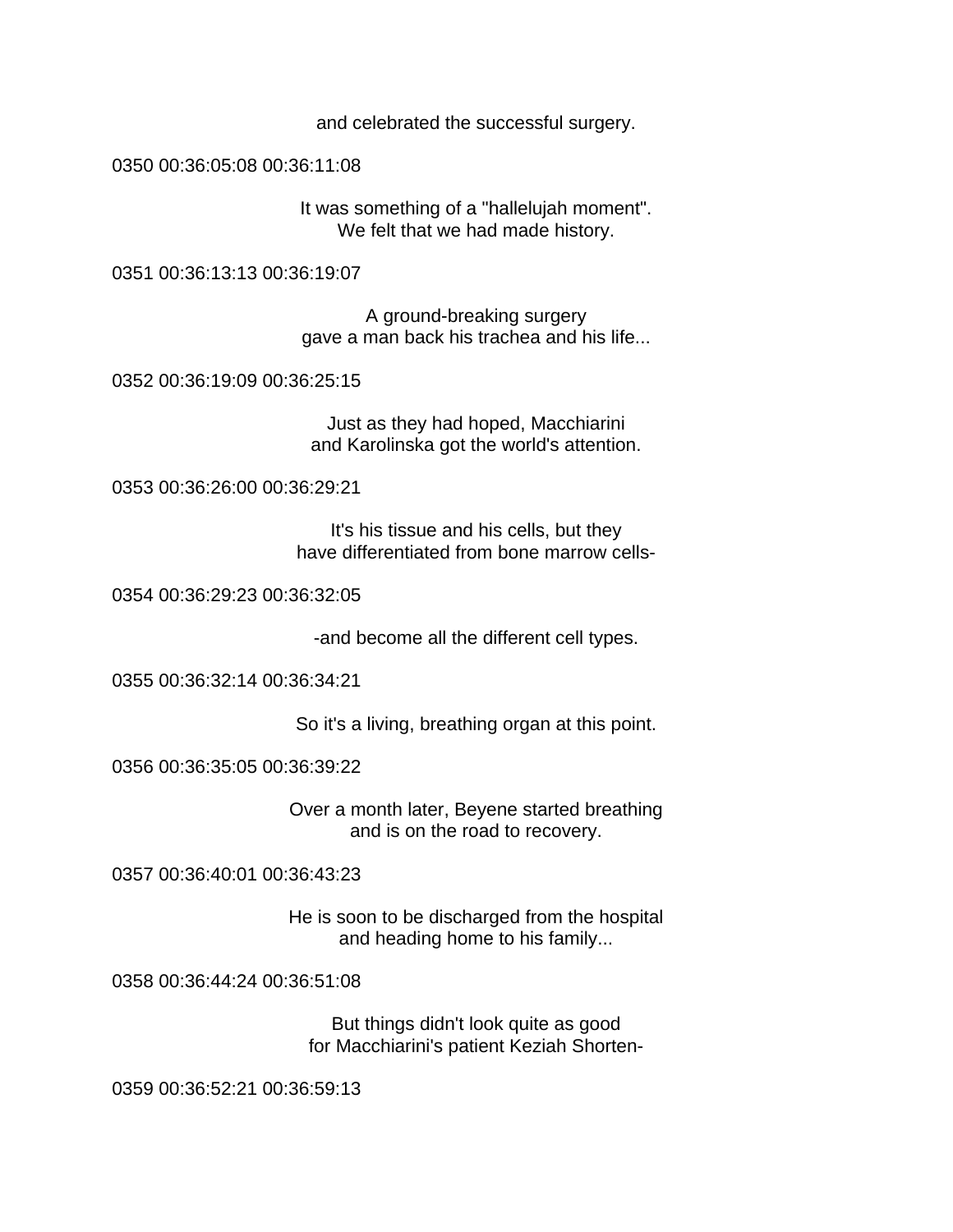-the young British woman who had received a donated trachea in Florence.

0360 00:37:01:11 00:37:06:16

After some time, her doctors observed that the transplants had failed-

0361 00:37:06:20 00:37:09:07

-and that her windpipe had loosened.

0362 00:37:11:03 00:37:16:05

For a long time, her British doctors had been collaborating with Macchiarini.

0363 00:37:16:09 00:37:21:14

But they were now handed a disastrous situation.

0364 00:37:21:20 00:37:26:20

We were faced with a very difficult clinical problem here at UCL-

0365 00:37:26:24 00:37:33:12

-of a girl aged 20 who had had a terrible carcinoma, cancer of the windpipe.

0366 00:37:34:03 00:37:37:18

It had been operated on elsewhere.

0367 00:37:37:22 00:37:42:10

She'd had the windpipe essentially removed, reconstructed in a different way,

0368 00:37:42:12 00:37:44:11

-and that had all broken down.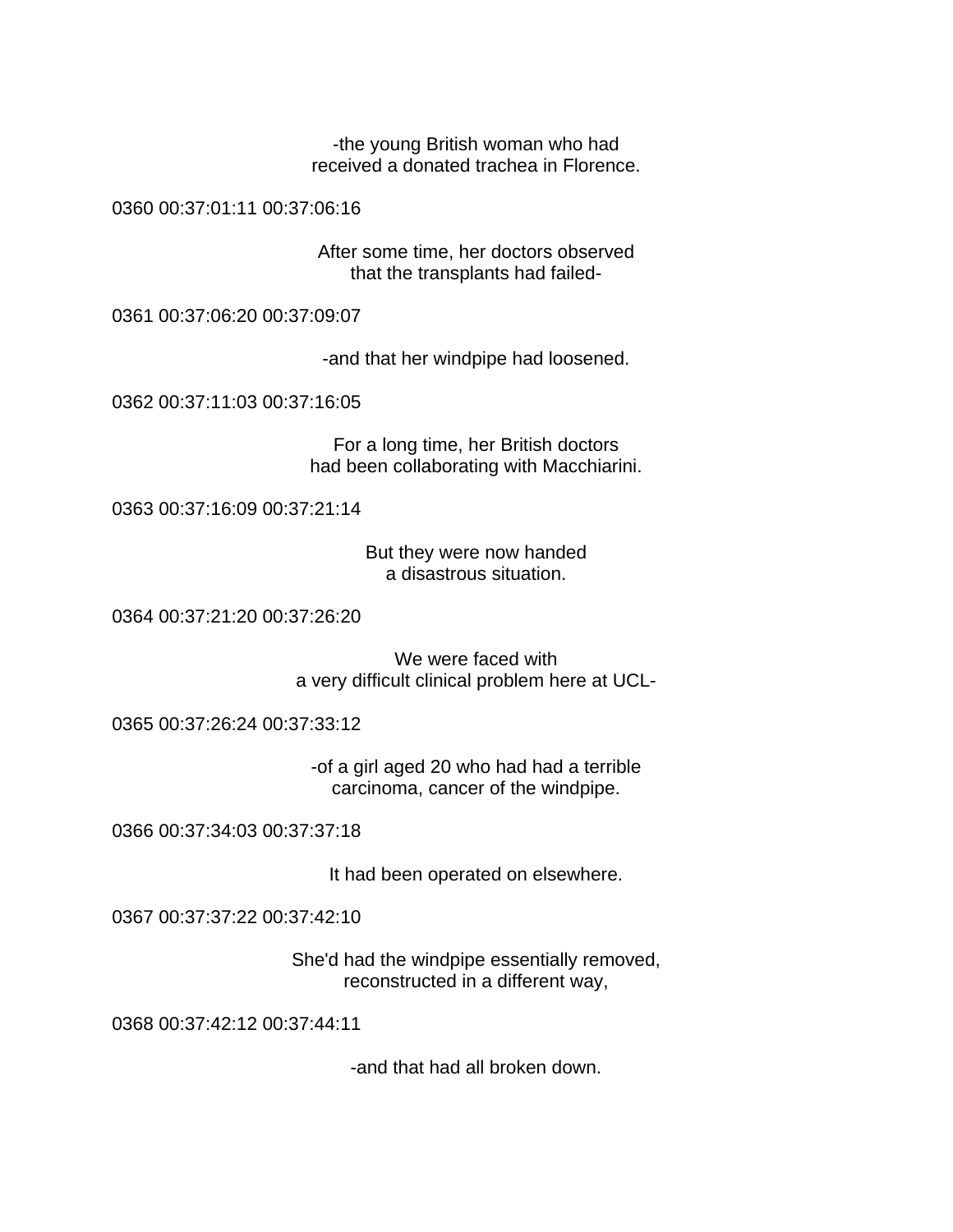0369 00:37:46:00 00:37:51:07

However, having seen what had happened in Sweden, we felt this offered her some chance.

0370 00:37:53:01 00:37:56:01

The plastic trachea Macchiarini had used on Andemariam-

0371 00:37:56:05 00:38:01:16

-had been manufactured in London by one of Birchall's colleagues.

0372 00:38:01:20 00:38:06:20

Birchall ordered one more, for Keziah.

0373 00:38:08:12 00:38:13:03

We did put a synthetic... I was the one who stitched in the top end-

0374 00:38:13:07 00:38:16:16

-and my colleague stitched in the bottom end of this synthetic implant.

0375 00:38:16:22 00:38:23:06

You could tell it was too rigid, and you couldn't see any evidence of any cells.

0376 00:38:23:10 00:38:30:08

Microscopically there may have been some cells. There was certainly no respiratory lining.

0377 00:38:30:12 00:38:34:08

It was a bit of plastic, an expensive bit of plastic.

0378 00:38:35:24 00:38:39:01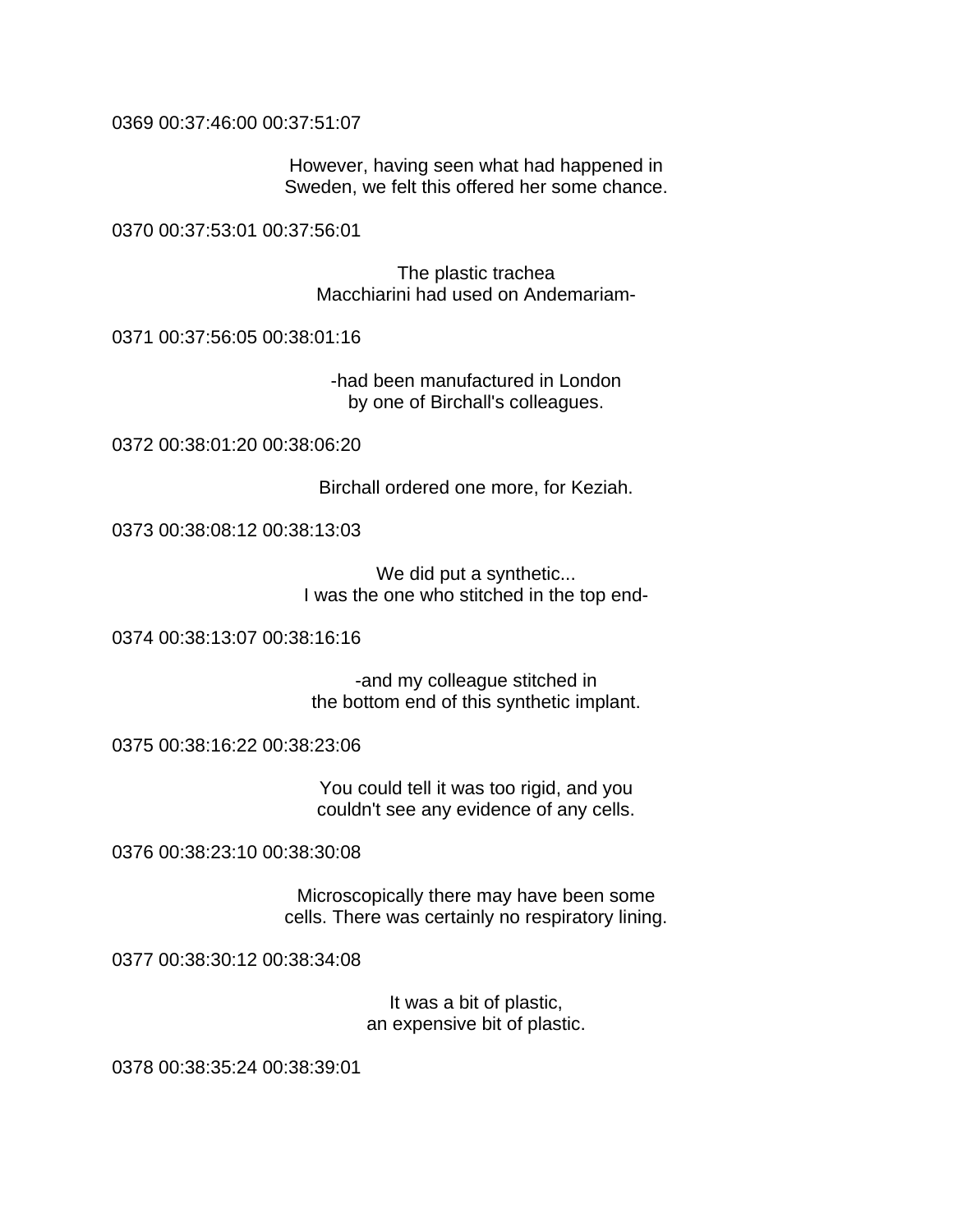I couldn't see it working, and sure enough, it didn't work.

0379 00:38:40:00 00:38:46:10

Keziah's trachea was made from the same plastic as Andemariam's.

0380 00:38:46:14 00:38:50:14

It was a special plastic called POSS PCU.

0381 00:38:51:01 00:38:53:23

The POSS PCU had not performed as well as we'd hoped-

0382 00:38:54:00 00:38:57:01

-it hadn't integrated into its surroundings very well.

0383 00:38:57:05 00:39:01:17

And it had become infected, principally with fungus, but also with some bacteria.

0384 00:39:04:07 00:39:09:20

The two ends of the trachea were very loose, they had not integrated at all.

0385 00:39:09:24 00:39:14:03

There were sutures holding it in place, but very loosely.

0386 00:39:14:07 00:39:18:03

She remained on the intensive care unit at UCL for another six weeks-

0387 00:39:18:07 00:39:24:02

-but then was able to be discharged back to Brighton to be with her family for a few months.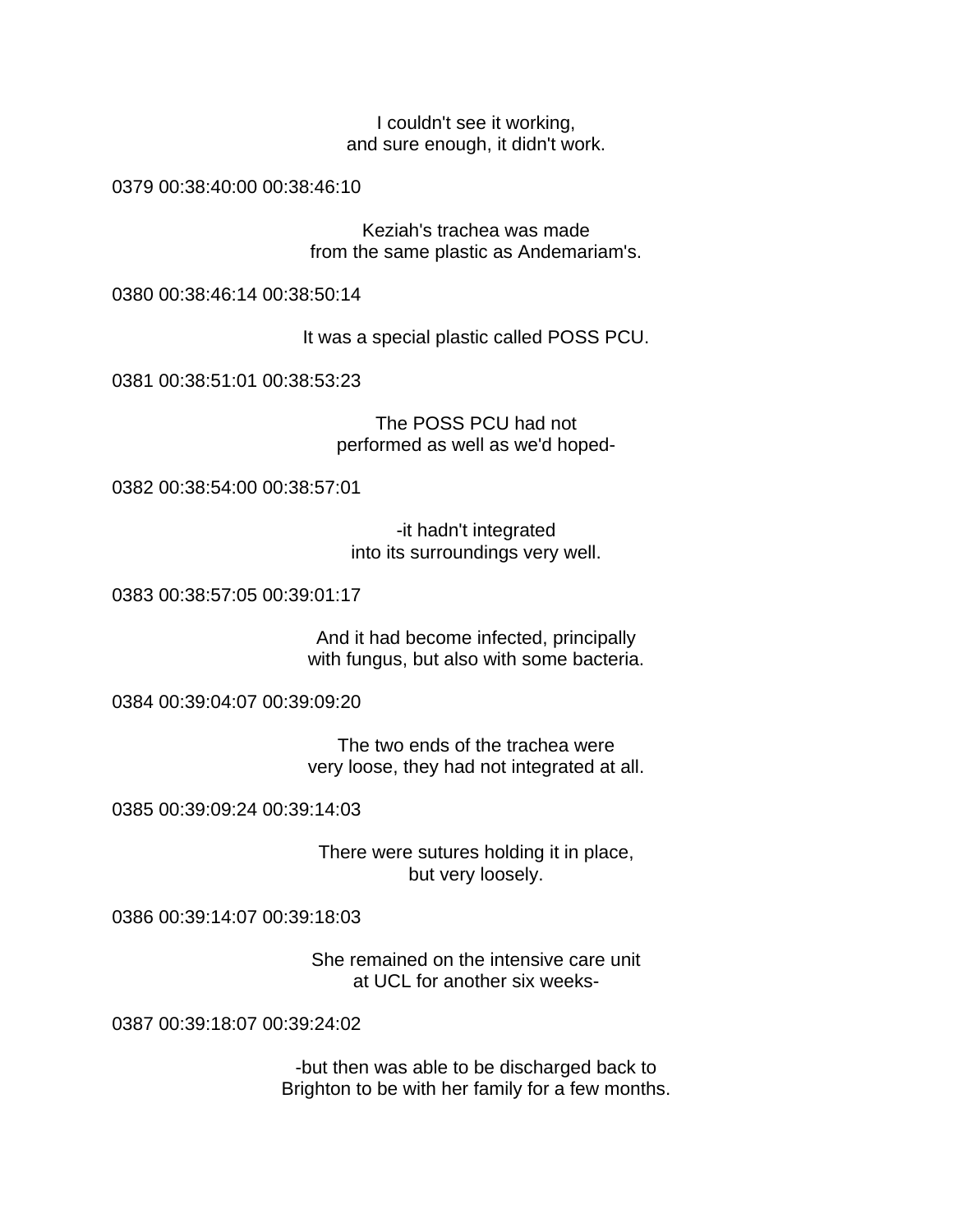0388 00:39:27:19 00:39:32:22

Keziah's condition worsened, and shortly afterwards she passed away.

0389 00:39:35:10 00:39:41:03

-So the material doesn't really work? -In its present form...

0390 00:39:42:03 00:39:48:15

...that particular material is not the solution to tracheal transplantation right now.

0391 00:40:04:09 00:40:10:15

But the British surgeons weren't the only ones doubting Paolo's plastic tracheas.

0392 00:40:10:19 00:40:14:02

A colleague of theirs, Pierre Delaere, was working in Belgium.

0393 00:40:14:06 00:40:20:06

He was astounded to hear about Paolo's operation on Andemariam.

0394 00:40:20:09 00:40:26:12

It's obvious that a synthetic trachea cannot transform into a living trachea-

0395 00:40:26:16 00:40:29:24

-by applying bone marrow on it.

0396 00:40:30:03 00:40:32:15

For me this was unbelievable.

0397 00:40:32:17 00:40:37:03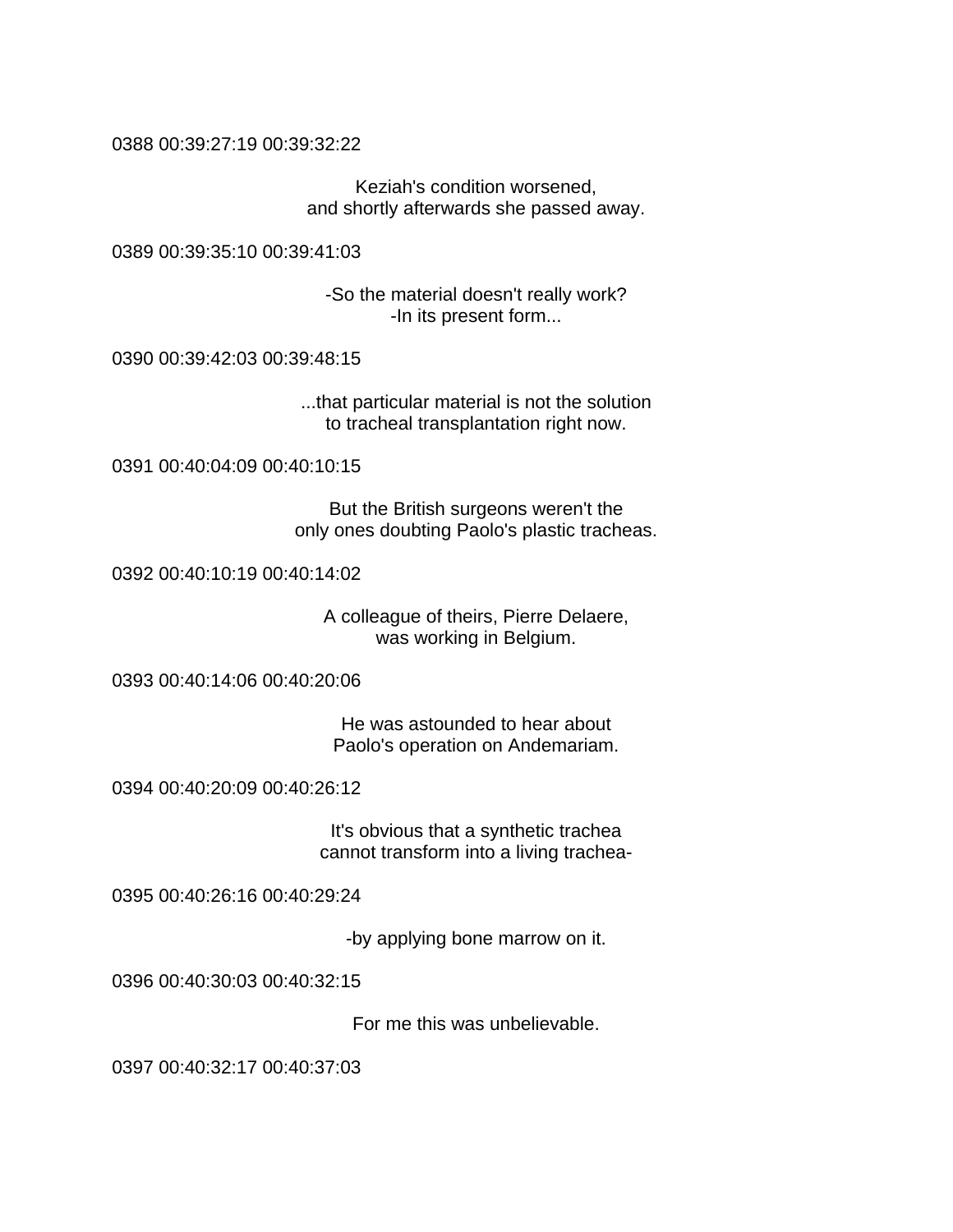No theoretical evidence, no experimental data...

0398 00:40:37:18 00:40:40:23

...supporting the thesis of regeneration.

0399 00:40:43:20 00:40:49:08

I knew beforehand that it would lead to a big disaster. You implant it in a patient-

0400 00:40:49:12 00:40:52:18

-and you know that this patient will die.

0401 00:40:52:22 00:40:59:10

This was so wrong. I wrote immediately a paper to the President of Karolinska-

0402 00:40:59:14 00:41:06:10

-"Look what's going on in your institution. It's completely wrong."

0403 00:41:07:22 00:41:12:22

Delaere warned the Vice-Chancellor at Karolinska, and claimed-

0404 00:41:13:01 00:41:19:04

-that Macchiarini's research studies were misleading, making people believe-

0405 00:41:19:08 00:41:25:08

-that plastic tracheas worked, despite it being "physically impossible."

0406 00:41:26:04 00:41:30:03

They made misuse of the hype around stem cells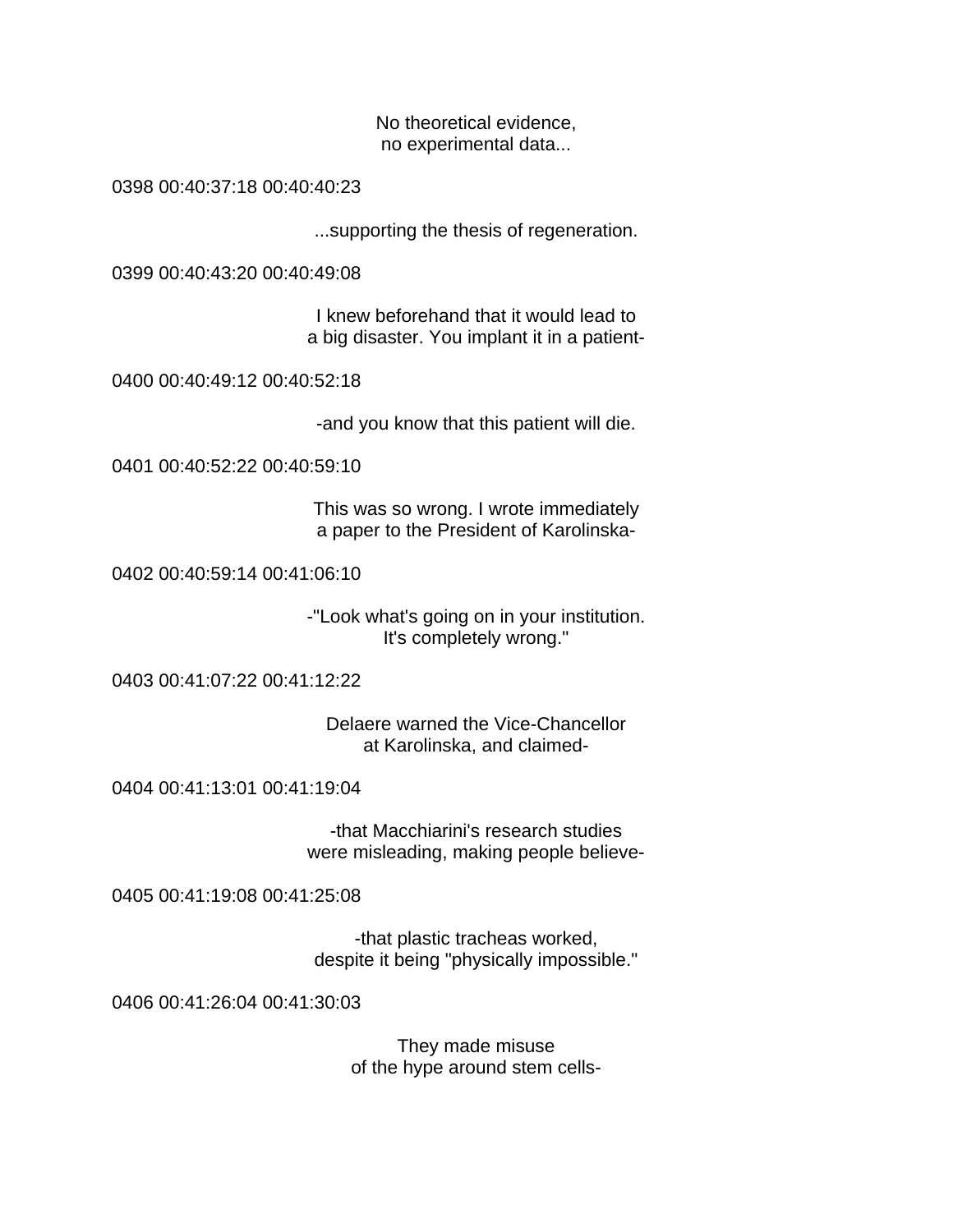0407 00:41:30:07 00:41:34:06

-to introduce something completely impossible.

0408 00:41:34:10 00:41:38:12

To keep it clear, if I had the choice between...

0409 00:41:39:12 00:41:45:20

...a transplantation of a synthetic trachea and the firing squad-

0410 00:41:45:24 00:41:49:21

-I would certainly choose the last option-

0411 00:41:50:00 00:41:54:13

-because this is the least painful form of execution.

0412 00:41:54:17 00:41:59:10

It can sound very cruel, but that's the real situation.

0413 00:42:02:18 00:42:10:13

KI ignored the warning, and the hospital went ahead with the next operation-

0414 00:42:10:17 00:42:16:11

-on an American suffering from cancer, who had found Macchiarini on the Internet.

0415 00:42:16:14 00:42:20:24

My name is Christopher Lyles, I'm born and raised in Maryland.

0416 00:42:21:03 00:42:24:03

Graduated from Morgan State University.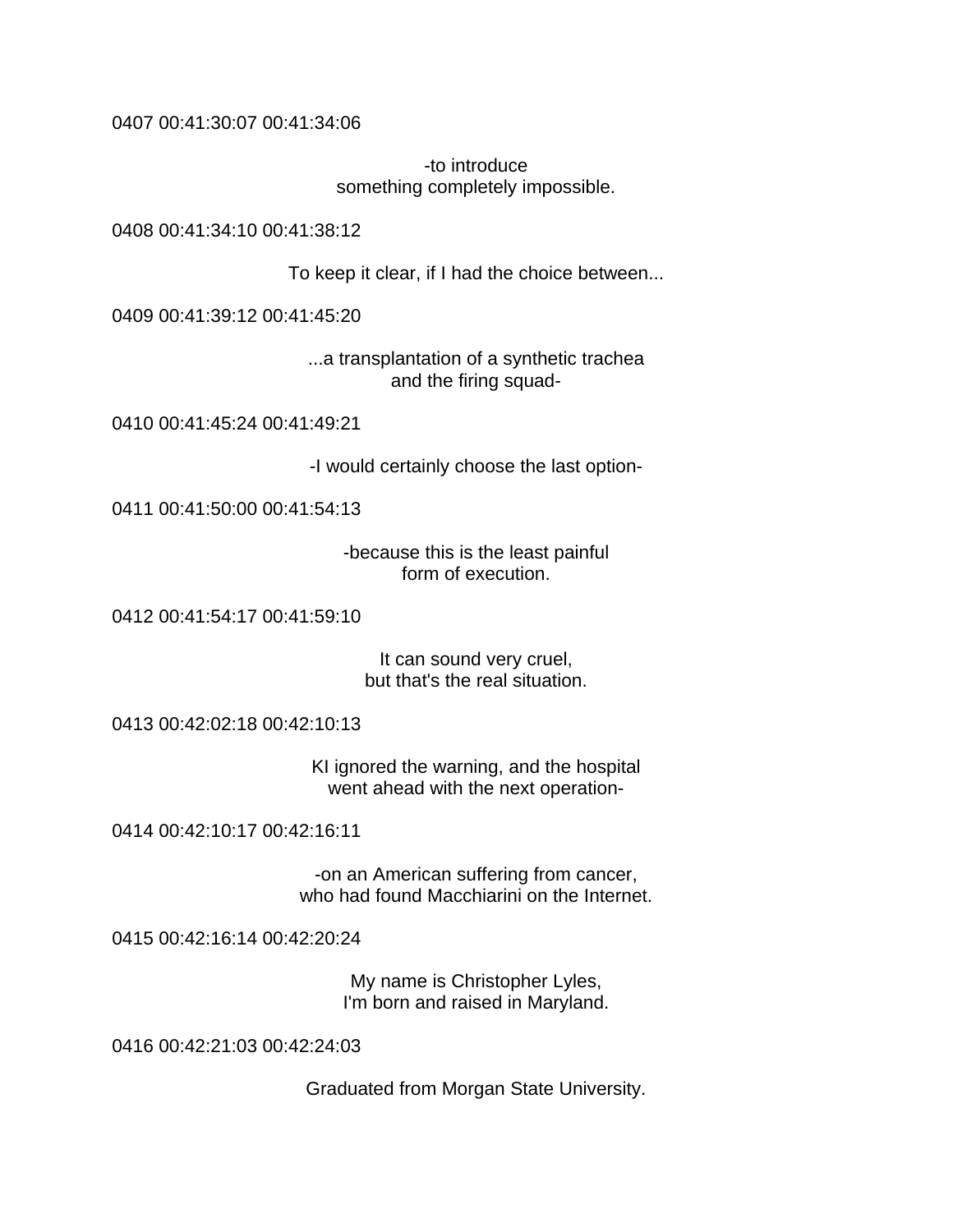0417 00:42:24:07 00:42:28:20

I have a four-year-old, I want to see her grow.

0418 00:42:30:15 00:42:33:15

I'm not going anywhere...

0419 00:42:35:05 00:42:43:02

Lyles was operated on in November, 2011. After barely four months he was dead.

0420 00:42:44:21 00:42:50:08

Two out the world's three patients with plastic tracheas were now dead.

0421 00:42:52:21 00:42:57:22

But Delaere's warnings never took hold in the media.

0422 00:42:58:01 00:43:01:02

From the outside, it all looked good.

0423 00:43:01:06 00:43:06:11

During the Spring of 2012, a German TV crew began to follow Macchiarini.

0424 00:43:06:16 00:43:12:00

The micro CT scan would be, eventually, of some help as well.

0425 00:43:12:08 00:43:16:17

Here are some shots from the team's raw material.

0426 00:43:16:21 00:43:22:21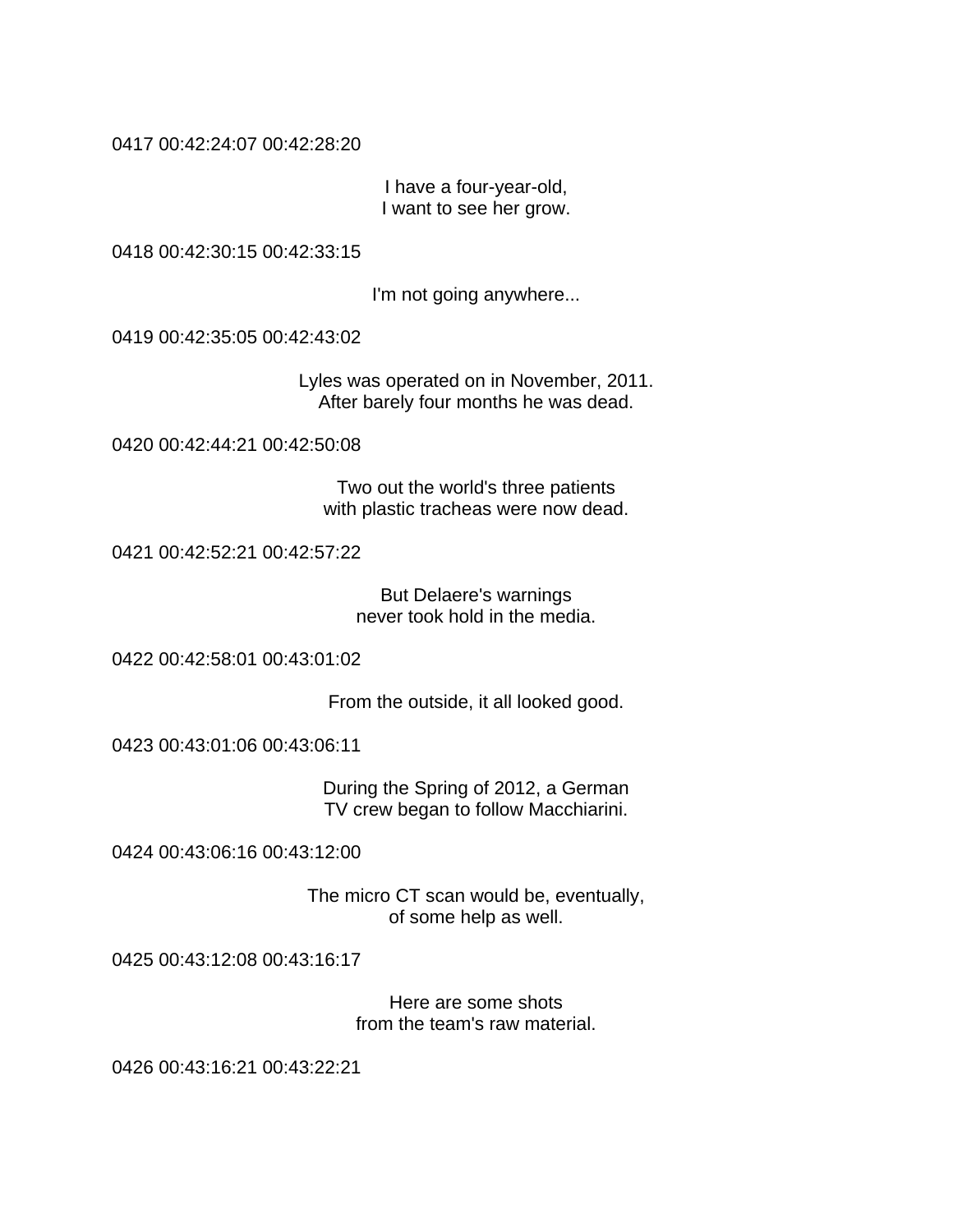It's feels like stepping into a time machine, as everything was caught on tape-

0427 00:43:23:00 00:43:27:22

-not least the difficulties surrounding Macchiarini's project.

0428 00:43:27:24 00:43:33:09

Please try and answer this question, because she is making me crazy, and I hate that.

0429 00:43:33:11 00:43:37:23

Through this material I made several serious discoveries.

0430 00:43:38:08 00:43:45:22

Mei Ling. You do not forget me? OK, bye. Bye.

0431 00:43:51:02 00:43:54:12

Unfortunately, we've had a...

0432 00:43:54:16 00:44:00:19

The latest transplantation was unsuccessful, and the patient died.

0433 00:44:00:23 00:44:09:02

It helped us a great deal and gave us a lot of energy.

0434 00:44:09:06 00:44:15:22

Naturally, we've had to start over again-

0435 00:44:16:01 00:44:19:08

-to try to find out what went wrong.

0436 00:44:19:12 00:44:28:00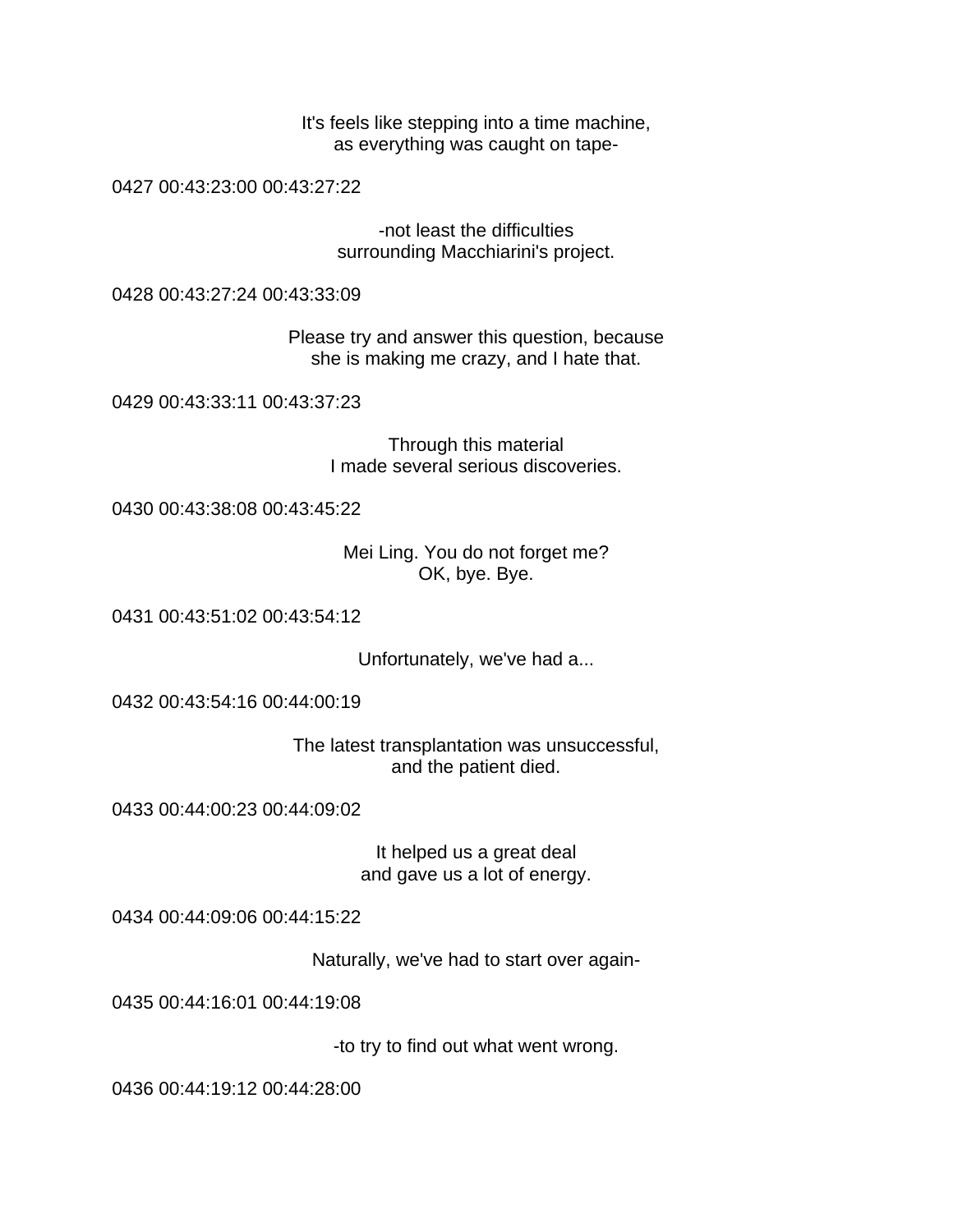He didn't die as a result of the scaffold.

0437 00:44:29:05 00:44:36:11

Paolo was well aware of the death, but it didn't seem to stop him.

0438 00:44:37:05 00:44:44:13

Two patients will undergo transplantations in Russia, on July 19 and July 21.

0439 00:44:44:17 00:44:49:15

It's a race against time. We have learned a lot.

0440 00:44:50:13 00:44:52:05

A great deal.

0441 00:44:52:09 00:44:58:11

If we gamma sterilise the scaffold, why should we treat it with ethanol?

0442 00:44:58:13 00:45:03:13

Even though Paolo couldn't be sure why his patient had died-

0443 00:45:03:17 00:45:06:17

-he still made plans for new operations.

0444 00:45:06:21 00:45:12:21

In the US he collaborated with the biotechnical company Harvard Bioscience.

0445 00:45:13:00 00:45:16:00

Here's how the President of the company presented the method...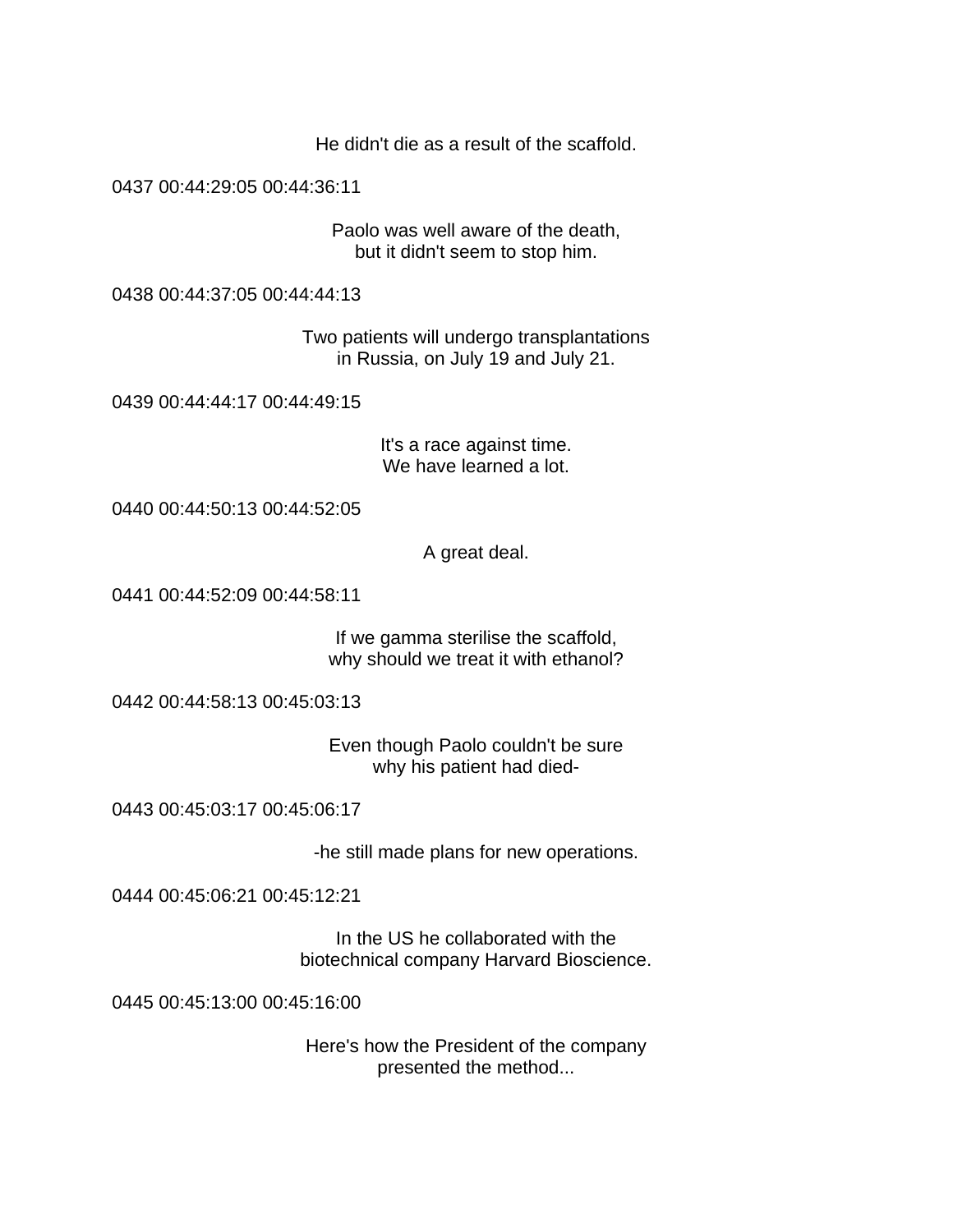0446 00:45:16:06 00:45:23:23

Our bio reactor is about the size of a shoebox, and inside there is a rotating part...

0447 00:45:24:00 00:45:30:00

Green manufacture the bioreactor where the tracheas bathe in stem cells.

0448 00:45:30:04 00:45:37:11

Green described the method as magic, the plastic would come to life in no time.

0449 00:45:38:03 00:45:42:24

-What is it made of? -A plastic polymer material with pores.

0450 00:45:43:03 00:45:49:02

The cells can settle into those pores and start to grow. It feels like home to them.

0451 00:45:49:06 00:45:52:14

After a few days the patient's own blood vessels-

0452 00:45:52:16 00:45:55:18

-grow into the scaffold and make it part of him.

0453 00:45:55:22 00:45:59:12

-Are they actually growing and multiplying? -That's exactly right.

0454 00:45:59:14 00:46:04:19

But on the beach in 2012 the atmosphere was a little different.

0455 00:46:07:04 00:46:09:13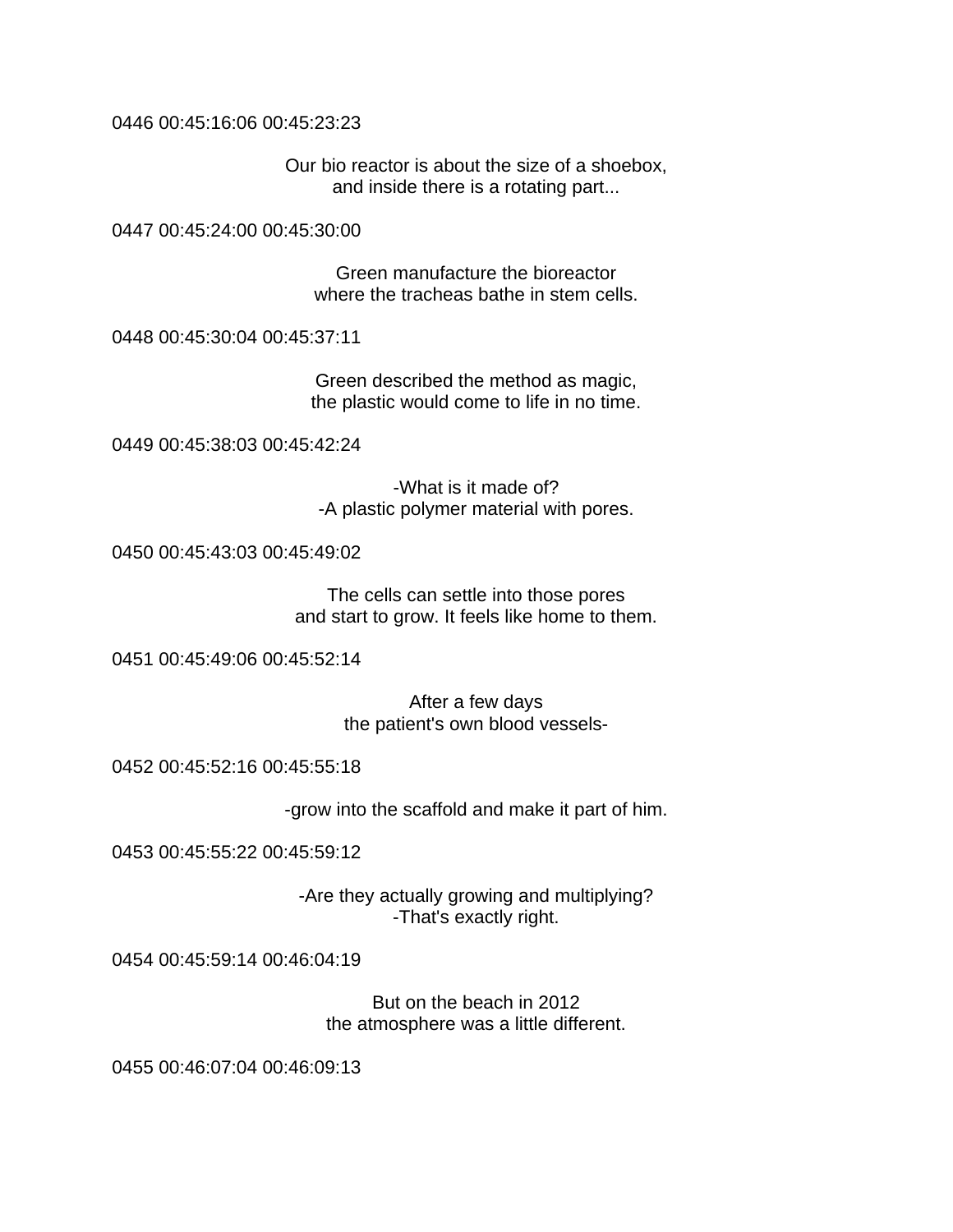Hi, David.

0456 00:46:09:15 00:46:12:21

What I'm about to hear will come as a shock to me.

0457 00:46:13:15 00:46:17:18

Listen. Basically what happens is that...

0458 00:46:18:20 00:46:20:24

...the scaffolds dry out.

0459 00:46:21:03 00:46:26:10

And this is the reason why, when I felt the scaffolds-

0460 00:46:26:14 00:46:29:14

-they were completely welded wrong.

0461 00:46:29:18 00:46:35:07

They were like the POSS PCU material that we implanted in Mr Beyene.

0462 00:46:38:00 00:46:43:00

Paolo says there was something wrong with Andemariam's plastic trachea.

0463 00:46:43:04 00:46:48:04

And not only with that one, but also with the new plastic tracheas.

0464 00:46:48:08 00:46:55:00

Despite the problems being unsolved, he intended to go ahead with new operations.

0465 00:46:55:20 00:47:02:13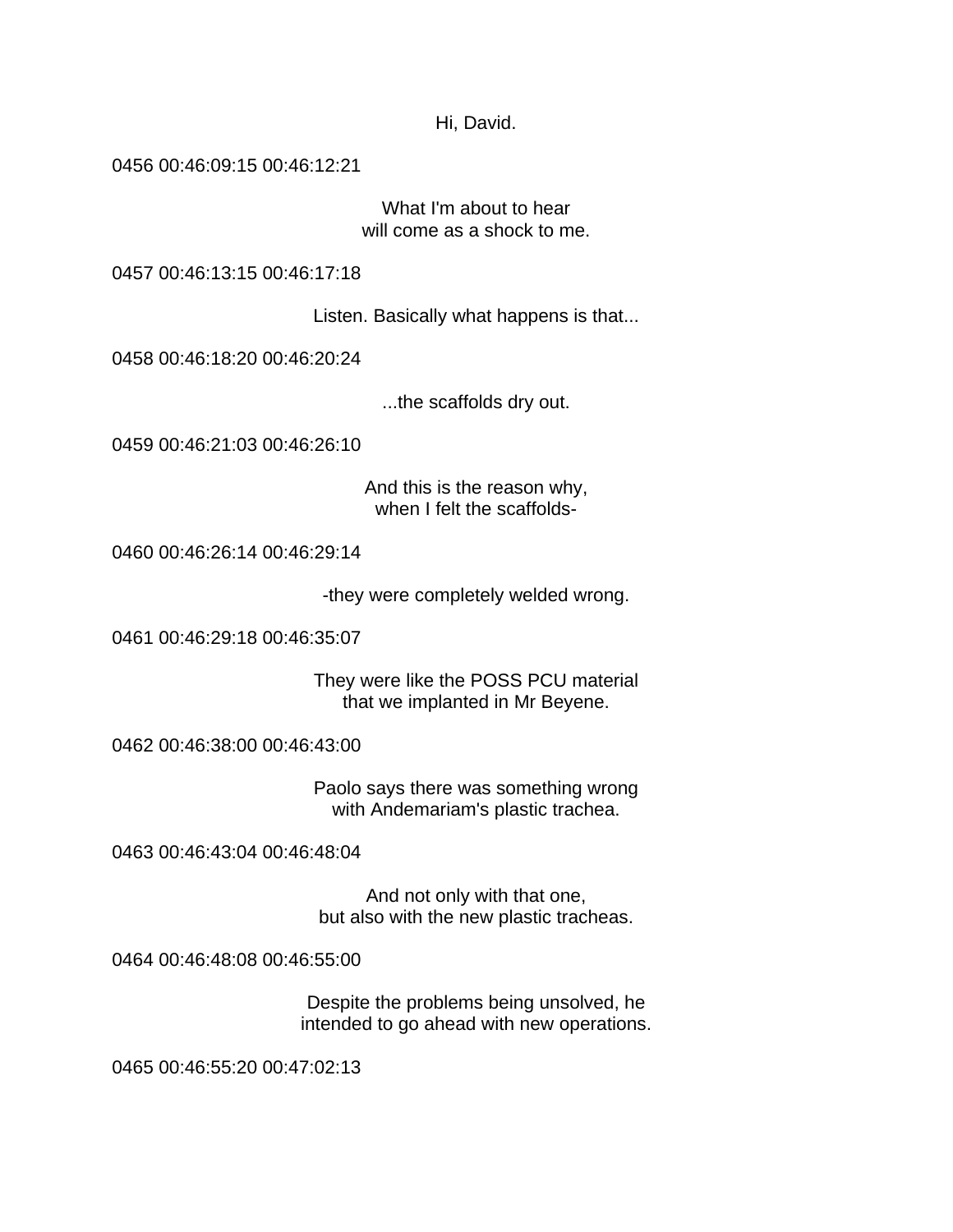I'm quite unhappy about this, because either we know exactly what's going on...

0466 00:47:02:17 00:47:08:13

Seven people in my lab have worked 24 hours a day for the last three weeks-

0467 00:47:08:17 00:47:10:17

-and then... this is shit now.

0468 00:47:10:21 00:47:14:04

So I think we need to do everything again.

0469 00:47:14:08 00:47:18:08

We've lost two weeks by doing this.

0470 00:47:44:06 00:47:50:10

Macchiarini's team in Stockholm was desperately trying to solve the problems.

0471 00:47:54:10 00:48:00:05

If you have a patient that dies because of a new technology, you always ask yourself...

0472 00:48:02:12 00:48:08:12

"Did I do something wrong? Do I have the right to continue? Should I continue?

0473 00:48:11:13 00:48:13:19

"What should we do better?"

0474 00:48:13:23 00:48:19:16

...so even with 25 these yellow things are appearing?

0475 00:48:21:01 00:48:28:05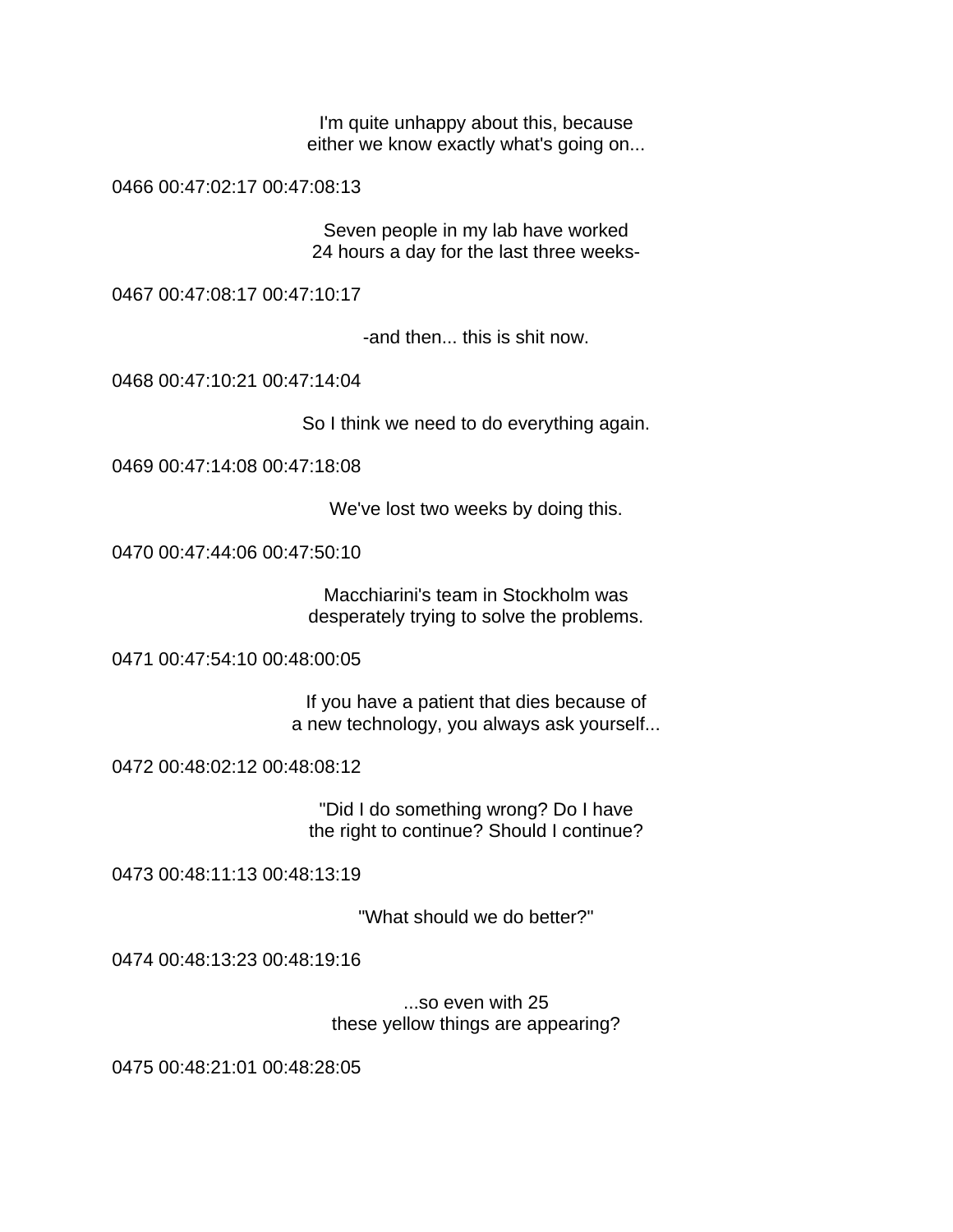It's very draining. It's not a pleasant sensation, at all.

0476 00:48:30:15 00:48:35:00

Good. Thank you again for your outstanding work.

0477 00:48:36:21 00:48:40:01

But still you learn only by doing.

0478 00:48:40:11 00:48:45:23

It's going to be quite difficult to distinguish the two measurements that we get.

0479 00:48:46:02 00:48:50:12

Difficult, but not impossible, right?

0480 00:48:50:16 00:48:56:14

He should do it, he must do it. There's no chances, or no choices.

0481 00:48:57:03 00:49:02:01

I'm saying that we're still improving, and we need to improve time over time.

0482 00:49:02:13 00:49:05:15

And only by doing we improve.

0483 00:49:17:10 00:49:23:04

All these studies are ongoing. This could be the future. Thank you so much.

0484 00:49:26:15 00:49:31:15

He is one of our leading scientists-

0485 00:49:31:19 00:49:35:02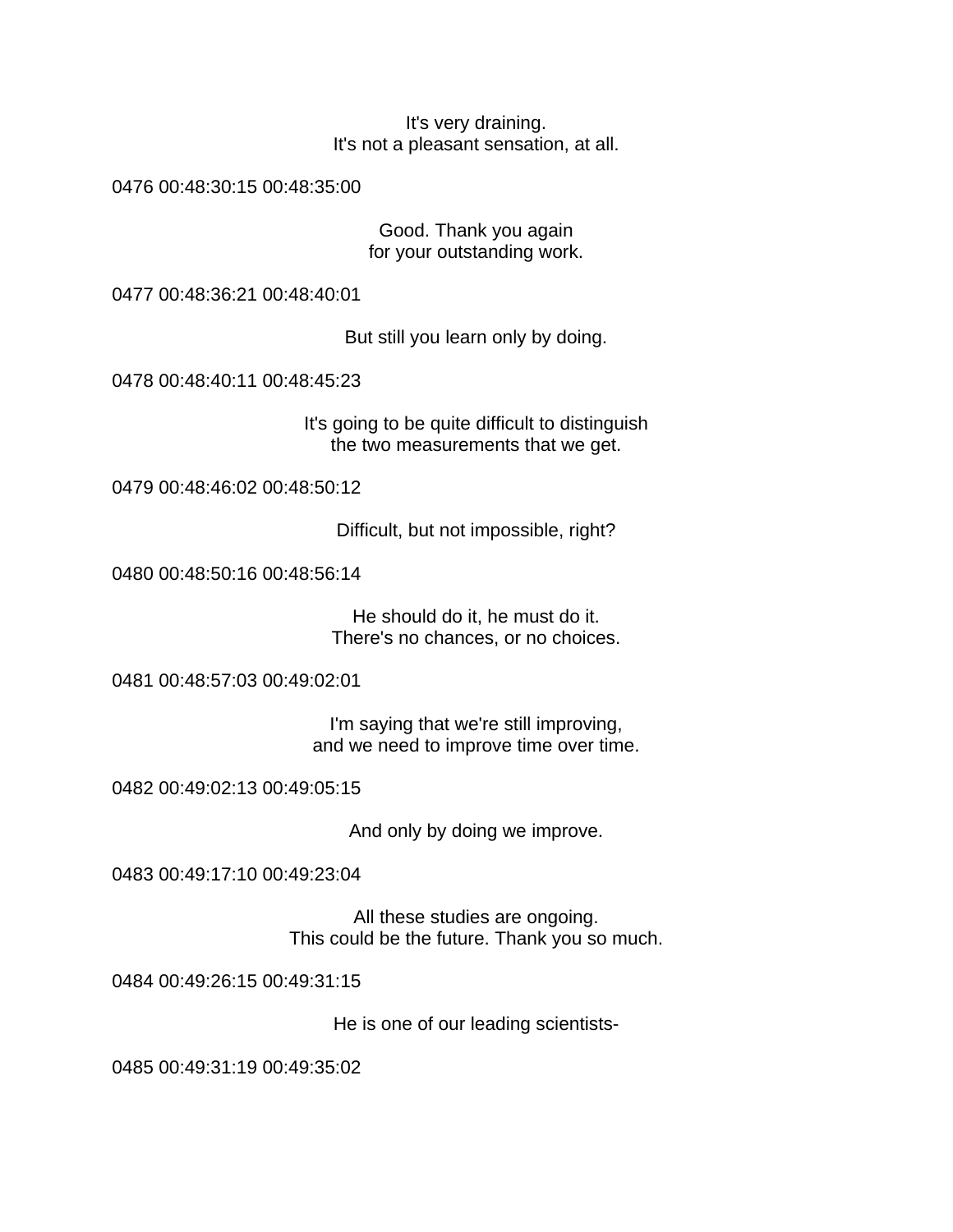-and he's also a very capable surgeon.

0486 00:49:35:06 00:49:41:15

This combination is quite rare. He's on a high international level.

0487 00:49:42:01 00:49:47:17

It's the kind of surgeon I want on my team. As a patient I'd want Macchiarini to help me.

0488 00:49:47:19 00:49:49:21

First and foremost, he is a very competent surgeon.

0489 00:49:50:02 00:49:55:24

He is very experienced in transplantations, in tracheal surgery... in everything.

0490 00:49:56:01 00:49:59:14

He is very much open to new ideas.

0491 00:49:59:20 00:50:03:10

We need people like Paolo... to force the issue-

0492 00:50:03:12 00:50:09:03

-to get the decision to say, let's just do this even though we don't have all the answers.

0493 00:50:09:07 00:50:14:16

The idea of this tracheal transplantation is something magical.

0494 00:50:22:18 00:50:25:06

He's the only one.

0495 00:50:31:14 00:50:36:22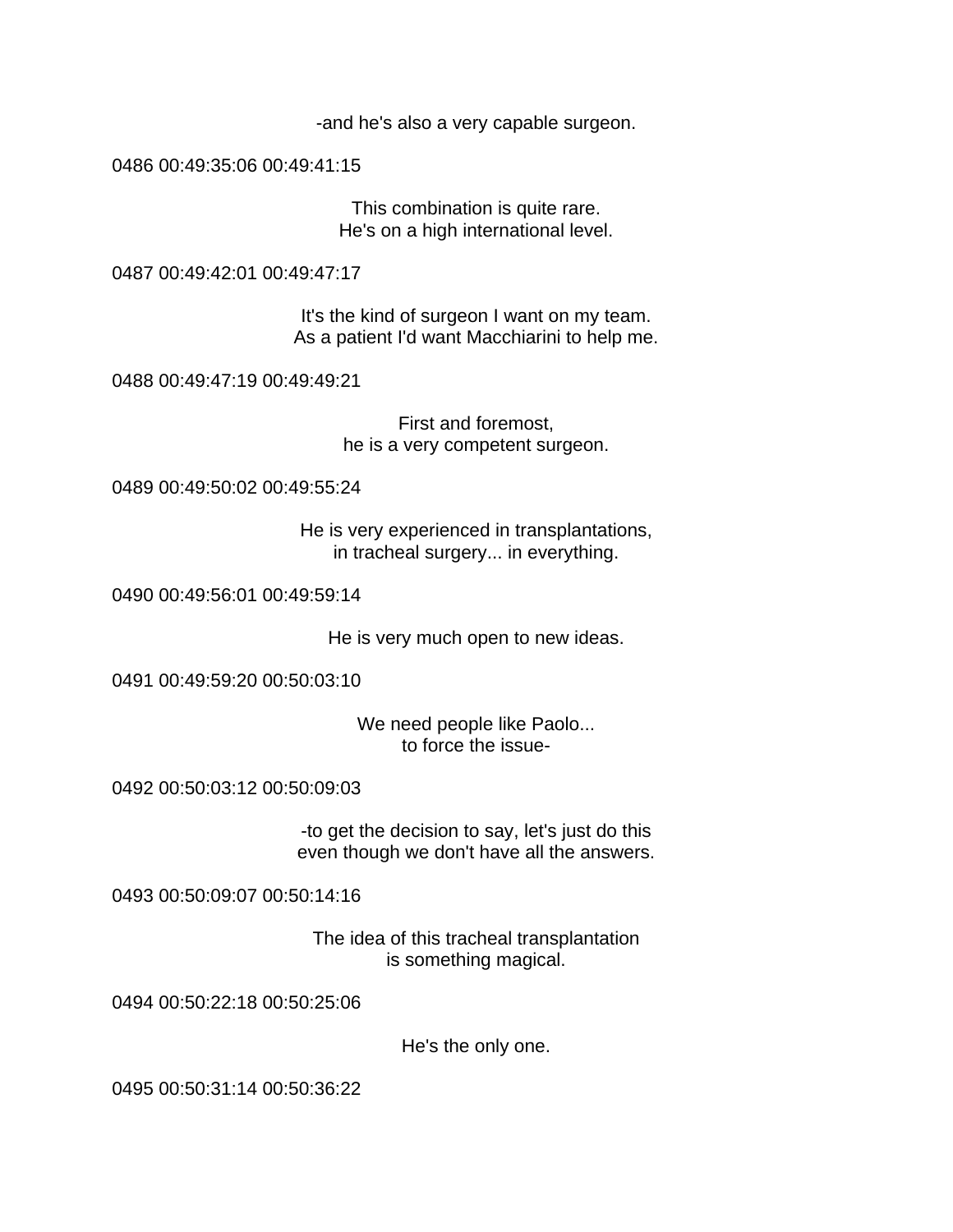-But the results so far make you hopeful? -Oh yes, of course.

0496 00:50:37:01 00:50:41:04

Otherwise I would have already stopped.

0497 00:50:49:03 00:50:55:17

Paolo had the support of many, and you can view the setbacks in more than one way.

0498 00:50:57:01 00:51:02:01

Sure, two out of the three with plastic tracheas were dead.

0499 00:51:02:05 00:51:09:09

But you might also point out that one out of three was alive, making it a success.

0500 00:51:10:02 00:51:14:12

-So how do you feel physically? -I'm OK.

0501 00:51:14:16 00:51:18:18

We speak relatively...

0502 00:51:19:24 00:51:25:09

From time to time it was going to be positive, going OK.

0503 00:51:25:13 00:51:28:13

So... I'm very optimistic for the future.

0504 00:51:29:01 00:51:36:11

So how is this day for you, one year exactly after the operation on Andemariam?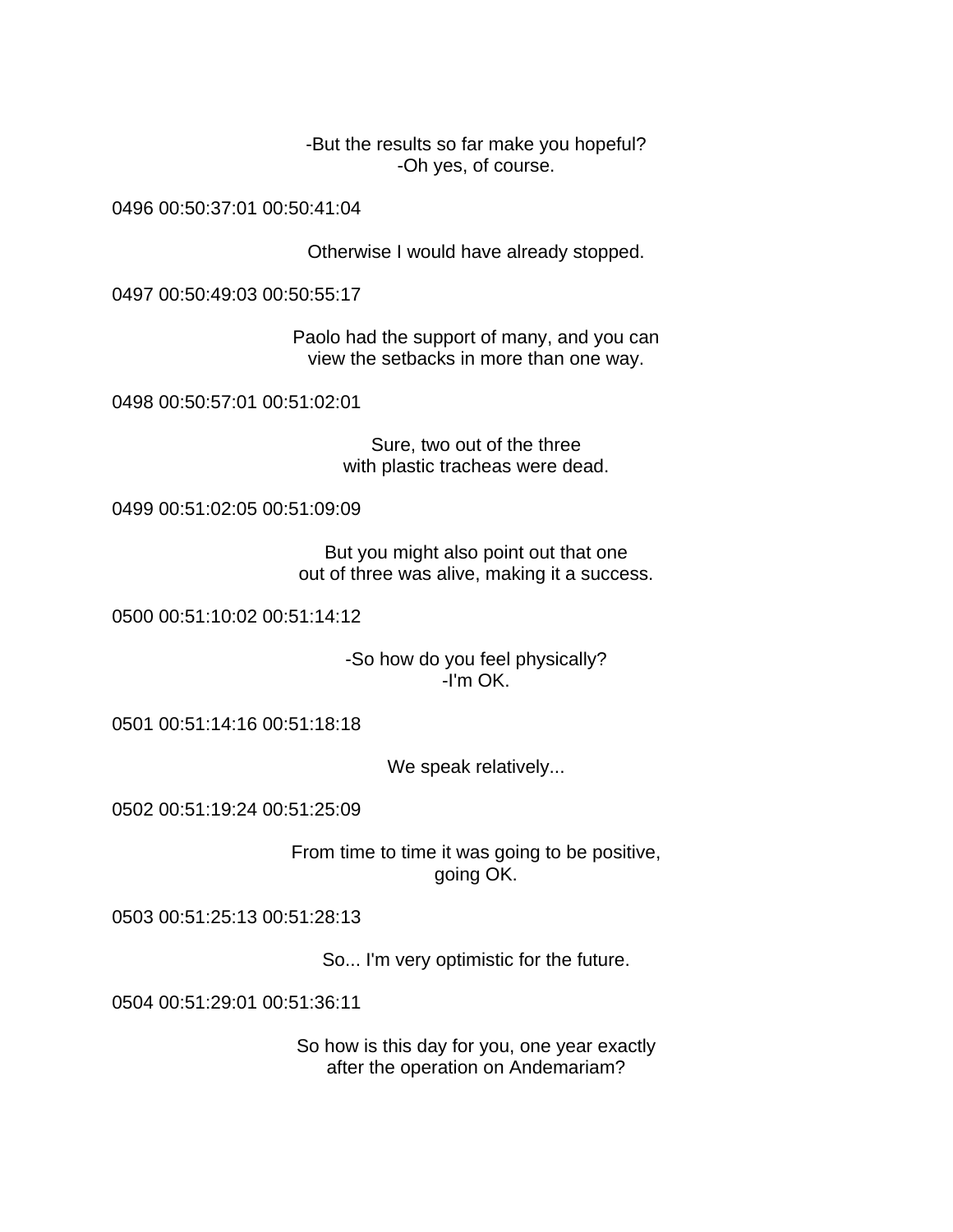0505 00:51:36:15 00:51:40:18

I'm very pleased to see him doing so well.

0506 00:51:40:22 00:51:47:03

And it's gratification for all the effort we have done in the past, and continue to do.

0507 00:51:47:07 00:51:53:23

It is a major achievement for other patients that would need this type of transplantation.

0508 00:51:56:22 00:52:00:22

What if the plastic method was fundamentally correct-

0509 00:52:01:01 00:52:04:02

-but that the patients had been too ill?

0510 00:52:04:11 00:52:11:15

On a benign disease you still need other tools, like stents or similar.

0511 00:52:11:19 00:52:17:20

It impairs the quality of life, but does not put the patient's life at risk-

0512 00:52:17:24 00:52:20:12

-as opposed to the malignant...

0513 00:52:20:14 00:52:27:17

So far, Paolo had been allowed to use the plastic tracheas in order to save lives.

0514 00:52:27:21 00:52:33:11

Now he wanted to test his method on healthier and stronger patients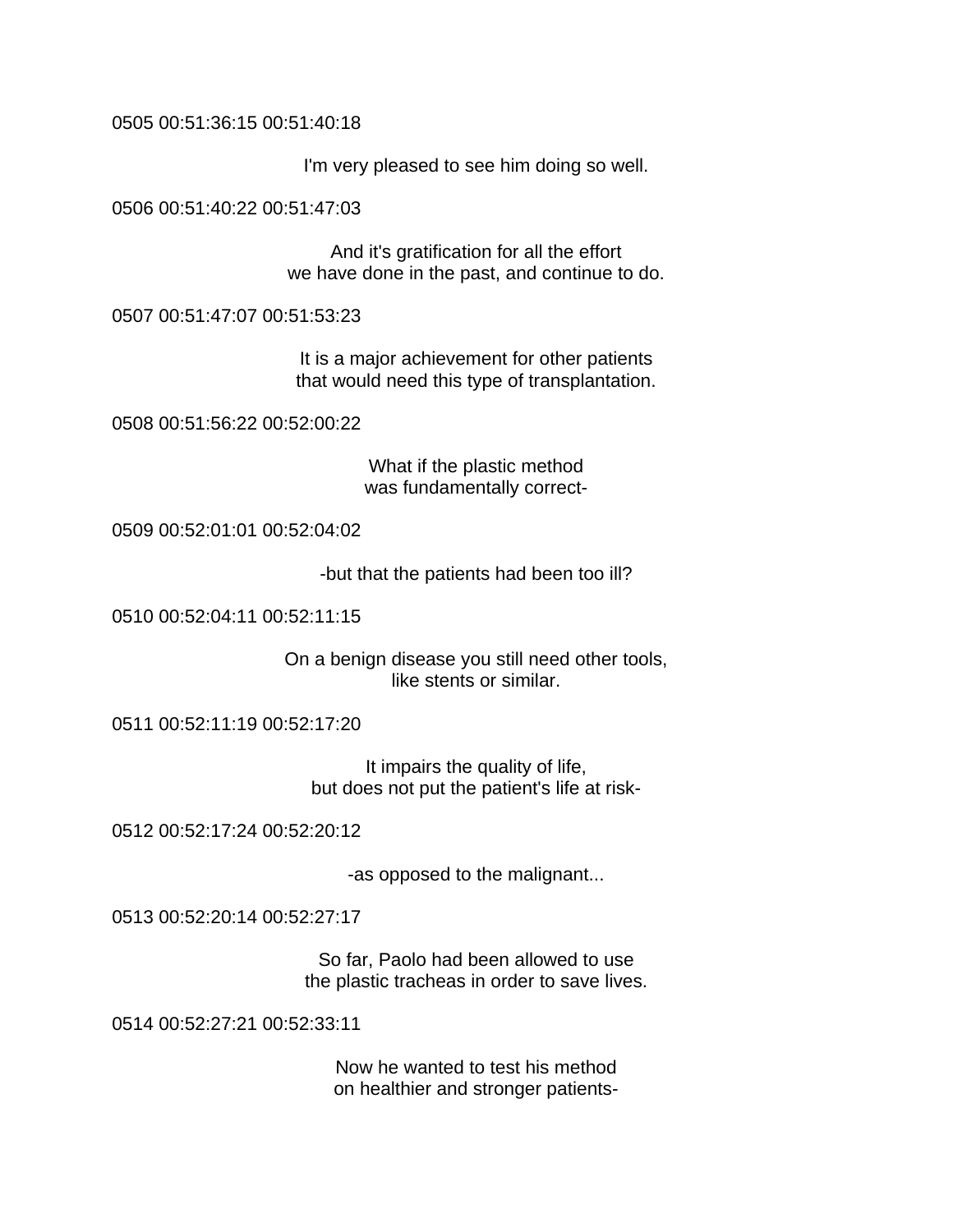0515 00:52:33:15 00:52:36:15

-who were not in any immediate danger of dying.

0516 00:52:36:24 00:52:41:16

We have now clinical trial authorisation in Russia and another one in Italy.

0517 00:52:41:20 00:52:45:24

In Italy it's for biological scaffolding, and in Russia it's for benign diseases.

0518 00:52:46:03 00:52:50:07

Probably we'll get one in Sweden for malignant diseases...

0519 00:52:50:09 00:52:55:09

Paolo had succeeded with something almost impossible.

0520 00:52:55:13 00:53:01:20

After very few animal tests, he got the go-ahead for a study on humans.

0521 00:53:06:09 00:53:11:09

He was to test the plastic tracheas in Russia-

0522 00:53:11:13 00:53:17:16

-on otherwise healthy subjects who suffered from old injuries.

0523 00:53:17:20 00:53:23:20

In choosing the right subjects, they looked closely at many candidates.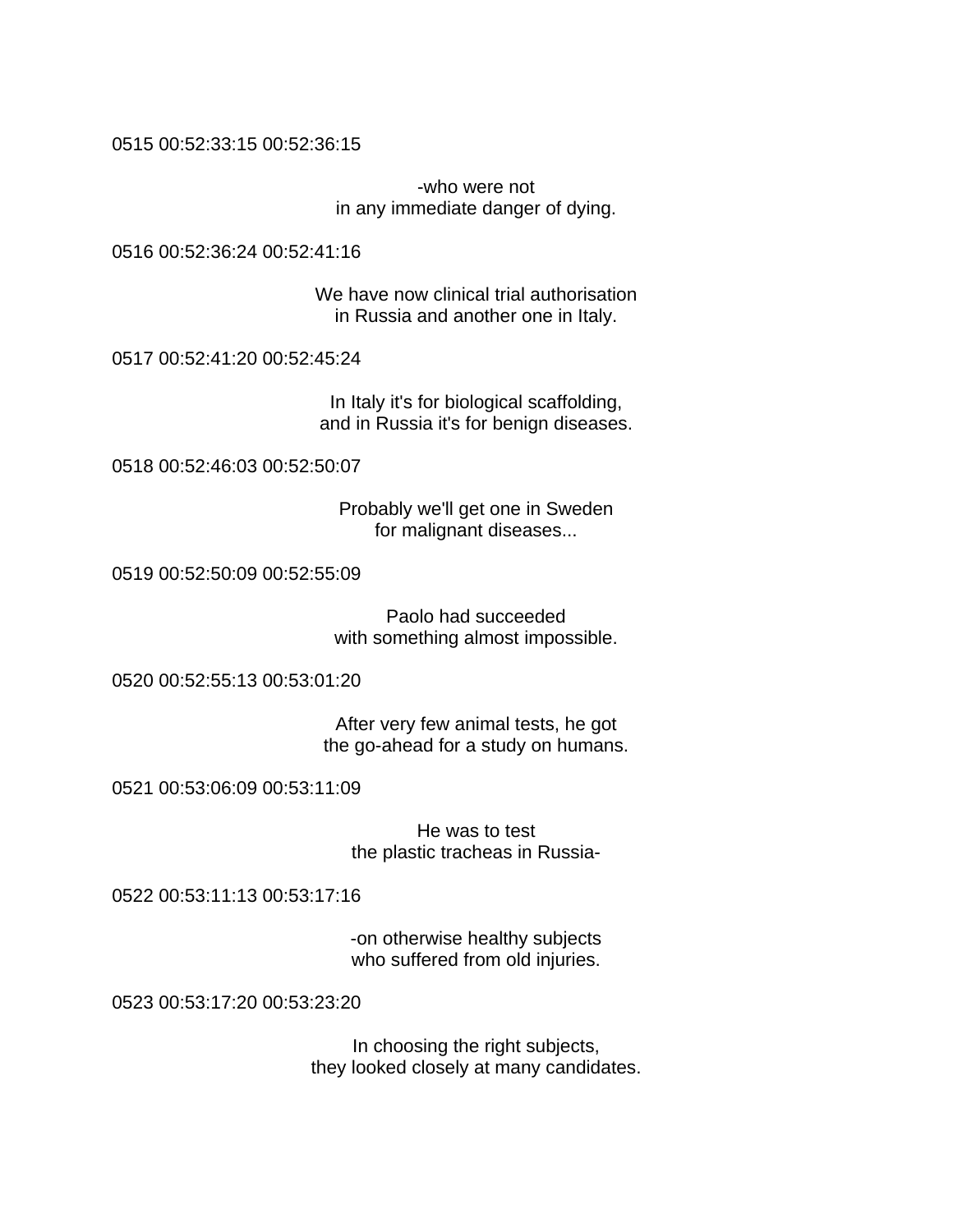0524 00:53:23:24 00:53:30:10

The winner got to record a video explaining why they should pick her.

0525 00:53:32:02 00:53:37:03

Julia Tuulik won the chance to be the first experimental subject.

0526 00:53:38:01 00:53:43:01

A teacher and former dancer from Saint Petersburg.

0527 00:53:43:19 00:53:49:23

*The German TV crew was also there. They would follow her operation.* 

0528 00:53:52:16 00:53:59:07

My name is Julia Tuulik. In 2008, I was in a very serious road accident.

0529 00:53:59:16 00:54:03:13

I had a tracheostomy inserted.

0530 00:54:05:01 00:54:07:23

Now I have a tube that constantly grinds on me.

0531 00:54:08:02 00:54:13:05

It hurts a lot when I speak, breathe, lie down, and sleep - always.

0532 00:54:13:09 00:54:17:09

I have lost my health and my beauty.

0533 00:54:21:09 00:54:26:22

My little boy is the only thing that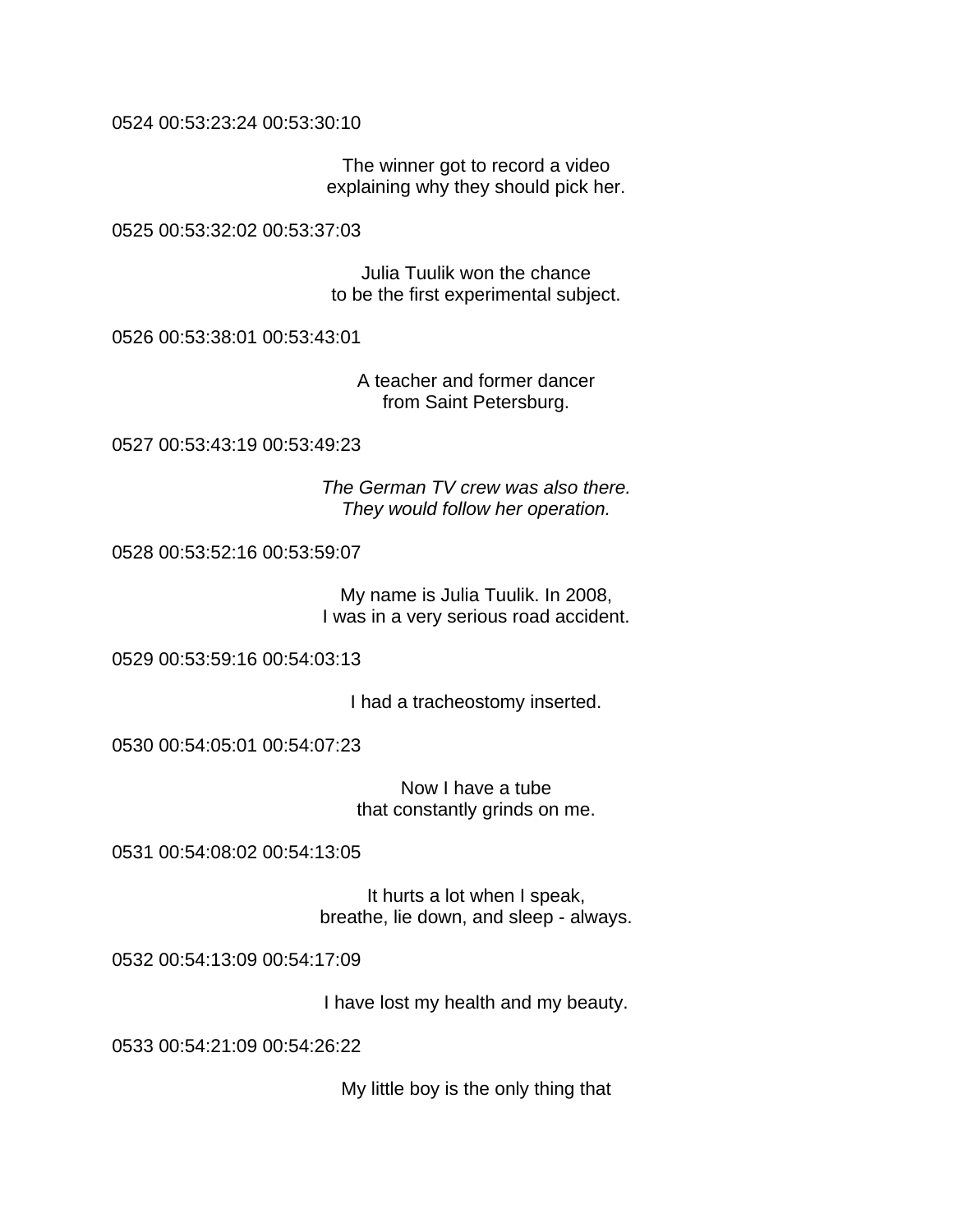makes me happy. I'm so blessed to have him.

0534 00:54:28:20 00:54:34:05

But he has never heard his mother sing, not even a lullaby.

0535 00:54:35:15 00:54:41:15

As you can see, I'm a normal, nice young girl-

0536 00:54:41:19 00:54:46:06

-and I would like to live like other normal people.

0537 00:54:46:10 00:54:52:20

I need the tracheal transplantation developed by Professor Macchiarini.

0538 00:54:57:22 00:54:59:18

Well?

0539 00:54:59:22 00:55:05:21

Tell us about when you woke up this morning, and about how you felt.

0540 00:55:06:00 00:55:08:13

I got myself ready.

0541 00:55:08:17 00:55:13:13

-Were you calm? -Yes, shouldn't I be?

0542 00:55:13:17 00:55:16:19

Aren't you scared or worried?

0543 00:55:16:23 00:55:22:08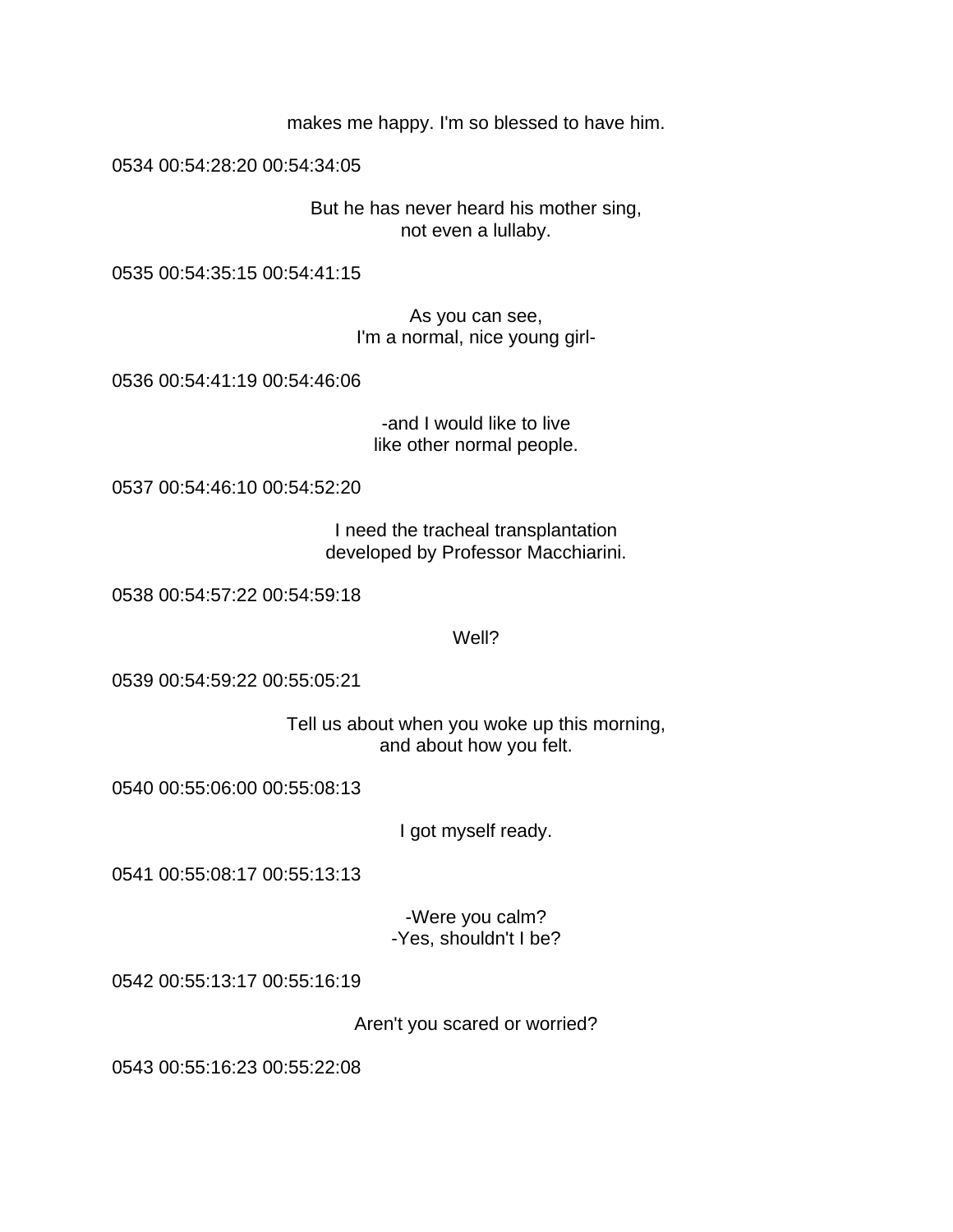When you ask, I get the feeling that you're trying to get me worked up.

0544 00:55:22:12 00:55:29:01

No, for now I just take it one step at a time.

0545 00:55:40:06 00:55:46:08

Thank you for coming. This is the final brainstorming before the transplantation.

0546 00:55:46:12 00:55:49:15

As a matter of fact, the patient, Julia-

0547 00:55:49:19 00:55:53:24

-is the first patient entering a clinical trial.

0548 00:55:54:03 00:55:57:17

So tomorrow, we plan to do the first human, ever done-

0549 00:55:57:21 00:56:02:21

-laryngeal tracheal transplant, using bio artificial scaffolds.

0550 00:56:04:03 00:56:07:20

How are you feeling, waiting for your surgery?

0551 00:56:07:24 00:56:13:11

If you asked less I would be calm, but now I'm getting nervous.

0552 00:56:13:15 00:56:18:01

That was the penultimate question.

0553 00:56:19:08 00:56:23:08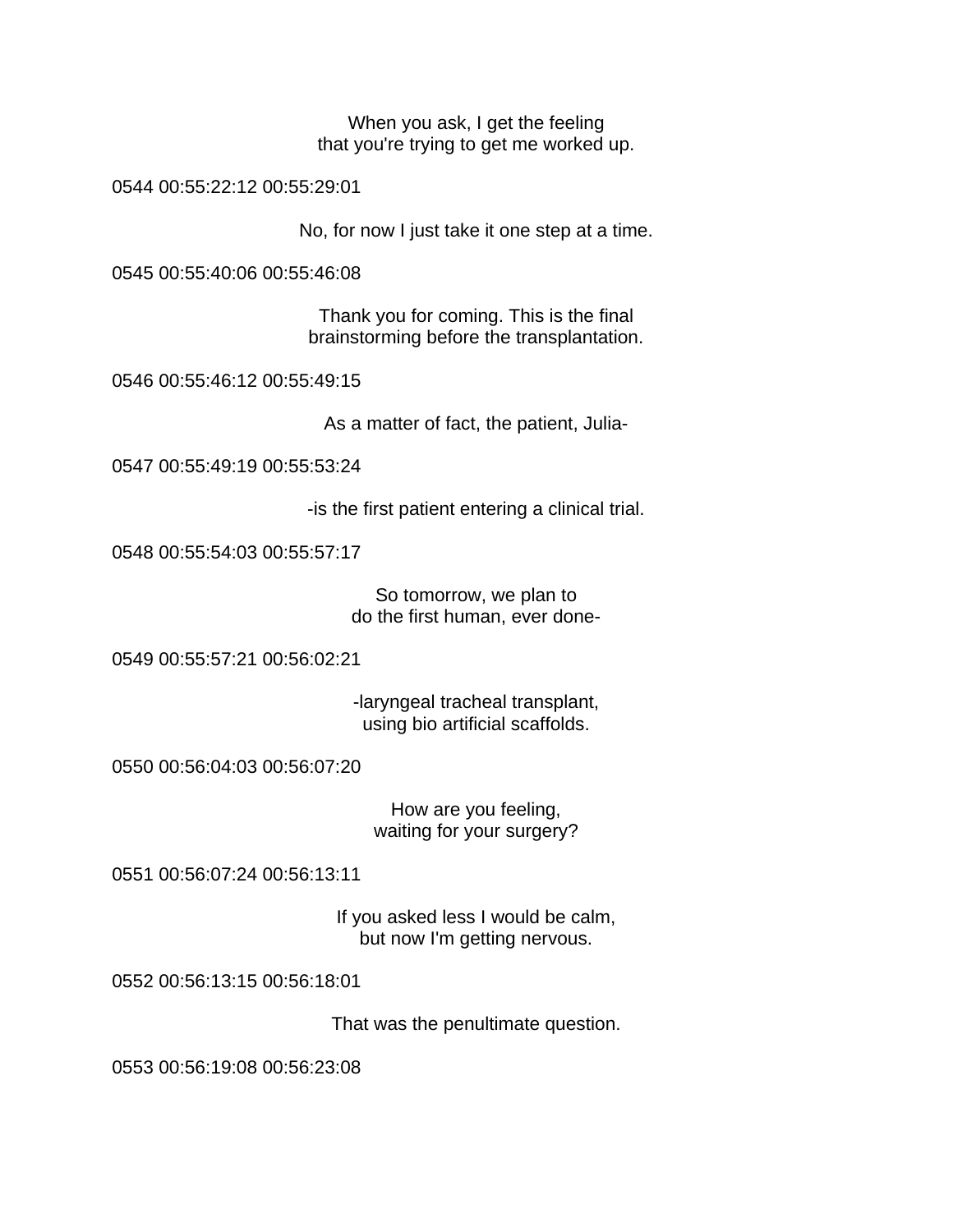-It's as if it's all down to me. -That's right.

0554 00:56:23:12 00:56:27:15

50% of the outcome is dependant on your attitude.

0555 00:56:31:02 00:56:36:14

Julia was about to receive the world's fourth plastic trachea.

0556 00:56:39:20 00:56:46:06

In Iceland was her only living predecessor, Andemariam.

0557 00:56:46:10 00:56:51:21

And at Karolinska in Stockholm they awaited yet another patient.

0558 00:56:53:05 00:56:56:05

Would the method prove genius-

0559 00:56:56:09 00:57:02:09

-as Macchiarini was able to test it on subjects as healthy as Julia?

0560 00:57:02:13 00:57:05:06

Would it be a success?

0561 00:57:08:15 00:57:13:21

-Do you know the problem? -No, what is it?

0562 00:57:14:00 00:57:15:18

One of the prosthetis....

0563 00:57:18:04 00:57:23:19